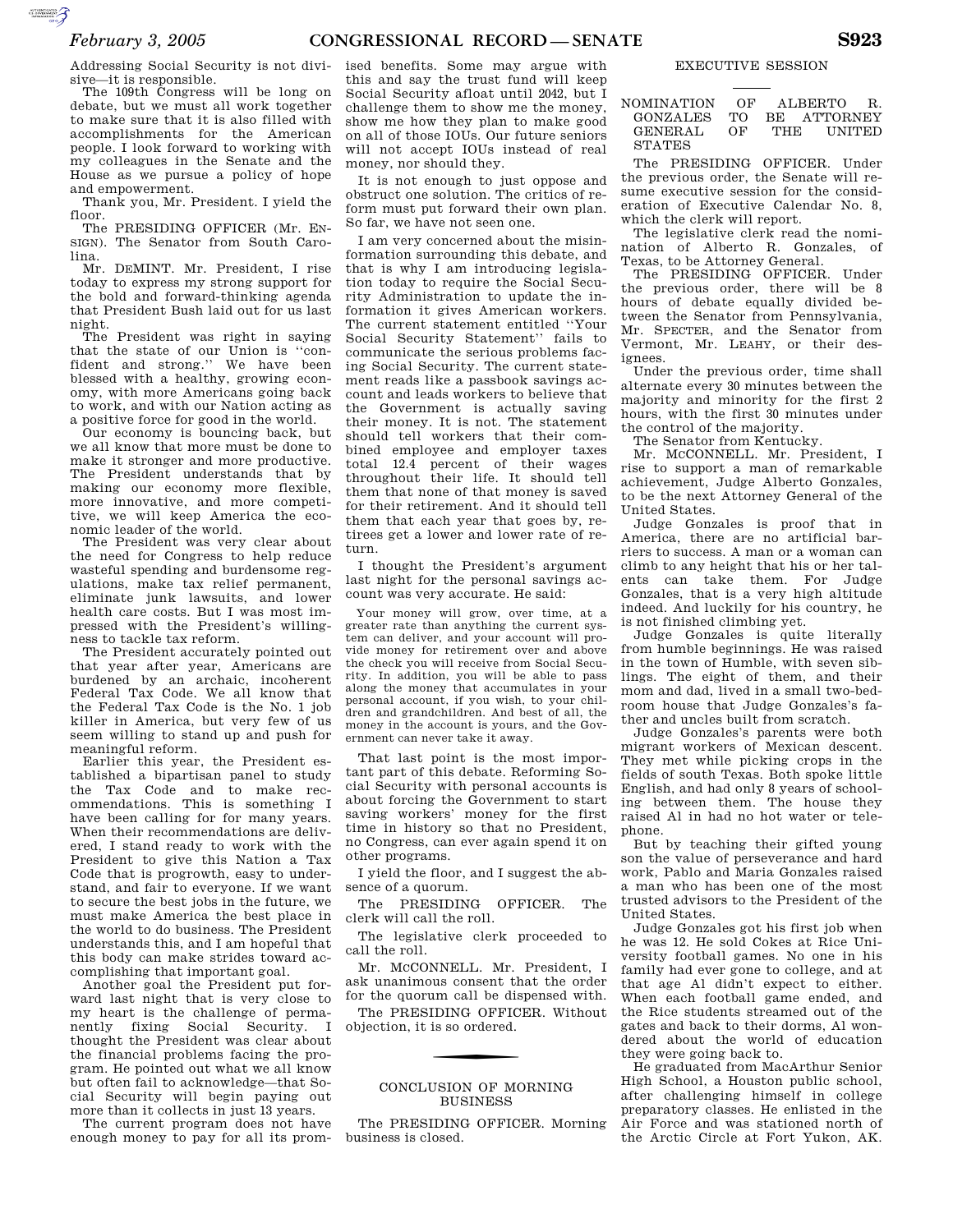Those North Pole winds must have been a lot colder than anything he ever felt in Texas. It was probably a shock to young Al.

At the urging of his officers, Judge Gonzales applied and was accepted into the United States Air Force Academy. Our armed services are superb at finding and grooming talented Americans, and they succeeded again by pushing Judge Gonzales to the fore.

And then, in one of the moments where life begins to come full circle, Al transferred from the Air Force Academy to the very prestigious Rice University—the same Rice University where he had sold Cokes at football games as a boy. He fulfilled his 10-year dream of attending his hometown's preeminent institution.

He excelled at Rice and immediately entered Harvard Law School. Before the ink on his Harvard Law diploma was dry, he was recruited by the number-one law firm in Houston, one of the most esteemed firms in the Nation.

Judge Gonzales built himself from very modest beginnings to become one of the most distinguished attorneys in the country. A lot of us here are lawyers. We can tell the good ones from the mediocre ones, and Judge Gonzales is one of the best.

He could have stayed a highly paid Houston attorney. But he has answered the call to serve his country. Not just once, but again and again.

First he served as General Counsel to Governor Bush in Texas. Then the Governor appointed him as Texas's Secretary of State. Next, he was selected as a Justice of the Supreme Court of Texas. Then, he was asked to serve as Counsel to the President. Now he has been selected to be the 80th Attorney General of the United States—the first Hispanic-American to be the Nation's top law-enforcement officer.

But some in this body have made it clear they don't care about Judge Gonzales's exemplary record of service.

I want to rebut some galling allegations a few of my Democratic friends have made about Judge Gonzales. For instance, that he supports torture. I even saw one outrageous ad that juxtaposed Judge Gonzales's face with a picture of prisoner abuse at Abu Ghraib. Attempts to tar Judge Gonzales with this dirty brush are despicable.

Let me be clear: Judge Gonzales, President Bush, and the administration have never supported torture or the inhumane treatment of terrorist prisoners. Never.

Anybody who tries to tie Judge Gonzales to the depraved acts of a few twisted renegades ought to be ashamed.

Judge Gonzales has stated repeatedly that he does not support torture. He has stated repeatedly that no matter the answer to the question of whether al-Qaida terrorists deserve the privileges accorded to lawful combatants under the Geneva Conventions, it is the policy of this President that every pris-

oner will be treated humanely. And he has been repeating this long before he was the Attorney General nominee.

I am very disappointed that some of my colleagues refuse to acknowledge the frightening situation that President Bush faced after September 11. That a determined gang of terrorists could so easily kill 3,000 Americans. That many more terrorist cells may be poised to strike. Were our schools, our sports stadiums, our city halls safe? Even the postal system couldn't be trusted.

In that environment, Judge Gonzales aggressively explored every possible lawful means of gaining information about the terrorists, and their plots to murder innocent Americans. He was absolutely right to do so. He was fighting on behalf of his client, the United States of America. With the lives of his countrymen at stake, any less would have been a dereliction of duty.

Judge Gonzales doesn't owe anybody an apology for his record. But some owe him an apology, for rimracking him with phony allegations instead of honoring his willingness to serve his country.

Some have also criticized Judge Gonzales for supposedly not being sufficiently forthcoming with answers to questions from the Judiciary Committee. This is demonstrably untrue: Judge Gonzales has been extremely cooperative, and he has been asked far more questions than other Attorney General nominees in recent memory.

Judge Gonzales answered every question put to him at the committee's hearing, and then received hundreds of written questions afterward. Within days, he returned to the committee over 440 responses. I repeat: Within days, he returned to the committee over 440 responses. Then the committee asked Judge Gonzales even more questions, despite the fact that the deadline for questions imposed by the chairman had already passed. And still, Judge Gonzales graciously provided an additional 54 responses to every question that the Judiciary Committee could think of.

By contrast, Attorney General Janet Reno got only 35 questions from the Judiciary Committee in 1993. And records show she responded a whopping 9 months after she was confirmed. Let me repeat that. Janet Reno got 35 questions from the Judiciary Committee in 1993, and records show she responded 9 months after she was confirmed. I wish I had that plan when it came time to pay my bills.

Even the New York Times made the right call when it admitted Judge Gonzales has been very forthcoming. From January 19 of this year:

His written responses totalling more than 200 pages on torture and other questions . . . offered one of the administration's most expansive statements of its position on a variety of issues.

That is the New York Times, not exactly a bastion of conservative or Republican supporters.

The position of the Attorney General, as we know, is a position of very high trust. After the President, he is the supreme law enforcement officer in the land. Like the President, he is charged with defending the Constitution. The office is reserved for those of great character. I don't have any doubt that Alberto Gonzales will fight to protect this country from terrorists with every bit of his power, while guarding the civil rights of every single American.

In short, he is supremely qualified to be the next Attorney General of the United States. I look forward to giving him my vote, and I am confident a vast majority of the Senate will, as well.

I yield the floor.

The PRESIDING OFFICER. The Senator from Pennsylvania.

Mr. SANTORUM. Mr. President, I commend the Senator from Kentucky for his excellent remarks, which I heard in my office, and the wrap-up I heard here. I congratulate all who have come forward in support of Judge Gonzales for their excellent statements and, I am prompted to say, in his defense.

It is a sad situation that a man of his integrity, of his accomplishments, of his skills, of his background, has to be defended in the Senate. This discussion we have had in committee and in the Senate is further evidence that the system of bringing not just Attorney General nominees but judicial nominees and other nominees—Secretary of State—has some serious problems. We have allowed the partisan politics to enter into some of these debates and discussions when we should be looking at the qualifications of the person, the integrity of the person, the skills of the person, the trustworthiness of the person, and whether they can do and execute the jobs faithfully.

Judge Gonzales has shown throughout his career, whether in his career as a lawyer, whether in his career as a counsel to the Governor, whether in his career as supreme court justice and elected official in the State of Texas, secretary of state, he has shown the highest degree of integrity and the skills necessary to do the job. He has proven to be trustworthy when given authority, taking that authority seriously and handling it with great responsibility.

I personally have worked with him on many occasions, and in some very difficult situations, and I have always found him to be completely forthright, brutally honest—in some cases telling me things I did not want to hear but always forthright, always honest, sincere, serious. This is a serious man who takes the responsibilities that have been given to him as a great privilege and a great honor which he holds very carefully and gently in his hands.

There is a wonderful spirit in this man of understanding the positions he has held, certainly the position he holds now as Counsel to the President, and the awesome responsibility that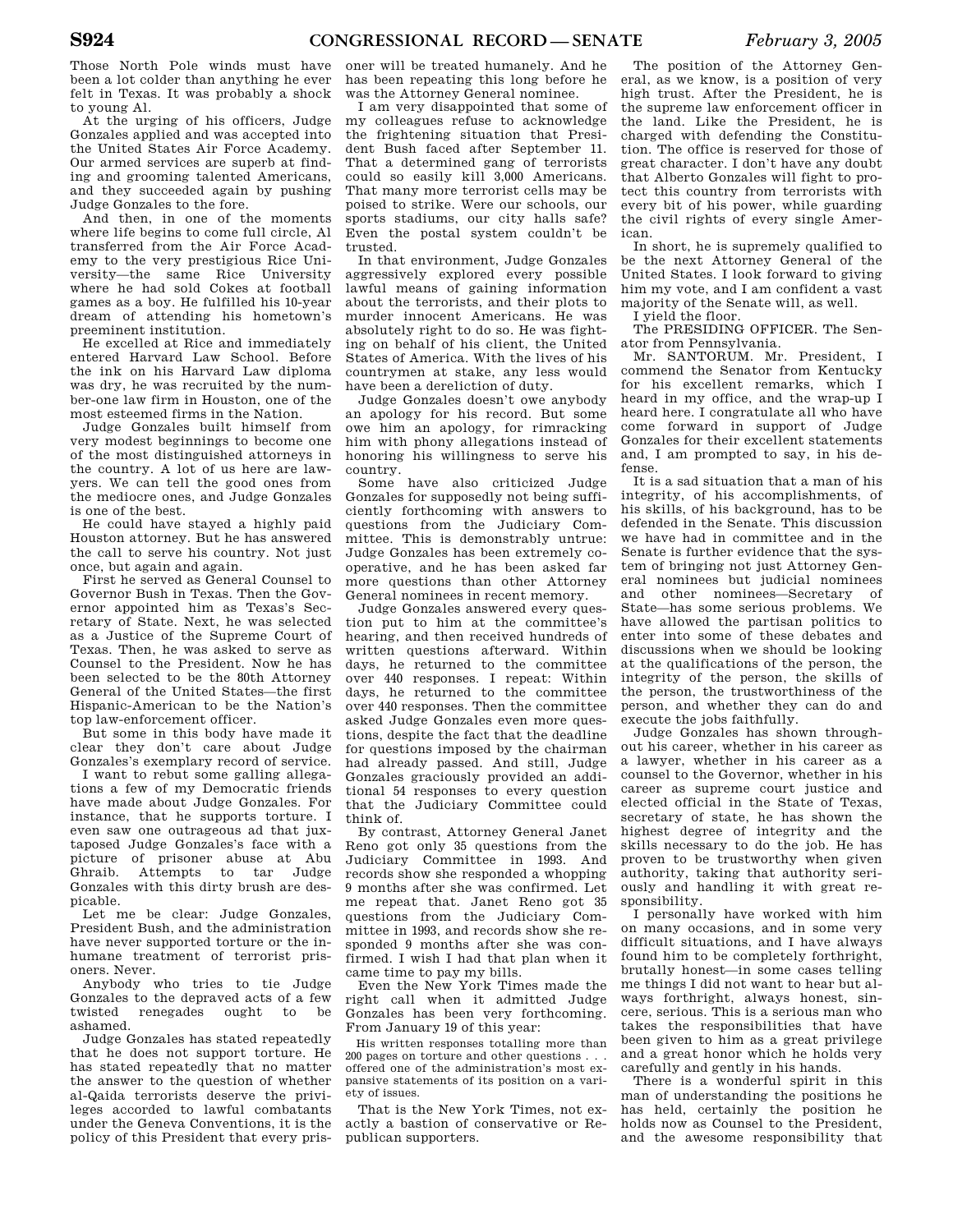comes with that. He has never given me any indication in any dealings I have had with him that he would do anything but faithfully execute his duties to the President and to the country, first and foremost.

Knowing the man—he is not a friend; I don't know him socially—having dealt with him on many occasions in my time in the Senate, to see this man being portrayed as someone who would condone torture in spite of all the statements to the contrary, someone who would not faithfully execute the laws of this country despite endorsements from every law enforcement agency there is out there—not just endorsements but glowing endorsements from law enforcement agencies and prosecutors—to see this man's integrity questioned, his forthrightness questioned, is a sad commentary on the questioners because this man's history, this man's record of service for the State of Texas and this Government is spectacular, as was Dr. Rice's service.

The sad part of this is that ultimately it is less about the individual and more about the politics. More and more we see that. We saw that last session of Congress with judicial nominations where it was more about the politics, the partisanship, than about the individual. Looking from afar and observing the political scene, as many people do in America, we see that, and that is just part of the game. Everyone is making their points when they have the opportunity and trying to drive the message. Maybe I can understand that a few months before an election, if you want to drive a pledge and position yourself on the wedge issues.

It is the first week of February. It is 3 months after the last election. Don't you think we can take a little time around here to treat people decently, people who serve this country well and have been role models and examples? Dr. Rice, Judge Gonzales—what two better stories in America of people who have achieved, from very humble beginnings, achieved at the highest level, and then to be treated as partisan pawns in this political process barely 3 months after an election. The Senate deserves better than that. More importantly, these are individuals. We are not debating a bill. This is not a piece of paper with words on it. If we say this language is bad or that language is bad, that is one thing. But to impugn the character of individuals, when you go after someone on a personal basis, when you say things and accuse people of things that are not supported by any of the evidence out there, and you do so principally not because you believe this person actually holds those characteristics but you do so for a grander political motivation, I argue that is something the Senate should not condone, and hopefully today we will see the votes in the Senate in a very strong and overwhelming bipartisan fashion.

There are a lot of people I commend on the other side of the aisle who have

stood and spoken of their own experiences with this man. They have spoken about their review of the record and the facts and have given this extremely qualified nominee their support. It shows there are some on that side of the aisle who still are positioning themselves as if we are in the last week of October of last year instead of beyond that and moving on to try to do something that is positive for the future of our country.

I would argue Alberto Gonzales is going to be a great, positive contribution to the war on terror, to the crimefighting obligation that he will have, to the integrity of our laws in this country. There is no question in my mind he will faithfully uphold the Constitution of the United States, and he will serve with great honor and distinction. It is my pleasure to speak in support of him.

Mr. President, I yield the floor and suggest the absence of a quorum.

The PRESIDING OFFICER. The clerk will call the roll.

The legislative clerk proceeded to call the roll.

Mr. DODD. Mr. President, I ask unanimous consent that the order for the quorum call be rescinded.

The PRESIDING OFFICER. Without objection, it is so ordered.

Mr. DODD. Mr. President, as I understand it, there are several minutes left for the majority at this particular moment. I inquire if I could begin my remarks—I think it has been agreed that I will be the first speaker on the minority side—and reserve whatever time the majority has for some point later so they do not lose their time. I ask unanimous consent that be the order.

The PRESIDING OFFICER. Is there objection?

Without objection, it is so ordered.

Mr. DODD. Mr. President, I rise, late this morning, to speak on the nomination of Alberto Gonzales to serve as the Attorney General of the United States.

I would, as an initial matter, note that I know one of our colleagues came to the floor yesterday and spoke some words in Spanish in support of this nomination. And as someone who speaks Spanish, I was urged by some of my colleagues to do the same. I would not want to complicate the life of our reporters here. It is hard enough to understand us in English from time to time, and doing so in Spanish might make things more difficult.

I take great pride in the fact that I lived in a Spanish-speaking country as a Peace Corps volunteer, and that I have been a long-time member of the Senate subcommittee that concerns itself with Latin America. I understand this nomination is certainly a matter of ethnic pride to many. I understand that. But I would further suggest that to consider this nomination as only or even principally as a matter of ethnic pride does a disservice to the Latino, the Hispanic community. As far as I can tell, members of that community are no different than people through-

out our great Nation. They want to know not only who you are and what you are, but also what you think and what you believe in. They want to know if a person nominated to be this Nation's chief law enforcement officer will uphold the rule of law.

The outcome of this nomination at this hour is not in doubt. It appears quite likely, if not altogether certain, that Mr. Gonzales will be confirmed by the Senate of the United States as our country's next Attorney General. So what I am about to say is of little, if any, consequence to the ultimate outcome of this particular nomination. If, in fact, this nominee is confirmed, I hope what I have to say might have some impact on his thinking as he assumes this office.

I have asked for time to participate in this debate because of the important questions that this nomination raises, for not only this body but for our Nation. I thank the two leaders for allotting time for a full debate on these questions.

I am going to oppose this nomination. I say that with deep regret. Like all or nearly all of my colleagues, I had very high hopes for this nomination when it was first announced. When Mr. Gonzales was nominated for this position several weeks ago, I didn't know a single Member who expressed any intention to vote against this nominee. That is certainly the case for this Senator. However, I also said at the time that I would reserve an ultimate decision until after the nomination was considered by the Judiciary Committee and put before the full Senate.

In the interim, the committee chairman and ranking member have done a tremendous job of holding a careful, thorough, and substantive set of hearings. They have given members of the committee every opportunity to ask questions of the nominee. Just as importantly, if not more, they have given every opportunity to the nominee to answer those questions fully.

As many of my colleagues may know, particularly those with whom I have served over the past almost quarter of a century, I have long adhered to the practice of according Presidents great deference in their nominations of termlimited appointees. Those who campaign for and win the highest office in our land deserve to name their team to the President's Cabinet. Accordingly, my standard of review for nominations such as this is different than it is for lifetime appointments.

There are two basic questions that must be answered. First, does the nominee have the personal qualities required to discharge the duties of the office to which he or she has been nominated? And secondly, has the nominee demonstrated an understanding of the duties that he or she will be required to discharge if confirmed?

Based on that standard of review and only that standard, I have supported overwhelmingly a number of Cabinet appointees during the quarter of a century I have served in this body. That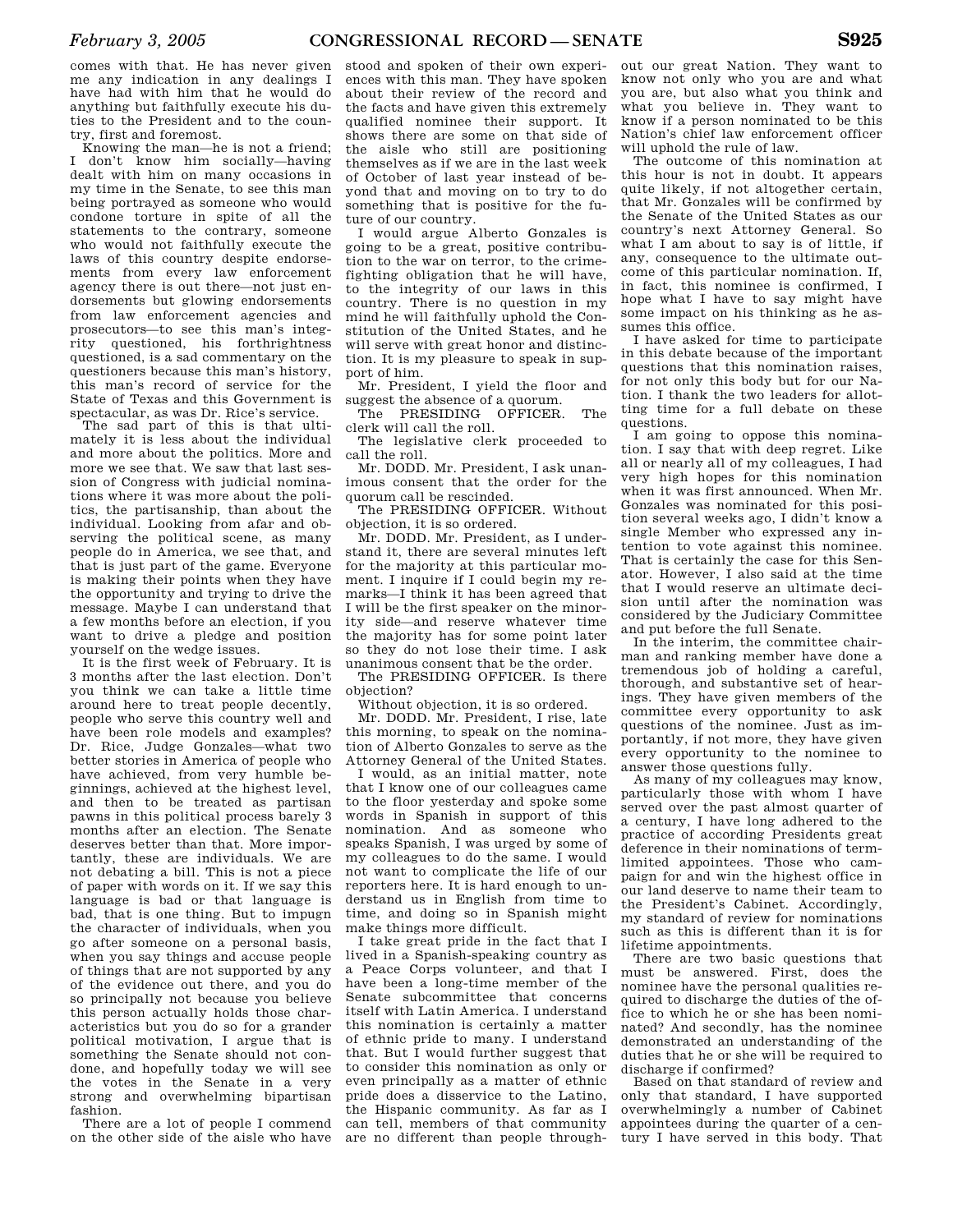includes nominees of this President, including the current Attorney General, as many of my colleagues may recall 4 years ago. It also includes nominees proposed by Presidents and opposed by a majority of members of my own party, including, in at least one instance, a nominee opposed by a majority of the Senate. But I have, on rare occasions, less than five in my 24 years here, through all five Presidents during that time, opposed only a handful of Cabinet nominees, including nominees supported by the majority of Members of the Senate and a majority of members of my own party.

There is no question that this nominee possesses a number of admirable personal qualities. He has demonstrated considerable intellectual ability. He is an experienced and accomplished attorney. He has by all indications been a responsible member of his profession. And he has demonstrated commitment to public service. Like our colleagues, I have been deeply impressed with his proud family history.

But this nomination is not simply about Alberto Gonzales's impressive personal qualities. If it were, then he would be unanimously confirmed. What is at stake is whether he has demonstrated to the Senate that he will discharge the duties of the office to which he has been nominated, specifically whether he will enforce the Constitution and laws of the United States and uphold the values upon which those laws are based.

Regrettably and disturbingly, in my view, Alberto Gonzales has fallen short of meeting this most basic and fundamental standard. Let me explain why I take this position for two reasons: One, because in a nation founded on the principle of human freedom and dignity, he has endorsed, unfortunately, the position that torture can be permissible. And two, in a nation dedicated to the proposition that all are equal and none is above the law, he has suggested that the President of the United States, acting as Commander in Chief, has the right to act in violation of the laws and treaties prohibiting torture and may authorize subordinates to do the same. I will address briefly each of these issues in turn.

The issue of torture is relatively straightforward. Is it acceptable for the United States of America ever to effect or permit the torture or cruel, inhuman, degrading treatment of human beings? The Constitution clearly says no. The eighth amendment explicitly prohibits ''cruel and unusual punishments.'' The Geneva Conventions say no. They prohibit the torture and abuse of detainees and prisoners of war.

The Universal Declaration of Human Rights says no. Article 5 states:

No one shall be subjected to torture or to cruel, inhuman or degrading treatment or punishment.

The International Convention Against Torture also says no to torture. This document, signed by President Reagan, supported by former President Bush, and approved by the Senate Foreign Relations Committee under Chairman Helms with a unanimous committee decision, says:

No exceptional circumstances whatsoever, whether a state of war or a threat of war, internal political instability or any other public emergency, may be invoked as a justification for torture.

Lastly, the Army Field Manual says no to torture as well. This manual contains the knowledge, insight, and wisdom gathered by American soldiers over decades of hard experience.

It says:

U.S. policy expressly prohibit[s] acts of violence or intimidation, including physical or mental torture, threats, insults, or exposure to inhumane treatment as a means of or to aid interrogation.

So this document, relied on for decades by U.S. military personnel in the theater of war to protect their lives and to do their duty, expressly prohibits torture. Why? Because, to again quote from the Army Field Manual:

The use of torture is a poor technique that yields unreliable results, may damage subsequent collection efforts, and can induce the source to say what he thinks the interrogator wants to hear. . . . It also may place U.S. and allied personnel in enemy hands at greater risk.

From the very earliest days of our Republic, the right to be free from torture has been a fundamental value of our Nation. Other values and rights have evolved or been won by the deprived and dispossessed: the emancipation of slaves, civil and voting rights for racial and ethnic minorities, equal rights for women, the right of privacy, just to name a few. But the right to be free from torture or similar treatment has never been in doubt, has never been seriously debated in our Nation. It has always been considered intrinsic to a nation such as ours, founded, as it is, upon the belief that all people are endowed with certain inalienable rights.

Yet, unfortunately, this nominee has in crucial aspects stood against the overwhelming and unequivocal weight of precedent and principle. He has instead stood on the side of policies that are in direct conflict with the laws, treaties, and military practices that have long guided our Nation and its citizenry. Moreover, the record strongly suggests that he, in fact, helped shape those policies to the great detriment of our Nation's moral standing in the world.

Indeed, as the White House Counsel, he is one of the chief architects of those policies. Let me review the record.

In January of 2002, Mr. Gonzales wrote a memorandum to the President of the United States regarding the applicability of the Geneva Conventions to the conflict in Afghanistan. He concedes in the memo that:

Since the Geneva Conventions were concluded in 1949, the United States has never denied their applicability to either the United States or opposing forces engaged in

armed conflict, despite several opportunities to do so.

But then Mr. Gonzales argues that the war on terror presents a ''new paradigm [that] renders obsolete Geneva's strict limitations on questioning of enemy prisoners.'' He urged a blanket exclusion of the Afghanistan war from the Geneva Conventions.

This position was strenuously opposed by Secretary of State Colin Powell. Powell pointed out:

It will reverse over a century of U.S. policy and practice in supporting the Geneva Conventions and undermine the protections of the rule of law for our troops, both in the specific conflict and in general.

He goes on to say:

It will [also] undermine public support among critical allies, making military cooperation far more difficult to sustain.

Secretary Powell's legal adviser added that Mr. Gonzales's view that Geneva did not apply to Afghanistan was inconsistent with the plain language of the treaty, the unbroken practice of the United States over the previous half century, the practice of all other parties to the Conventions, and the terms of the U.N. Security Council resolution authorizing the intervention in Afghanistan.

Ultimately, in February 2002, President Bush ordered that all detainees captured by U.S. forces be treated in ''a manner consistent with'' the Geneva Conventions. But it has been pointed out that the treatment of detainees at places such as Abu Ghraib and Guantanamo raised questions about whether this order was effective in actually according detainees the protections of the Geneva Conventions.

What is most troubling to this Senator is that Mr. Gonzales argued for a view of the Geneva Conventions that was inconsistent with American law, American values, and America's selfinterests.

Nor was this an isolated event. This administration's policy on torture was largely established in August of 2002. At that time, a memorandum regarding standards of conduct of interrogations was prepared at Mr. Gonzales's request by the Justice Department Office of Legal Counsel. This memorandum was accepted by the administration as policy until December 2004, when it was repudiated, at least in part, by the Justice Department on the eve of Mr. Gonzales's nomination hearing. The memorandum is 50 pages long. I will not dwell on it. Others among our colleagues have already thoroughly discussed it. I will only touch on two aspects of it.

One is its novel and absurdly narrow definition of torture. The only conduct it recognizes as torture is where the interrogator has the precise objective of inflicting ''physical pain . . . equivalent in intensity to the pain accompanying serious physical injury, such as organ failure, impairment of bodily function, or death.'' Any other conduct implicitly would not, as defined by this document, constitute torture—and thus would be allowed.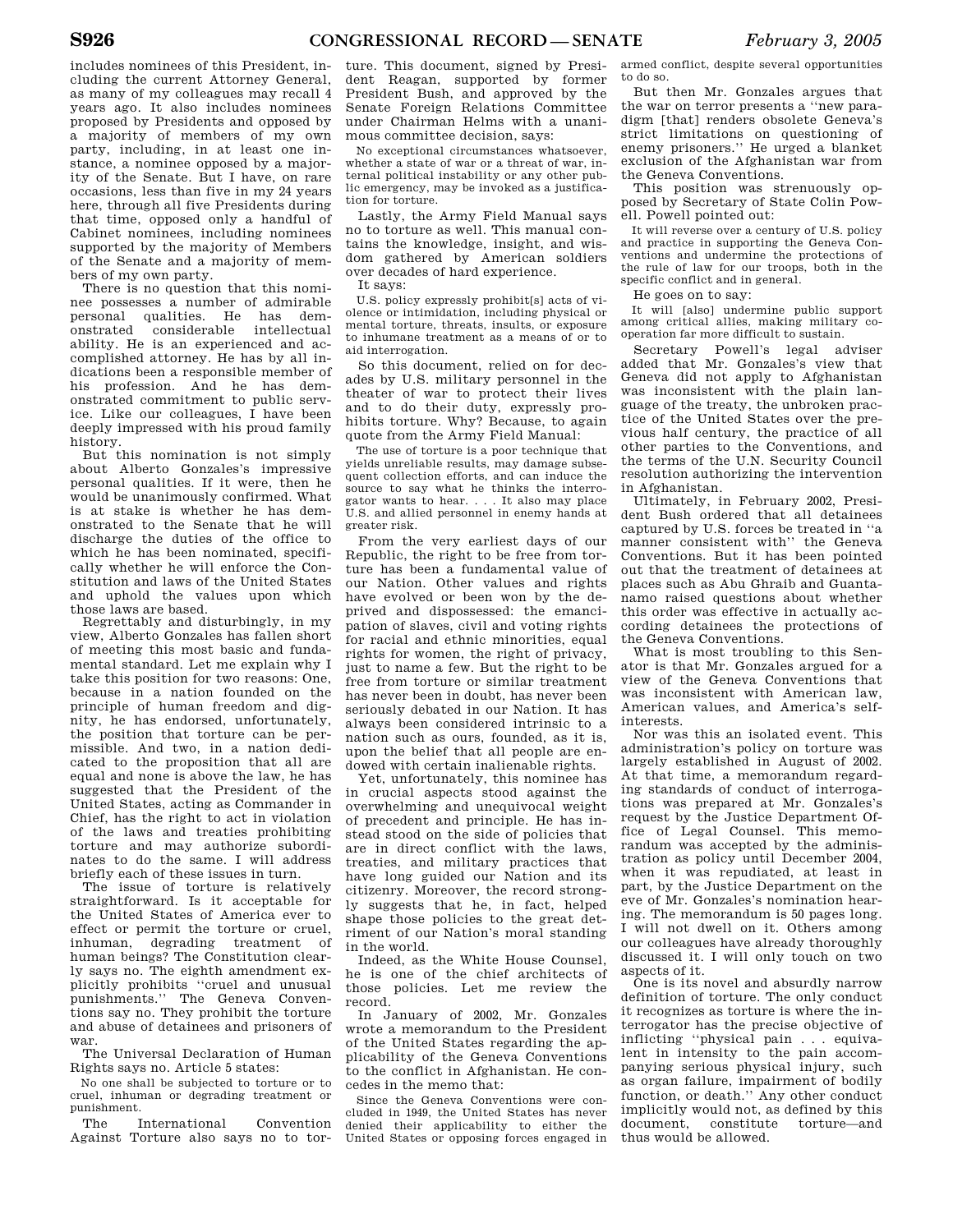Mr. President, this is a truly stunning and offensive reading of the law, not to mention plain English. It twists and contorts the meaning of the word ''torture''—so much so that the word is drained of any meaning whatsoever.

It would allow all manner of mistreatment, including the acts of brutality and degradation committed by Americans against Iraqis in places like Abu Ghraib prison. Incredibly, it would even excuse the beatings, rapes, burnings, and deprivations of food and water perpetrated at the behest of Saddam Hussein himself.

A second aspect of this memorandum that deserves mention is its discussion of the powers of the President of the United States when acting as Commander in Chief. The memorandum says that the criminal prohibition against torture ''does not apply to the President's detention and interrogation of enemy combatants pursuant to its Commander in Chief authority.'' Under this reasoning, executive branch officials can escape prosecution for torture if ''they were carrying out the President's Commander in Chief powers.''

Here again, this legal reasoning is stunning in its implications. It suggests that an American acting on behalf of the United States of America can commit heinous acts of torture without the slightest fear of prosecution. All he or she needs to do to avoid sanction is to show that he or she was ''just following orders.'' Whether the law prohibits torture is of no consequence. The President and anyone acting under his authority are in effect above the law.

This memorandum has been rightly condemned by legal experts. One is Harold Koh, a professor of law at Yale Law School. He served in the Reagan Justice Department and the Clinton State Department. In testimony before the Judiciary Committee last month, he called the August 2002 memorandum ''perhaps the most clearly erroneous legal opinion that I have ever read,'' and ''a stain upon our law and our national reputation.''

Yet while condemned as beyond the pale of American law and American values, these ideas were accepted and even embraced by the nominee to become the Attorney General of the United States of America. There is no evidence in the record that he even questioned them, much less disagreed with them. Apparently, he had them shared with the Department of Defense.

At his confirmation hearing, Senator LEAHY asked Mr. Gonzales whether he agreed with the memorandum's legal reasoning on the issue of torture. Mr. Gonzales replied, ''I don't have a disagreement with its conclusions.''

Our colleague, Senator KOHL from Wisconsin, asked if the nominee agreed with Attorney General Ashcroft's statement that he does not believe in torture because it doesn't produce anything of value. The nominee replied, ''I

don't have a way of reaching a conclusion of that.''

Don't have a way of reaching a conclusion? Mr. President, that is an astounding admission for someone seeking to become the Nation's top law enforcement officer. If he cannot reach a conclusion about the illegality or immorality of torture, what can he reach a conclusion about? What other legal principles are open to similar legal evisceration and repeal? What does it say about our Nation's commitment to the rule of law that this nominee will not say torture is against the law? What does it say about our Nation's commitment to equal justice under the law that this nominee would have the President and his subordinates be above the law?

How do we explain this to the citizenry of our Nation, to the citizenry of other nations, particularly our allies, and most especially to the citizens of tomorrow, our young people who will inherit this country as we leave it to them? Will we tell them that torture is wrong—unless the President orders it? Will we teach them that America stands for life, liberty, and the pursuit of happiness—depending upon who you are?

Almost 60 years ago, this very day, the first allied forces liberated the condemned people of Auschwitz. On that day, the full horror of the Nazi genocide was laid bare, and all doubt about it was laid to rest.

Within weeks of that event, my father and a group of other attorneys in this country were on a plane to a place called Nuremberg, Germany. There, he, along with others from our allies, began what would perhaps be the most formative experience of my father's professional life at that time: serving as executive trial counsel at the trials of Nazi war criminals.

At that time, there were loud calls against trying the Nazi leaders. Many called not for due process of law, but for summary executions. In fact, Winston Churchill, a person we revered, who had great values, strongly suggested that summary executions would be the way to deal with the people responsible for the incineration of 6 million Jews and 5 million other civilians, not to mention the millions of combatants who lost their lives as a result of Nazi terror.

Yet the United States stood up for something different 60 years ago, in the summer of 1945 through the fall of 1946. As members of the allied powers, we insisted that the rule of law, rather than the rule of the mob, would rule. Even these most despicable and depraved human beings were given an opportunity to retain counsel and to testify in their own defense.

We were different. It did not depend on who the enemy was. It depended on what we stood for. If we begin to tailor our values and principles based on who our adversaries are, what do these laws mean? What do these bedrock principles stand for, if we can tailor them

based on who we look across a battle line at? You cannot do that if you believe in these principles.

At that moment in history, the world learned something very important about the United States of America. It learned that this Nation would not tailor its eternal principles to the conflict of the moment. It learned that, as far as the United States of America is concerned, even the mightiest cannot escape the long arm of justice. And it learned that our Nation will recognize the words ''I was just following orders'' for what they really are—a cowardly excuse, which has no place in a nation of free men and women.

Mr. President, as I said, the outcome of this nomination is in little doubt at this hour. I understand that. My argument is not going to persuade anybody to vote differently. I want to be on the record saying that there have been only a handful—two or three cases in 24 years—where I have stood in the Chamber to oppose a Cabinet nominee. I supported and voted for the nominations of John Ashcroft and John Tower. My colleagues who served with me know that I generally believe that Presidents deserve to have their Cabinets—except in rare circumstances.

While I admire the personal story of this nominee, when he walks away from these critical principles, I cannot in good conscience give my vote to him to be Attorney General of the United States—the chief law enforcer of our country—when I know how important the rule of law is to this country, its history, and our reputation.

As I said earlier, the outcome of the nomination is not in doubt. I do not expect that the nominee in question is paying attention to these proceedings or what I have to say. But I hope Mr. Gonzales will pay heed to the lessons of history, if not to this Senator. In his second State of the Union Address, Abraham Lincoln said that in giving or denying freedom to slaves, ''We shall nobly save or meanly lose the last, best hope of earth.''

The issue then was how our Nation treats the enslaved. The issue today is, in some respects, no less profound: how our Nation treats its enemies and captives, including those in places such as Abu Ghraib prison and Guantanamo Bay.

By treating them according to our standards, not theirs—our standards, not theirs—we feed the flame of liberty and justice that has rightly led our Nation on its journey over these past two and a quarter centuries.

I strongly oppose this nomination, and I hope the President will come up with a better choice.

I yield the floor.

The PRESIDING OFFICER (Mr. GRAHAM). The Senator from Illinois.

Mr. OBAMA. Mr. President, a few days ago, the world watched as the seeds of democracy began to take root in Iraq. As a result of the sheer courage of the Iraqi people and the untold sacrifices of American soldiers, the success of the elections showed just how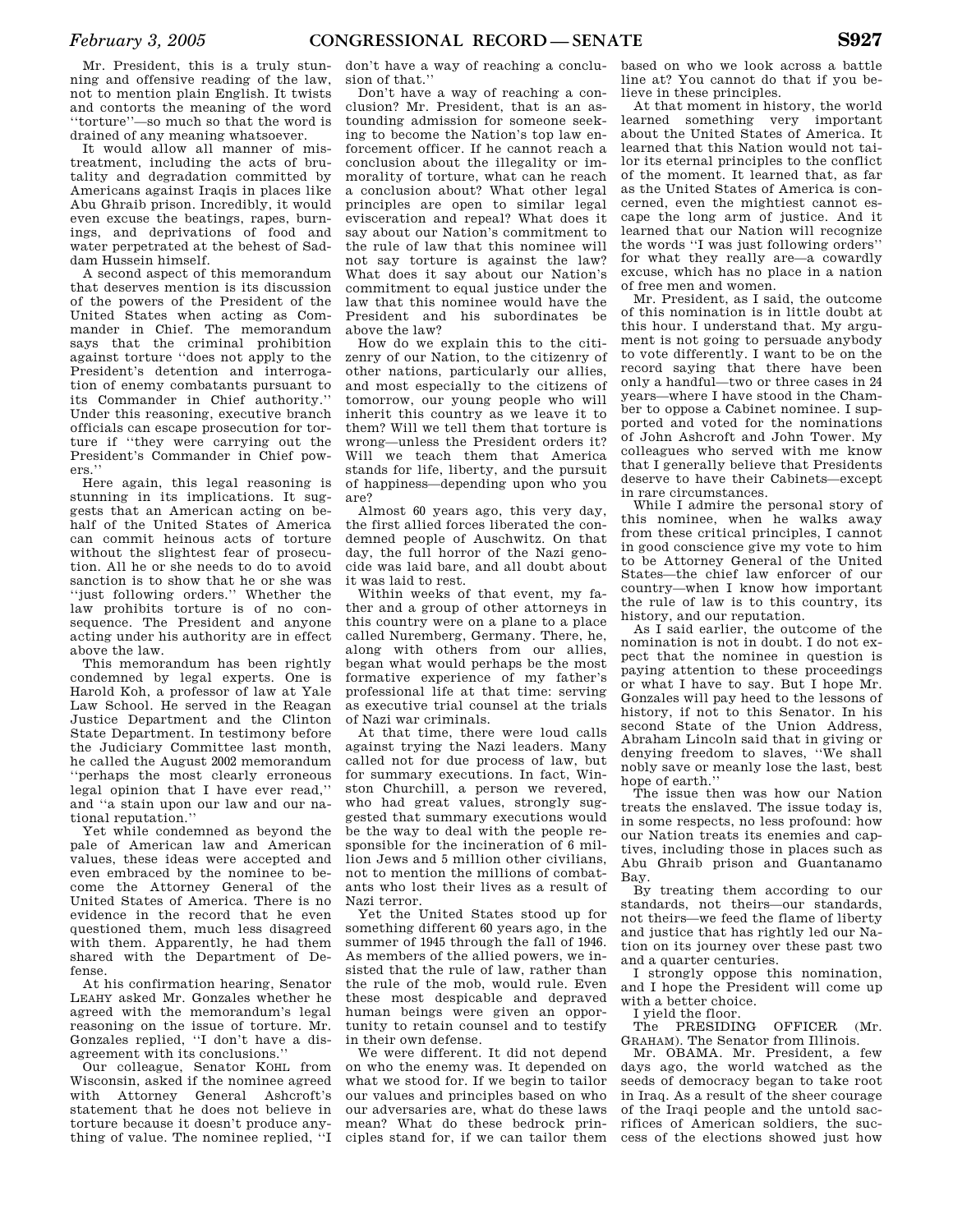far people will go to achieve self-government and rule of law.

As Americans, we can take enormous pride in the fact that this kind of courage has been inspired by our own struggle for freedom, by the tradition of democratic law secured by our forefathers and enshrined in our Constitution. It is a tradition that says all men are created equal under the law and that no one is above it.

That is why even within the executive branch there is an office dedicated to enforcing the law of the land and applying it to people and to Presidents alike.

In this sense, the Attorney General is not like the other Cabinet posts. Unlike the Secretary of State, who is the public face of the President's foreign policy, or the Secretary of Education, whose job it is to carry out the President's education policy, the Attorney General's job is not just to enforce the President's laws, it is to tell the President what the law is. The job is not simply to facilitate the President's power, it is to speak truth to that power as well.

The job is to protect and defend the laws of freedoms for which so many have sacrificed so much.

The President is not the Attorney General's client; the people are. And so the true test of an Attorney General nominee is whether that person is ready to put the Constitution of the people before the political agenda of the President. As such, I cannot approach this nomination for Attorney General the same way I approached that of Secretary of State Rice or Veterans Affairs Secretary Nicholson or any other Cabinet position. The standard is simply higher.

Like the previous speaker, Senator DODD, I wanted to give Alberto Gonzales the benefit of the doubt when we began this process. His story is inspiring, especially for so many of us like me—who shared in achieving the American dream. I have no question that as White House Counsel, he has served his President and his country to the best of his ability. But in my judgment, these positive qualities alone are not sufficient to warrant confirmation as the top law enforcement officer in the land.

I had hoped that during his hearings, Judge Gonzales would ease my concerns about some of the legal advice he gave to the President, and I had hoped he would prove that he has the ability to distance himself from his role as the President's lawyer so that he could perform his new role as the people's lawyer.

Unfortunately, rather than full explanations during these hearings, I heard equivocation. Rather than independence, I heard an unyielding insistence on protecting the President's prerogative.

I did not hear Judge Gonzales repudiate 21⁄2 years of what appears to be official U.S. policy that has defined torture so narrowly that only organ failure and death would qualify, a policy that he himself appears to have helped develop and at least has condoned.

Imagine that, if the entire world accepted the definition contained in the Department of Justice memos, we can only imagine what atrocities might befall our American POWs. How in the world, without such basic constraints, would we feel about sending our sons and daughters off to war? How, if we are willing to rationalize torture through legalisms and semantics, can we claim to our children and the children of the world that America is different and represents a higher moral standard?

This policy is not just a moral failure, it is a violation of half a century of international law. Yet while Judge Gonzales's job was White House Counsel, he said nothing to that effect to the President of the United States. He did not show an ability to speak with responsible moral clarity then, and he has indicated that he still has no intention to speak such truths now.

During his recent testimony, he refused to refute a conclusion in the torture memo which stated that the President has the power to override our laws when acting as Commander in Chief. Think about this. The Nation's top law enforcement officer telling its most powerful citizen that if the situation warrants, the President can break the law from time to time.

The truth is, Mr. Gonzales has raised serious doubts about whether, given the choice between the Constitution and the President's political agenda, he would put our Constitution first. And that is why I simply cannot support his nomination for Attorney General.

I understand that Judge Gonzales will most likely be confirmed, and I look forward to working with him in that new role. But I also hope that once in office, he will take the lessons of this debate to heart.

Before serving in this distinguished body, I had the privilege of teaching law for 10 years at the University of Chicago. Among the brilliant minds to leave that institution for Government service was a former dean of the law school named Edward Levi, a man of impeccable integrity who was committed to the rule of law before politics.

Edward Levi was chosen by President Ford to serve as Attorney General in the wake of Watergate. The President courageously chose to appoint him not because Dean Levi was a yes man, not because he was a loyal political soldier, but so that he could restore the public's confidence in a badly damaged Justice Department, so that he could restore the public's trust and the ability of our leaders to follow the law.

While he has raised serious doubts about his ability to follow this example, Judge Gonzales can still choose to restore our trust. He can still choose to put the Constitution first. I hope for our country's sake that he will, and part of the reason I am speaking in this

Chamber today is to suggest three steps that he can take upon assuming his role that would help restore that trust.

First, he can immediately repudiate the terror memos in question and ensure that the Department of Defense is not using any of its recommendations to craft interrogation policies.

Second, Judge Gonzales can restore the credibility of his former position as legal counsel by appointing an independent-minded, universally respected lawyer to the post.

And third, he can provide this Congress regular detailed reports on his efforts to live up to the President's stated zero tolerance policy with respect to torture.

Today we are engaged in a deadly global struggle for those who would intimidate, torture, and murder people for exercising the most basic freedoms. If we are to win this struggle and spread those freedoms, we must keep our own moral compass pointed in a true direction. The Attorney General is one figure charged with doing this, but to do it well, he must demonstrate a higher loyalty than just to the President. He must demonstrate a loyalty to the ideals that inspire a nation and, hopefully, the world.

I thank the Chair.

The PRESIDING OFFICER. The Senator from Virginia.

Mr. ALLEN. Mr. President, I rise today in strong support of the President's nominee for Attorney General, Judge Alberto Gonzales. Judge Gonzales is a gentleman whom I have had the opportunity to work with in his role as counsel to President Bush. I have found him to be intelligent, steady, discreet, and honest in all our dealings. He is well qualified to be Attorney General. One should look at someone's record of performance. He served with skill and integrity as an effective counsel to the President. He has served as a distinguished jurist on the Supreme Court of Texas, as the 100th Secretary of State and chief elections officer in Texas and then as chief counsel to then-Governor Bush.

People say he has a life story that is inspirational and then dismiss all of that. I say to my colleagues, if one looks at someone's background, how they were raised, their life experiences tell a great deal about how a person is as an adult and as a leader with responsibility.

Alberto Gonzales was one of eight children, born to parents who were migrant workers. He was the first person to go to college in his family. He was a graduate of Rice University and Harvard Law School. He unequivocally has demonstrated that hard work and integrity will earn dividends no matter who one is in this country. He will not tolerate discrimination or limits on the ability of Americans to exercise their God-given rights or restrain any citizen in their equal opportunities and due process in the law.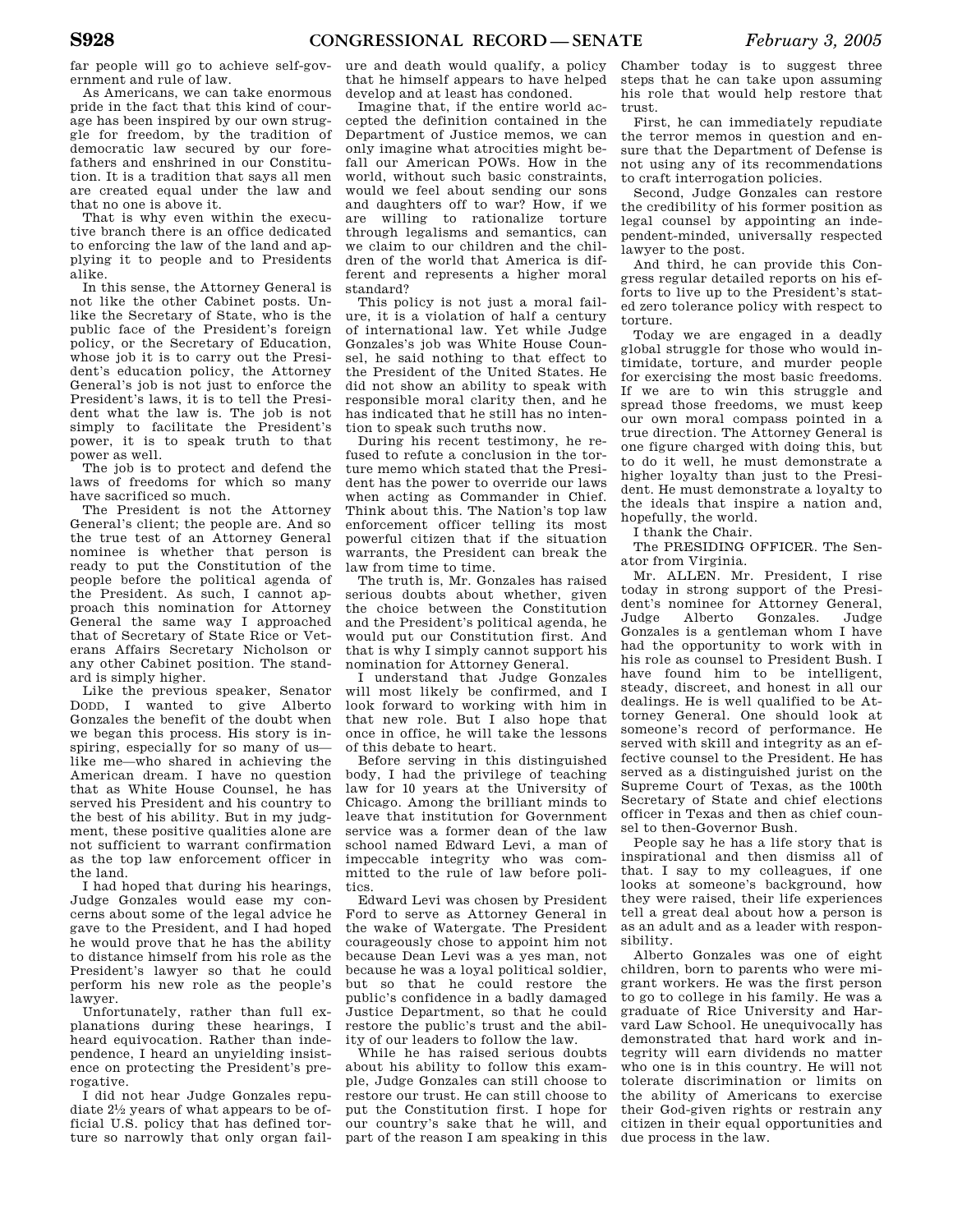He was raised in the way of achieving those goals and achievements in life that one aspires to regardless of one's race, ethnicity, or religious beliefs. With any nominee, it seems there have to be a number of accusations that Senators and others will level against them, but I believe Mr. Gonzales has clearly, forcefully, and consistently made clear his position on a number of issues. In fact, he is one of the most responsive nominees in recent history.

Judge Gonzales received hundreds of questions from 14 Senators who serve on the Judiciary Committee and one member not on that committee. Within 3 days, Judge Gonzales provided the committee with over 440 responses encompassing 221 single-spaced pages, in comparison to prior Attorney General nominees who received far fewer questions. Former Attorney General Janet Reno received only 35 questions for the record from five Senators. Records show that she responded to those questions 9 months after the Senate confirmed her.

Even the New York Times took note of Judge Gonzales's responsiveness. In a January 19, 2005, article, it stated:

His written responses totaling more than 200 pages on torture and other questions . . . offered one of the administration's most expansive statements of its positions on a variety of issues, particularly regarding laws and policies governing the CIA interrogation of terror suspects.

If this is an indication of how Judge Gonzales responds to his job as Attorney General, I am fully confident he will make an excellent and fair Attorney General.

Some will say he has not answered questions. Maybe they have not heard one of his many responses to this question about torture. But I think his statement in the Judiciary Committee that he ''denounces torture and if confirmed as Attorney General he will prosecute those who engage in torture,'' says it all. Maybe he can say it 12 more times and maybe 1 or 2 more Senators might understand it, but that is the record.

There is obviously a relatively small number of people who oppose this nomination, but there is a strong majority who support his nomination and from all sides, Republicans, Democrats, men and women from all ethnic groups. Henry Cisneros, former HUD Secretary under President Clinton, opined that he has voted only once for a Republican in his life and Judge Gonzales was that person. He felt confirming Judge Gonzales as Attorney General would be good for America because ''he understands the realities many Americans still confront in their lives.''

Mr. Cisneros goes so far as to say:

As an American of Latino heritage, I also want to convey the immense sense of pride that Latinos across the Nation feel because of Judge Gonzales's nomination . . . to one of the big four—State, Defense, Treasury and Justice. This is a major breakthrough for Latinos, especially since it is so important to have a person who understands the framework of legal rights for all Americans as Attorney General.

Lynne Liberato, a self-proclaimed partisan Democrat and former president of the State Bar of Texas and the Houston Bar Association, stated the first good result of President Bush's reelection was that he nominated Alberto Gonzales to become Attorney General and that the only downside is he will not be nominated to the U.S. Supreme Court. She goes on to opine that she can say with complete confidence he is a good man with a good heart.

Judge Gonzales's commitment to the betterment of America as a whole and its citizens has led to all sorts of accolades and awards. He has received many honors. In 2003, he was inducted into the Hispanic Scholarship Fund Alumni Hall of Fame. The United States-Mexico Chamber of Commerce honored him for the Good Neighbor Award. He received presidential awards from the U.S. Hispanic Chamber of Commerce and the League of United Latin American Citizens. We should strongly support the President's nomination of Judge Gonzales to become Attorney General of the United States. He is the embodiment of the American dream, a man of hard work, of legal sense and intellect, and that has lifted him to some of the highest positions in our Nation.

I like the fact that the President has nominated people who are good role models. I thought the fact that Dr. Rice had grown up in the segregated South. She applied and educated herself to obviously hold a very important position as Secretary of State—beyond her intellect and capabilities, it is a great life story that should be something for young people to be inspired by. The same with Judge Gonzales to become Attorney General of the United States.

We have other heroes, such as our new Senator from Florida, MEL MAR-TINEZ, a modern-day American dream coming from Castro's repressive Cuba. All Senators should aspire to be role models, and to the extent that people who have led the American dream, modern-day Horatio Algers stories should be an added plus to all their intellect, capabilities, and experiences.

I say to my colleagues: Adelante con Alberto Gonzales. Let's move forward with this nomination.

Mr. WARNER. Mr. President, I would like the record to reflect that I now have the privilege to speak to my colleagues with regard to the nomination of Alberto Gonzales to serve as U.S. Attorney General. I do so with a great sense of pride. I compliment our distinguished, strong President for having selected this outstanding American to serve in this exceedingly important position.

Article II of the Constitution provides that the President:

. . . shall nominate, and by and with Advice and Consent of the Senate, shall appoint . . . Judges of the supreme Court, and all other Officers of the United States. . . .

Thus the Constitution provides a role for both the President and the Senate in the process. And that is precisely what this August body is now undertaking, their constitutional responsibilities of giving advice and consent of a President's nomination of a principal Cabinet officer.

In fulfilling the constitutional role of the Senate, I have tried throughout my career to give fair and objective consideration to both Republican and Democratic Presidential Cabinet level nominees. There are times when I have voted for nominees whom I, frankly, perhaps, if I had been in the position, would have picked others. But the leader of the opposition party, the President, in those instances chose those individuals. I searched in my heart to find those qualifications which I felt justified the President's decision. I have no difficulty whatsoever finding in my heart and knowledge more than adequate reasons to support this distinguished nominee.

His personal story is a compelling one. He was of seven children that were raised in a two-bedroom household in Humble, TX, that his family built and in which his mother still lives.

From these modest roots, Mr. Gonzales became the first in his family to go to college, graduating from Rice University and then later graduating from Harvard law school.

Throughout his life, Alberto Gonzales has demonstrated a strong commitment to public service, beginning with his service in the United States Air Force between 1973 and 1975. Then, after a number of years in private practice at a Houston, TX law firm, Mr. Gonzales served as Texas' Secretary of State from 1997 to 1999. In 1999, he was appointed to serve as a Justice on the Supreme Court of Texas.

In 2001, Judge Gonzales left the Texas bench and was commissioned as Counsel to President Bush. In this capacity, I have had the opportunity to work with Judge Gonzales on a number of matters, particular matters related to the Department of Defense. I have come to know him as a conscientious, soft-spoken man with a brilliant legal mind.

While our next Attorney General will continue to face the unique challenges that many in law enforcement have faced since September 11, 2001, I am confident that Judge Gonzales will meet these challenges head on with a respect for our Constitution, and the laws and traditions of the United States.

I look forward to voting in support of Judge Gonzales's nomination and look forward to working with him on the challenges that lay ahead.

I say to those who have spoken in opposition, I respect that right and on the whole I feel this debate has been a good one, a proper one, and shortly we are going to vote. I am confident a strong majority of the Senate will approve this distinguished American for this post.

I would like to talk about some personal experiences I have had with this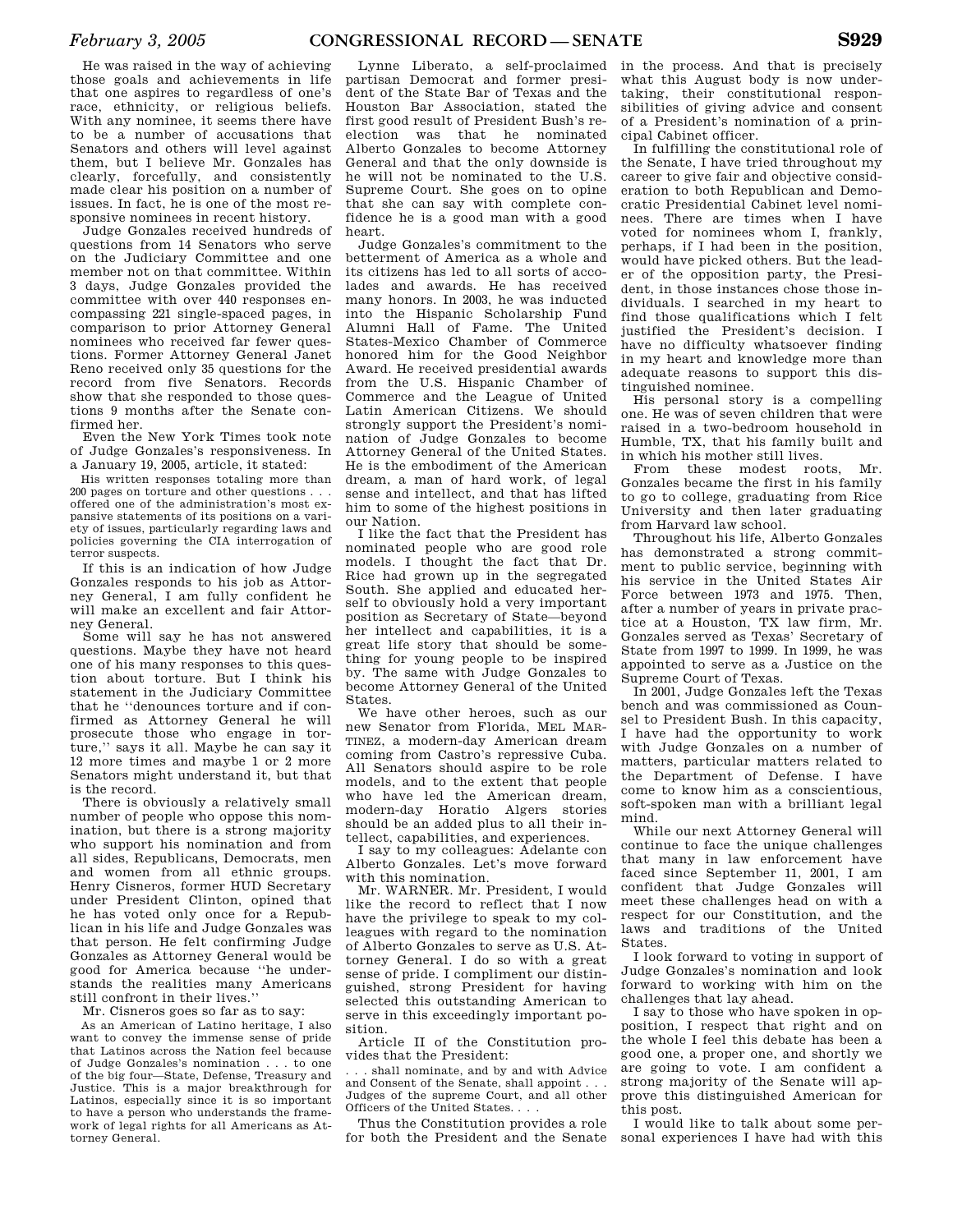distinguished nominee. I go back, with a sense of modesty in my humble career—I guess it was in the late 1950s and 1960s. I was privileged to be an Assistant U.S. Attorney. I met literally the first Attorney General I had ever met, having been summoned to his office with regard to some matters. I remember walking up into that vast chamber in the upper floors of the Department of Justice, and there was Bill Rogers, the Attorney General of the United States under President Eisenhower. I got to know him. As a matter of fact, he had a great deal to do with influencing me to remain in public office and I am everlastingly grateful to him. In the ensuing years I had the privilege of working with a classmate at the University of Virginia Law School. Although he was a year or so ahead of me, that classmate, Robert Kennedy, later became Attorney General.

So I have been privileged through my modest career in public office to have had an association with many Attorneys General. What stands out in my mind about Alberto Gonzales is this interesting observation. When we debate on this floor, as we are obligated to do, and do so often with a sense of fairness, we talk about judicial temperament. In many respects, you can go into the dictionaries and into the case studies, you can look wherever you want and there isn't any precise definition of what judicial temperament is. But it is an essential quality of those individuals who ascend to the bench.

I have had a number of meetings over the years with Judge Gonzales, some in the White House. Often he would say, Senator, I will come to your office. In addition, Judge Gonzales has always given me, and I am sure others in the Congress, the courtesy of promptly returning my telephone calls. That is something sometimes members of the executive branch don't do often with Members of Congress. But he returned the calls and returned them promptly. Throughout my interactions with Judge Gonzales, he always manifested to me in his mannerisms, the courtesies that he extended to me, and I presume other Members of Congress, the quiet manner in which he would listen to your points of view, or express his point of view. To me, his thoughtfulness and the courtesy emulate the very essence of what judicial temperament should be and the qualities an Attorney General should have.

It is so important that I bring that forward because he is instrumental in advising, and as Attorney General he will continue to be instrumental in advising, the President of the United States with regard to his Constitutional power with respect to judicial and executive branch nominees. I often say, yes; the power, but it is a responsibility that the Constitution places on the President to fill the vacancies in the third branch of Government, the judicial branch.

I can't think of a more important framework of appointments than the

members of the Federal judiciary. So often they continue in office long after a President's term has been completed—or terms, as the case may be and expound upon interpretations of the law. They often continue some of the goals for the President—not writing, hopefully, new law, which a jurist should not do, that is the function of the Congress, but interpreting the law within the framework of the Constitution and the several statutes of our Government.

But this man, to me, stands out as one who brings a great sense of dignity, a great sense of inspiration, particularly to those in the Department of Justice who continue and come to serve. I am confident that in his continuing interactions with the Congress of the United States he will not change what I view as the extraordinary and, indeed, magnificent manner in which he performs his duties, formally as chief counsel to the President, and hopefully soon to be, with the advice and consent of this distinguished body, as Attorney General of the United States of America.

I wish him and his family well. I thank them for their continued public service. I recount the other portions of my remarks today about his extraordinary background. He overcame such impediments and hardship to receive and to be grateful for what this country offered to him and his family by way of opportunities of education and public service.

This has been a very important moment in the history of the Senate as we begin to give our advice and consent on an Attorney General, one who is imminently qualified and able to fulfill this office with that degree of dignity and intellect, fairness, and firmness that is needed to serve our President, but most importantly to serve Congress and the Nation.

We are a nation of laws. That separates us from so many other nations in the world. We believe in the fairness of the law as it relates to every citizen— I repeat, every citizen.

I am proud to have the privilege to give these brief remarks on his behalf and indicate my strong support. I hope I encourage others to likewise support this important nomination.

I thank the Chair. I yield the floor.

The PRESIDING OFFICER. The Senator from Minnesota.

Mr. COLEMAN. Mr. President, I rise to also express my strong support for the confirmation of Alberto Gonzales to be Attorney General of the United States.

I would like to say to my colleague from Virginia, the senior Senator from Virginia, before he leaves, what a great honor it is for me to serve with him, to listen to his experience—his experience in this body, his experience serving this country as Secretary of the Navy, and experience which allows him to bring judgment on matters such as this.

I have also served under one President. If I have an opportunity to serve

under a President of a different party, I want to bring the same kind of judgment here—judgment that the senior Senator from Virginia has already talked about. It is not about politics. It is not about what jersey you wear. We have had an election. The President then gets to pick his team. We look at character, we look at intellect, we look at integrity, and all of those factors. That should be the judgment we bring every time.

That is what the senior Senator from Virginia, with his experience, has brought to the table. I would like him to know that I intend to follow that in my time here. I think it is the right standard.

Mr. WARNER. Mr. President, I am deeply humbled by the comments of the Senator. It has been a privilege. I have had an awful lot of good luck, and a lot of people have given me the wisdom and counsel in which I have put together this modest career. I thank the Senator for his service and I enjoy working with him.

Mr. COLEMAN. Mr. President, I enjoyed the statement I heard the other day, that a pessimist is someone who complains when opportunity knocks. Opportunity is knocking—a unique opportunity to send a message that America belongs to us all. It is a chance to prove that hard work and character can take you wherever you want to go in this country, no matter where you came from.

I urge my colleagues not to major in the minors today, and to take this historic opportunity to confirm Alberto Gonzales by an overwhelming vote.

This is a land of opportunity—a place where anything can happen. It is a place where a Jewish kid from Brooklyn can grow up to be a Senator from Minnesota; a place where a young man from South Carolina takes on a lot of responsibility at a young age to take care of his family and finds himself presiding over the Senate; a place where success is not defined by who your parents are or what they did or were able to do but how hard you work. Judge Alberto Gonzales is such a person.

The son of migrant workers—we have heard the story again and again. I will repeat part of it—he grew up with seven siblings in a small house in Texas that his father built with his own two hands. As a child, Mr. Gonzales often stood outside of Rice University football games selling soft drinks to earn a few extra dollars. It was while standing outside of one of those Rice football games that he promised himself that he would one day attend that university and make the American dream his own.

He not only graduated from Rice University, but he went on to attend Harvard Law School, and to eventually become the first Hispanic partner in a prestigious international law firm.

However, Mr. Gonzales's story does not end there. He chose to enter public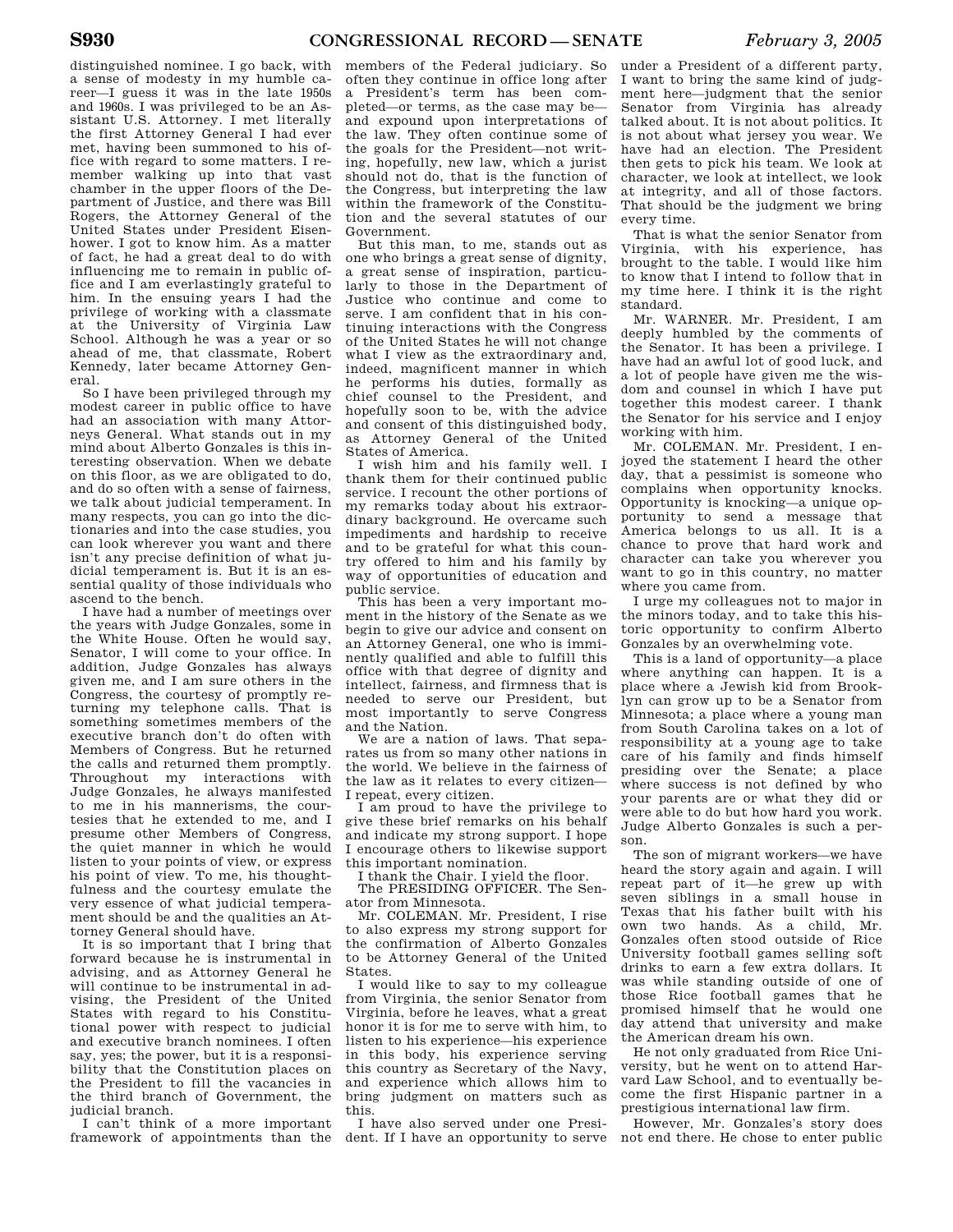service. He was general counsel to Governor Bush in Texas, served as secretary of state in Texas, a member of the Texas Supreme Court, and for the last 4 years served as chief counsel to President Bush.

Alberto Gonzales embodies the American dream, and he should be confirmed for Attorney General.

I have served as an attorney myself. The Presiding Officer has had that same honor, that same distinction. I was Solicitor General of the State of Minnesota and served 17 years in the attorney general's office.

I can tell you from that experience that there are two types of lawyers. A good lawyer will tell you what the law is, while a lesser lawyer might be tempted to tell you what you might want it to say.

Mr. Gonzales is a good lawyer. And part of that controversy surrounding his nomination comes from his strict interpretation of what the law actually says, and not what some might want it to say.

According to article 4 of the 1949 Geneva Convention, only lawful combatants are eligible for POW protection. When Mr. Gonzales determined that as a legal matter al-Qaida and the Taliban represented uncharted legal territory for which the Geneva Convention was never intended, he did his job as Counsel to the President.

In fact, the Red Cross, a world-respected humanitarian organization, states that in order to earn POW status, combatants must be commanded by a person responsible for his subordinates, have a fixed distinctive sign recognizable at a distance, carry arms openly and conduct their operations in accordance with the laws and customs of war—qualifications that do not easily fit al-Qaida or the Taliban, do not fit at all.

Now, this is not to say al-Qaida fighters should not be treated humanely, but only that Alberto Gonzales's interpretation of the convention was well grounded in the letter of the law and strictly adhered to the structure and history of the convention.

Alberto Gonzales did what any good lawyer should have done. He informed President Bush of the letter of the law. He did what is expected of a good attorney.

I serve on the Homeland Security Governmental Affairs Committee. We were in the process of hearing testimony yesterday from the new head and Secretary of Homeland Security, Judge Chertoff. Questions came up with Judge Chertoff about a memo that defined torture. He was pressed before the committee about his definition. He came back and said he exercised his legal judgment to let people know that if you move forward in this area, which is not clear, you better be careful. He did what was expected of a good lawyer.

I note that his nomination was put forth from two Senators across the aisle, both my friends, my Democrat

colleague from New Jersey, standing side by side with Judge Chertoff, who did what a good lawyer should do, as Judge Gonzales has done.

I take a moment to remind my colleagues Article II, Section 2 of the Constitution states the President ''shall nominate, and by and with the Advice and Consent of the Senate, shall appoint Ambassadors, or other public Ministers and Counsels, Judges of the Supreme Court and all other offices of the United States . . . '' That provision creates a special responsibility for this body.

While the Constitution does not spell out the criteria by which Members of the Senate determine whether to approve nominations, we can all agree our standards should be consistent, regardless of who is in the White House. That is what the senior Senator of Virginia talked about a while ago.

I have made it clear I do not believe it is appropriate for the Senate to use the nomination process as a referendum on the policies of the administration. Our democratic system has a method for determining the basic policy thrust of the President. It is called an election. Those who lose the election should not use the nomination process to rehash the issues the people have already decided. We went through this with the nomination of Condoleezza Rice for Secretary of State. Some chose to rehash some of the issues that were before the public in the election. The President has a right to appoint his team. Are they competent? Do they have integrity? Do they have the intellectual capacity to do the job? The American people have heard the argument and made their choice. It is time to move on.

The appropriate questions for the Senate are, Is the nominee qualified? Does the nominee have any ethical lapses in his or her public record? And does he or she possess the necessary temperament to serve the Nation well? It would also do some of my colleagues well to remember the approval of the nominee is not the same as approving every position the nominee has taken. Checks and balances remain after the advice and consent. No matter what the outcome of the vote, we will still maintain oversight of the Justice Department.

Thomas Edison once said:

Most people miss opportunity because it shows up in overalls and is disguised as hard work.

Alberto Gonzales saw an opportunity and worked hard to capitalize on it. He makes me proud to be an American. He is an exceptional attorney and a good man and eminently qualified to be the top law enforcement officer of the land. I enthusiastically support the nomination of Alberto Gonzales to be Attorney General of the United States of America.

I yield the floor.

The PRESIDING OFFICER. The Senator from New York.

Mr. SCHUMER. Mr. President, I ask unanimous consent my half hour be di-

vided, with the first 10 minutes for myself, the second 10 minutes for the Senator from Washington, and the third 10 minutes to the Senator from New Mexico, Mr. BINGAMAN.

The PRESIDING OFFICER. Without objection, it is so ordered.

Mr. SCHUMER. Mr. President, we are not voting today on just any appointment. We are voting today on a nominee to be Attorney General of the United States, historically one of the most important positions of power in our Government. The position is more important today than it has ever been as we wage the war on terror. At a time with unprecedented tension between the goals of security and liberty, we must be absolutely certain the person we confirm as Attorney General is right for the job.

The Attorney General stands apart from all other Cabinet officers. For those other Cabinet officers, simply carrying out the President's agenda is enough. The Attorney General, on the other hand, has to be someone who will follow the law, not just toe the party line. He must be someone who will do justice for all people, not just push the President's program. There are many times that demand independence from the President, when the Attorney General is asked, for instance, to approve a wiretap of an entire group. The Attorney General must make that decision based on the law and the precedent, not on loyalty to the President. The Attorney General owes his ultimate loyalty to the law on many of the decisions he makes, not to the person who nominated him.

There will be times when the legal weight of precedent is more important than the political weight of the President. That is the nub of why the Attorney General is not a typical Cabinet position. At such times the country needs an Attorney General who can stand the heat and do the right thing.

Independence is not such a critical quality in other Cabinet positions. The position of Attorney General requires more neutrality and independence than, for example, the Secretary of State, whose obligation is to advance the President's interests abroad. We must be absolutely sure that an Attorney General nominee not only has the right experience but the right view of the proper role of an Attorney General, to be an independent, nonpartisan chief enforcer of the laws.

For that reason, it is with great sadness and some heartache, because I so like and respect Judge Gonzales as a person and as an inspiration to so many, that I report I am unsure Judge Gonzales is the right man for this crucial job.

As I have said before, Judge Gonzales has many impressive qualities. He is a good person. He has impeccable legal qualifications. He has a breadth of legal experience, including time as a lawyer, a judge, and a White House Counsel. And, of course, Judge Gonzales has the kind of Horatio Alger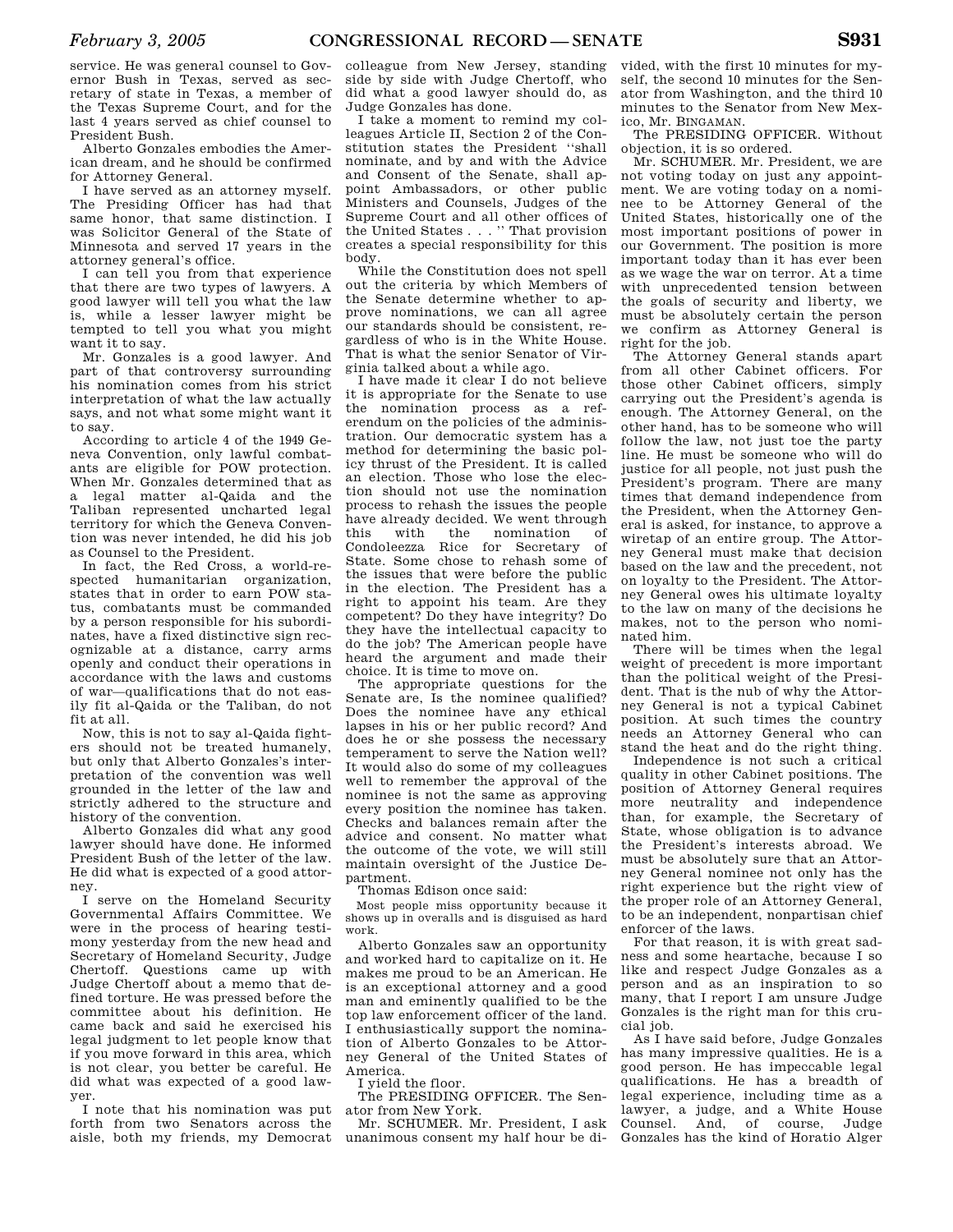story that makes us proud to be Americans. But excellent credentials and an inspiring story are not enough, not in these times. One must also have the independence necessary to be the Nation's chief law enforcement officer.

When the White House asks the Justice Department for legal advice, on the other hand, the Justice Department is charged with giving an objective answer, not one tailored to achieve the President's goals. The Attorney General is supposed to provide sound legal advice in many of the decisions he or she renders, not political cover. As I have said before, it is hard to be a straight shooter if you are a blind loyalist.

I like Judge Gonzales. I respect him. I think he is a genuinely good man. I was initially inclined to support his nomination. I also believed, and I said publicly, that Judge Gonzales was a much less polarizing Attorney General than Senator Ashcroft has been. As I also said, being less polarizing than John Ashcroft is not enough to get my vote.

There are two models for an Attorney General, loyalist and independent. We know there are Attorneys General over the years who have been close to the President. There is no better example than Robert F. Kennedy, who served his own brother. That said, no one ever doubted in the confines of the Oval Office Bobby Kennedy would oppose his brother if he thought the President was wrong. Judge Gonzales is more of the loyalist type of Attorney General nominee than an independent type of Attorney General nominee, which does not alone disqualify him, but it raises serious questions.

After an extensive review of the record, unfortunately and sadly, despite my great personal affection for the judge, his testimony before this committee turned me around and changed my vote from yes to no. He was so circumspect in his answers, so allied with the President's position on every single issue, there was almost an eagerness to say, I will do exactly what the President wants, that I worry Judge Gonzales will be too willing to toe the party line even when the Attorney General is supposed to be above party. The Attorney General and the President are not supposed to be peas in the pod but, in short, Judge Gonzales still sees himself as chief counsel to the President rather than as chief law enforcement officer in the land, a very different type position.

Time and time again, this administration has gotten itself in trouble by going at it alone, by not seeking new opinions, by not reaching out, by doing things behind closed doors in the Justice Department, whether it was the total information awareness project, the TIPS Program, or torture. This Justice Department has been burned by a curious commitment to secrecy. I encouraged Judge Gonzales to be candid with the committee when discussing these issues. I encouraged him to give

us some hope that he would run a very different Justice Department than John Ashcroft. But, unfortunately, even a cursory review of his answers and I reviewed them more than once reveals strict adherence to the White House's line and not a scintilla of independence. If his answers are any indication, once again, Judge Gonzales still sees himself as White House Counsel rather than a nominee to be Attorney General.

When push comes to shove, the Attorney General needs to stand up to the White House. We live in critical times and face crucial tests. The age-old struggle between security and liberty, which defines so many of the Founding Fathers' debates is alive and kicking. In fact, at no time since the internment of Japanese citizens in World War II has it been more relevant. We should have open debate about where the line should be drawn. We should not be afraid to confront the difficult questions that face us.

I have gotten in trouble with some of my friends on the left for suggesting there should be a reexamination of how we interrogate terror subjects. If a terrorist knew where a nuclear bomb was in an American city, and it was about to go off in 30 minutes, my guess is everyone in the room would say, do what it takes to find out. But we just cannot remake these rules behind closed doors.

Judge Gonzales's hearing was an opportunity for real debate on those issues. Instead, we got canned answers. I have great respect for the judge. The story of his life and the record of his achievements are inspirations to all of us. I am mindful of the fact that if he is confirmed, as I anticipate he will be, Judge Gonzales will become the Nation's first Hispanic Attorney General. It is a tremendous success story that makes this vote even more difficult.

When I called Judge Gonzales, last week, to tell him how I would be voting, it was one of the more painful phone calls I have had to make in a long time. He was understandably disappointed, but he was, as always, a total gentleman. He assured me we would be working together to solve our Nation's problems. He assured me he would prove me wrong. I hope he does. But this is just too important a job at too critical a time to have an Attorney General about whom I have such severe doubts. I really have no choice but to, with sadness, vote no.

I yield the floor.

The PRESIDING OFFICER. Under the previous order, the Senator from Washington is recognized.

Ms. CANTWELL. Mr. President, last week, I announced that I would oppose the nomination of Alberto Gonzales to be the Attorney General. I share many of the views on and reasons for opposing this nominee that my other colleagues have detailed—among them, the very grave concerns raised about Judge Gonzales's role in producing the so-called ''torture memos.''

But, I rise today to share with the Senate a reason for opposing this nomi-

nee that is particularly important to my home State of Washington. It is a reason that has not gotten much attention, but it is an issue I want to highlight because I feel Senators should know about it when they cast their vote on this nominee.

Among the reasons I am opposing Mr. Gonzales is his connections to Enron and his failure to commit to recuse himself from the Department of Justice's ongoing Enron investigation.

The Attorney General of the United States, as the chief law enforcement officer in the land, holds a special independent place in the government. After carefully listening to Judge Gonzales during his Senate hearings and reading his responses to questions, I do not have confidence that a Justice Department under his leadership will conduct the Enron investigations with sufficient vigor and independence.

We want our Attorney General to uphold the law no matter who the criminal is no matter how politically inconvenient and no matter who asks for his advice.

This administration's ties to Enron are common knowledge. In audiotapes released last summer, we heard Enron traders bragging about Enron's status as the number one contributor to the President's election campaign in 2000. We know that former Enron executives even had a hand in bankrolling the President's Inaugural festivities last month. So I think it's important for my colleagues to also realize that Judge Gonzales himself also had substantial ties to Enron while he was an attorney in private practice and then a candidate for the Texas Supreme Court.

Given the significance of this case and the past recusal of the outgoing Attorney General, Judge Gonzales should have made clear his intention to recuse himself from that investigation. Let me repeat this important point. Attorney General Ashcroft knew to recuse himself because of similar political ties to Enron.

Before his confirmation, I wanted the same assurances from Gonzales, or at least an explanation of why these former professional and political ties to Enron do not constitute grounds for recusal. I got none.

Let me make a few comments about the status of Federal investigations into the Enron mess, and why I believe it is so troubling that Judge Gonzales has to date refused to recuse himself from this matter.

It's my belief that, to date, the Department of Justice has done a good job in pursuing the case against Enron. I stood on this floor about seven months ago and applauded the work of the Enron Task Force when it handed down indictments of top executives including Ken Lay and Jeff Skilling last summer.

And the U.S. Attorneys in Northern California have been equally successful in bringing charges and securing guilty pleas from some of the Enron traders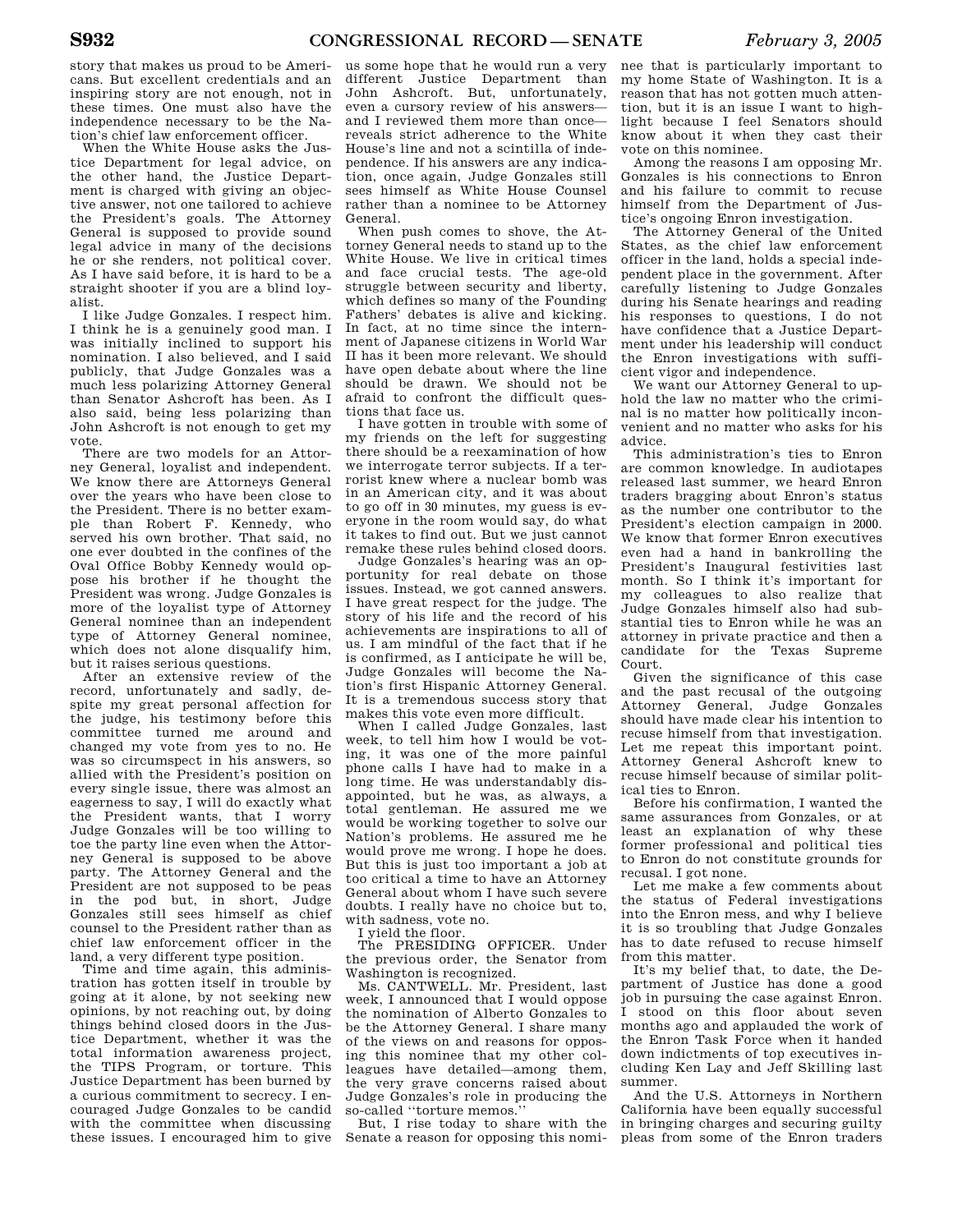implicated in the conspiracy to manipulate our Western power markets.

But this investigation is not finished. The Enron investigation must be allowed to proceed, free from any potential political interference from special interests, particularly the interests under investigation.

I would also note that we have not seen the same vigor—the same pursuit of justice—by other departments and agencies within the Administration, and in particular the Federal Energy Regulatory Commission. FERC is charged with protecting American consumers from precisely the types of fraud Enron perpetrated in our Nation's energy markets.

FERC is also run by three Bush administration appointees who had ties to Enron. In fact, the Senate Government Affairs Committee uncovered Enron memos recommending their appointment to the White House.

To date, these FERC appointees have failed to take any meaningful action to provide the victims of Enron's power market manipulations with any measure of relief. At every step of the way, it has taken public embarrassment to get FERC to pursue an Enron investigation of any integrity. Or in the words of a November 2002 report by the Senate Governmental Affairs Committee, ''Over and over again, FERC displayed a striking lack of thoroughness and determination with respect to key aspects of Enron's activities.'' Since then, the situation has only deteriorated. FERC's Enron investigation to date has been marked by a lack of aggressive action.

In fact, I'm going back to my office in just a few minutes to participate in a conference call with officials from the Snohomish Public Utility District in my home State of Washington. We are going to air publicly, for the first time, new Enron audiotapes. Shockingly, these Enron tapes were just discovered sitting in one of Enron's Houston warehouses. They were left behind by the same Federal regulators that are supposed to be defending our Nation's consumers from the types of fraud Enron perpetrated in our energy markets.

Only a small portion of these new tapes have been processed.

But on these tapes, the American public will hear Enron employees during the company's collapse bemoaning the fact they couldn't get promoted unless they ''cooked the books;'' speculating that ''everyone knew,'' and that ''nothing happened at Enron that Ken Lay didn't bless.'' This is evidence that was left behind.

New evidence will also show Enron traders fabricating excuses to shut down a power plant—on the very same day that rolling blackouts hit California and disrupted the Western power market. The blackouts affected at least half a million people that day. As we learned with the recent Northeast/ Midwest blackout, these are serious matters. Not only do blackouts cost

hundreds of millions of dollars in lost economic activity, they pose serious risks to human health and safety. They are no laughing matter. In my mind, this represents a whole new level of callousness.

But what Enron did was not just disgraceful on a human level—it was also illegal. It was a direct violation of power market rules and a direct violation of a DOE emergency order issued by former Secretary Bill Richardson the very same day.

And yet, our Federal agencies are not unearthing this new evidence. The FERC remains content to sit on its hands, more than four years after the Enron collapse. Utilities in the West are actually being sued by Enron for even more money. Yet FERC stands by, while Washington State ratepayers wait for the other shoe to drop.

The consumers in my State, in the States of Nevada and California, deserve justice. But what they've gotten are years of process—a procedural shell game.

We need more aggressive action from our Nation's top law-enforcement officer.

This is why I was so deeply troubled to read Judge Gonzales's answers to questions posed by Members of the Judiciary Committee in this matter. I want to thank my colleague, the Senator from Wisconsin, Mr. FEINGOLD, for asking these important questions. In his answers, Judge Gonzales would not state whether he would recuse himself, and he would not be specific about how his former ties to Enron might impact the Department of Justice's investigation of that company.

In his responses, Mr. Gonzales stated, ''I did some legal work for Enron over 10 years ago. I am told the work was totally unrelated to the collapse of the company.'' He added that ''it would be premature for me to commit to recuse myself from ongoing Enron prosecutions.''

Mr. Gonzales was clearly asked to provide more specificity, more details and more of a commitment on what Americans can expect from the Justice Department leadership on the Enron investigation. These answers of the nominee were not satisfactory.

I find this particularly troubling, given the fact Judge Gonzales has a clear history of employment related and political ties to Enron, and a track-record that leads me to question his judgment and his independence from the President.

As I stated at the outset, we want our Attorney General to uphold the law no matter who the criminal is no matter how politically inconvenient and no matter who asks for his advice.

So I will vote against Judge Gonzales's nomination today, for this and other important reasons. But I am also here to note that the Federal Enron investigation is not over. It is likely that Judge Gonzales may be confirmed as Attorney General later today. Perhaps Judge Gonzales will recuse himself after he is confirmed.

But whatever his decision, I am here today to put Judge Gonzales on notice. If there is any hint whatsoever that the Enron Task Force is being undermined, underfunded, or otherwise hindered, this Senator will not stand for it. The Enron investigations must be allowed to proceed. And this Senator will be watching every single step of the way.

This Senate deserves straight answers from the President's nominees. Corporate criminals deserve to be prosecuted to the full extent of the law. And the victims of Enron's fraud in our Nation's power markets deserve relief.

What Enron did to my constituents in Washington and to countless others across the Nation was disgraceful.

Given these issues, I have substantial lingering questions about whether Mr. Gonzales would exercise independent judgment, especially when a clear commitment to conduct investigations and uphold a strict standard of conduct is needed.

I also have serious concerns about Judge Gonzales's legal judgment. As White House Counsel, his office generated a legal opinion on whether the President is bound by domestic and international law on torture, which the government recently repudiated as legally faulty.

Such a repudiation calls Judge Gonzales's judgment into question, judgment that is critically important for our country's top attorney. It also suggests he is not independent of the President, which is essential for his new Cabinet role. Further, Judge Gonzales's changed position on the torture memos in the weeks before his confirmation hearings appears to demonstrate political convenience, not a truly self-reflective change in his thinking on these matters.

Had Judge Gonzales recognized the serious problems with the judgments he made on these issues and given convincing assurances that he understands that his new role will require a different approach and a new allegiance to the law, I might have been convinced to defer to the President on this nomination. Without those assurances, and a clear commitment to ensure that there is no appearance that the Justice Department may take a difference course on the Enron investigation, I cannot support his nomination to be the next Attorney General of the United States.

In conclusion, many of my colleagues have spoken about this nomination. They have talked about a variety of issues, and certainly one of those issues is the independence of the Attorney General. That is clearly an issue that is at the forefront of my interest today.

The reason is because ongoing in the Department of Justice, and I wish ongoing in the Federal Energy Regulatory Commission, is an investigation of Enron and Enron fraud. This is an issue that Attorney General Ashcroft decided, when taking office—and the evidence started to pour in of market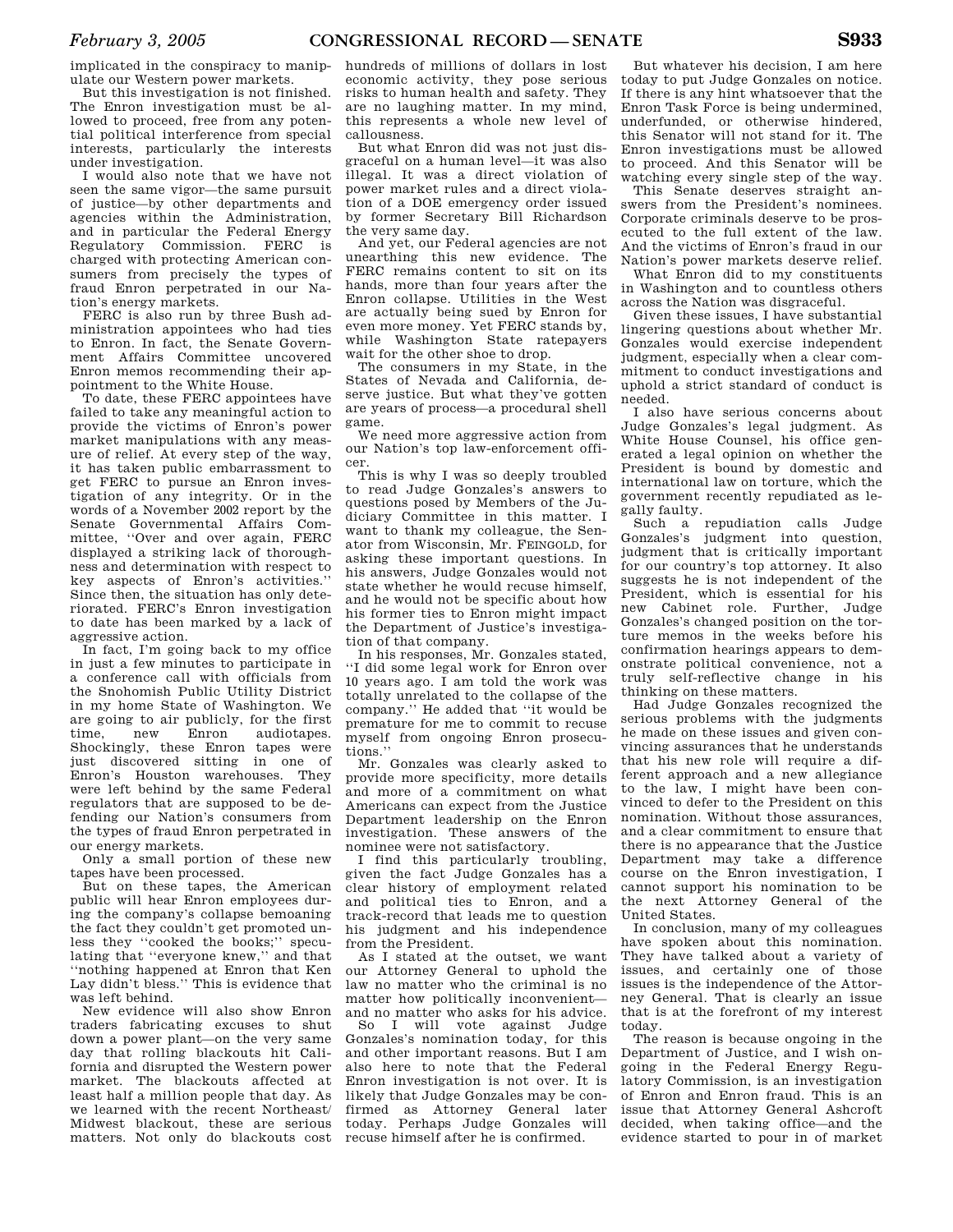manipulation—he basically looked at his record and background of having taken contributions from Enron and he recused himself from the Enron investigation and task force.

Now we have before us a new Attorney General nominee who not only has accepted campaign contributions from Enron, he actually worked to represent them at the law firm in his private practice, specifically working for the Enron company as an outside counsel.

If our past Attorney General clearly identified a conflict of interest and basically stepped aside to make sure he was not in any way unduly influencing the Enron investigation, why should not this nominee have clearly done the same thing—in particular, giving answers to the Judiciary Committee that he would recuse himself?

I am not a member of the Judiciary Committee. I am a past member of that committee, but I certainly asked my colleagues to submit questions to Judge Gonzales asking him if, in fact, he would recuse himself and to be explicit about any other ways in which he could ensure that this Enron investigation continued with its independence. Judge Gonzales would not commit to recusing himself from this situation.

Because he will not recuse himself, I cannot, today, give him my vote knowing that he will achieve the independence this agency so much needs to have when it comes to this investigation.

Just today, this very day, Snohomish County PUD will be releasing new information, new audiotapes from Enron employees that just happened to be left behind at the Enron Houston facility that investigators forgot to claim. These tapes actually have Enron employees discussing the fact that superiors, Enron traders, had asked them to cook the books.

We also will see other tapes and information that basically says that various, what are called, cogeneration facilities, that Enron had business relationships with, were actually asked to take generation offline, to come up with a scheme of why they should stop production of these powerplants. The result was a blackout in California in the next few days following this time period—something that is very troubling to us in the Northwest.

We have spent billions of dollars of economic impact, and we want an investigation to continue to take place. We want the independence that the Federal Energy regulators should have in this case in determining that just and reasonable rates have not been charged by Enron. We want the Department of Justice to do its job, unfettered by any kind of influence, and continue to pursue all those involved with the Enron case until justice is given and ratepayers have relief in the West.

So it is unfortunate that we cannot get Judge Gonzales to make a commitment up front about where he is going to be in recusing himself on this very

important matter that has had great fiscal consequence to the people of the Northwest.

I wish, given all the other aspects of this nomination, I could overlook this issue or other questions that some of my colleagues have brought up, but I cannot.

As a young woman, when I first learned about our Attorney General, at a time and era when a White House and President and outside influence said that the Attorney General should just follow the line of what was happening in the White House, we had Attorneys General who decided, instead of not carrying out the law, they were not going to be influenced by the White House; that they would rather resign than not carry out the law. That is the kind of independence we want to see in an Attorney General.

The case is clear against Enron. The case for recusing himself is clear. Unfortunately, I cannot support the nomination of Alberto Gonzales today because I am not sure he will recuse himself in this case.

The ratepayers of Washington State need relief. We do not want to continue to have to be the policemen on the beat investigating this case, finding new evidence, proving that wrongdoing has happened, continuing to prove how much we have been hurt. We want Federal regulators to do their job and give us relief.

I ask unanimous consent that Mr. Gonzales's written responses to Judiciary Committee questions be printed in the RECORD.

There being no objection, the material was ordered to be printed in the RECORD, as follows:

#### ETHICAL ISSUES

1. During your service as Justice of the Supreme Court of Texas, it has been reported that you on occasion accepted donations from parties interested in cases before you. For example, in 2000, you reportedly accepted a \$2,000 donation from the Texas Farm Bureau, which ran the defendant insurance company in Henson v. Texas Farm Bureau Mutual Insurance, in the period between oral arguments and decision. You also reportedly accepted a \$2,500 donation from the law firm defending the insurer in another case, Embrey v. Royal Insurance, just before oral arguments.

a. Are these reports accurate:

Response: In Texas, the voters elect the Justices of the Supreme Court. My contributors, as well as those of every other Justice, are a matter of public record. I am confident that during my service as a Justice on the Supreme Court of Texas, I complied with all legal and ethical requirements regarding acceptance of campaign contributions.

b. Do you think it is ethical or appropriate for a judge to accept donations from parties appearing before him?

Response: Please see my response to 1a, above.

2. The Department of Justice is currently pursuing multiple prosecutions related to Enron's collapse into bankruptcy. Currently, voluminous evidence related to Enron's manipulation of Western electricity markets remains under a Department of Justice sought protective order, out of public view. This includes thousands of hours of Enron audio-

tapes as well as reams of emails from the files of traders and senior executives. Based on the small amount of materials publicly released thus far, it is reasonable to conclude this evidence will provide more insight into the inner-workings of Enron's schemes to manipulate Western power markets. While there may be reasons to withhold some of this evidence in light of ongoing Department criminal prosecutions, this material is also of extreme importance to regulatory agencies such as the Federal Energy Regulatory Commission and to parties attempting to secure financial relief from power prices resulting from Enron's schemes. Likewise, it is of interest to Congress, as we attempt to craft legislation that would prohibit future Enrons from defrauding American investors and ratepayers.

a. Please detail your previous contacts with Enron Corp. and its executives, both in your previous career in Texas as well as in your role as White House Counsel?

Response: As an attorney at Vinson & Elkins, I did some legal work for Enron over ten years ago. I am told the work was totally unrelated to the collapse of the company seven years later. I had contacts with certain Enron executives in connection with my election to the Texas Supreme Court. I also had contact with Enron officials in connection with my civic work in the Houston community. I do not recall any contacts with Enron and its executives in my role as White House Counsel.

b. Given these contacts, do you plan to recuse yourself from involvement in ongoing Enron prosecutions?

Response: If confirmed, I would take very seriously my obligation to recuse myself from any matter whenever appropriate. I would also treat with equal seriousness the charge that the Attorney General has to enforce the law fairly and equally on behalf of all Americans. It would be premature for me to commit to recuse myself from ongoing Enron prosecutions without knowing all of the facts and without consulting with Department personnel about recusal practice

and history. c. If you do intend to recuse yourself, who will be the point of contact for Members of the Senate interested in exercising oversight of the Department's handling of this matter?

Response: If confirmed, I would consult the attorneys at the Department handling this matter regarding congressional oversight.

d. Will you commit to releasing to Congress and the public the maximum amount of evidence now under seal at the earliest possible date?

Response: If confirmed, I would consult the attorneys at the Department handling this matter regarding the release to Congress of any sealed evidence.

The PRESIDING OFFICER. The Senator from New Mexico is recognized.

Mr. BINGAMAN. Mr. President, there are strong reasons that cause me to want to support the nomination of Alberto Gonzales. He is clearly well educated. He has the experience and credentials to be our Attorney General. He clearly has the confidence of the President, and, as a general matter, the President should be given broad discretion in choosing his Cabinet.

Alberto Gonzales's personal history, as the son of immigrant parents, is truly inspiring, and he would be the first Hispanic Attorney General in our Nation's history.

So under any normal circumstances, these reasons would be more than adequate to gain my support for this nomination.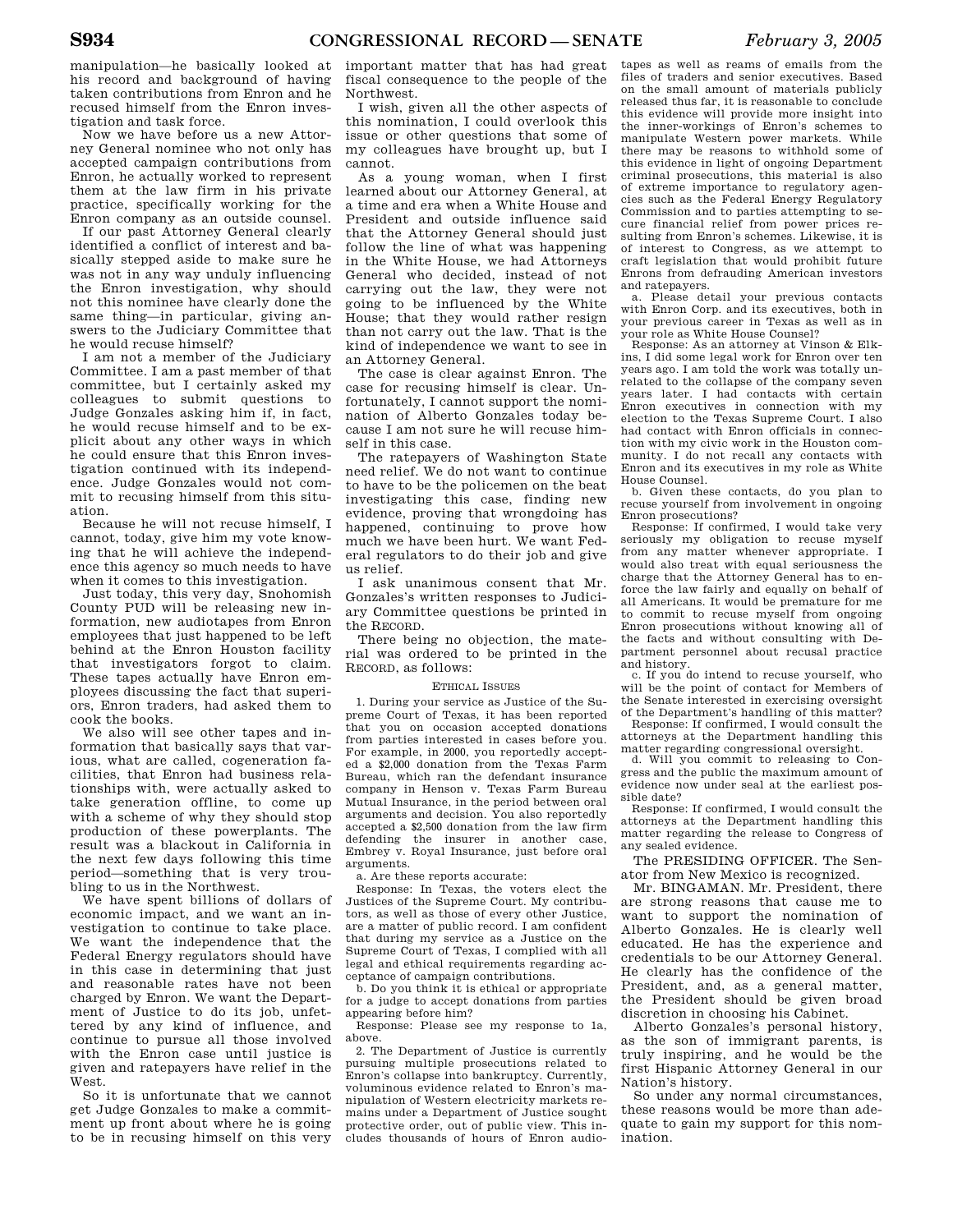But the fact is that the policies of this administration, which in some cases Judge Gonzales has championed, and in other cases he has willingly acquiesced in, have constituted a sad chapter in our Nation's history. This administration's willingness to evade and sidestep our historic commitment to the rule of law is unfortunate, indeed, and I fear that a vote for the nominee would be interpreted as condoning those reprehensible policies.

In July of 2003, I spoke on the Senate floor about my concerns with the policies and practices of the administration with regard to the detention of three categories of individuals: immigrants, persons detained as material witnesses, and persons detained as enemy combatants.

This morning I reviewed those comments, and I believe today my concerns regarding the failure to afford basic due process rights that I discussed then are well founded.

The administration, in reaction to the terrorist attacks of September 11, 2001, chose to argue against any and all legal protections against arbitrary and abusive exercise of the power of the Government to incarcerate individuals. It made those arguments by using the rationale that we were a nation at war and that the law of war overrode the rule of law as we have known it.

Judge Gonzales played a key role in developing the legal justifications for some of those policies. He strongly supported the decision to hold individuals unilaterally deemed enemy combatants by the President, including American citizens, indefinitely without judicial review. He advised the Judiciary Committee that he accepted the views in the Department of Justice memo that significantly limited the definition of torture and drastically expanded the President's power to overrule Federal and international restrictions to its use.

In remarks to the Standing Committee on Law and National Security of the American Bar Association in February 2004, Alberto Gonzales argued that the ''law of war'' justified the administration's position that the President has virtually unfettered authority to designate individuals as ''enemy combatants'' and then to incarcerate those individuals ''for the duration of hostilities.''

He went on to state:

They need not be guilty of anything; they are detained simply by virtue of their status as enemy combatants in war.

Since that speech was given, the Federal courts have soundly rejected the proposition that the Government could hold individuals without according them the right to challenge the basis of their detention. In two cases decided this last June, Rasul v. Bush and Hamdi v. Rumsfeld, the Supreme Court reaffirmed the right of all individuals detained within the territorial jurisdiction of the United States to file a petition for a writ of habeas corpus and inquire into the legality of their deten-

tion. Indeed the right to challenge the Government's deprivation of a person's liberty is fundamental to our Nation's commitment to justice.

In the Hamdi case, the administration maintained that the President's authority to hold enemy combatants included American citizens and that Federal courts could provide minimal judicial oversight. The Government argued that a simple affidavit by a Department of Defense official alleging that Hamdi was involved in hostilities in Afghanistan was sufficient to indefinitely deprive an American citizen of his liberty. According to this administration, it was neither proper nor necessary to hold any factual or evidentiary hearing or to give Hamdi an opportunity to rebut the Government's assertions.

The Supreme Court disagreed and held that an American detained as an enemy combatant must be given a meaningful opportunity to contest the factual basis for his detention before a neutral arbiter. In reaffirming ''the fundamental nature of a citizen's right to be free from involuntary confinement by his own government without due process of law,'' the Court sent a clear message to the administration that ''a state of war is not a blank check for the President when it comes to the rights of our Nation's citizens.''

In Rasul, which involved the cases of foreign nationals held in Guantanamo for over 2 years, the administration argued that despite the fact the United States has exercised exclusive jurisdiction over Guantanamo since 1903, Federal courts have no jurisdiction to hear their claims because Cuba technically retained sovereignty in the area.

Once again, the Supreme Court disagreed and granted the detainees the right to demonstrate that they were being held contrary to domestic and international law.

Our failure to afford these individuals a right to be heard and to assert their innocence has in certain cases resulted in the unnecessary and lengthy detention of people who were merely in the wrong place at the wrong time. According to a Wall Street Journal article dated January 26 of this year:

Commanders now estimate that up to 40% of the 549 current detainees probably pose no threat and possess no significant information.

Whether or not this number is completely accurate, it demonstrates the importance of providing individuals with the right to challenge the Government's claims and the right to refute the basis for their detention.

As many of my colleagues have pointed out, the administration's position regarding the treatment of detainees is as troubling as its position on its unfettered right to incarcerate. The Justice Department, through its Office of Legal Counsel, on August 1, 2002, issued its now discredited and withdrawn memorandum regarding standards of conduct for interrogation. That document provided legal sanction for

abuse of prisoners by narrowing the definition of what we would recognize as torture under the Convention against Torture and other Federal law. It is true that this memorandum was prepared for Alberto Gonzales and not by him, but there is no indication that he disagreed with its conclusions. In fact, when asked about the memorandum in his confirmation hearing, he stated:

I don't have a disagreement with the conclusions that were reached by the Department.

Removing the bright line that has guided our troops for the last 60 years increases the chances that other countries will refuse to afford our troops legal protections in future conflicts and enhances the likelihood that they will be made subject to harsh interrogation techniques.

MG Mel Montano, former head of the National Guard in the State of New Mexico, in his letter to the Judiciary Committee eloquently gave voice to those concerns. He said:

I was among 12 retired Admirals and Generals . . . who wrote to you urging that you closely examine Judge Gonzales's role in setting US policy on torture during the confirmation hearing.

At that hearing, Judge Gonzales did not allay concerns about his record. To the contrary, his evasiveness and memory lapses raised even more concerns. Judge Gonzales continues to maintain that he can't remember how the infamous torture memo was generated. He has refused to explain the language in his own memo which implied that rejecting the applicability of the Geneva Convention would insulate US personnel for prosecution of war crimes they might ''need'' to commit. And he asserts that the Convention Against Torture's prohibition on cruel and inhuman treatment doesn't apply to aliens overseas.

In my view these positions put our servicemen and women—already facing enormous danger—at even greater risk. . . .

The Constitution is clear that the President ''will take care that the laws be faithfully executed.'' The obvious first responsibility of the Counsel to the President is to advise him concerning what is meant by that obligation.

As regards the basic protections in our Constitution and laws against incarceration and abuse of individuals by the Government, both the President and his legal counsel have failed in that duty. I am compelled to vote no on the nomination.

I ask unanimous consent that the full letter from Major General Montano to the Judiciary Committee be printed in the RECORD.

There being no objection, the material was ordered to be printed in the RECORD, as follows:

MAJOR GENERAL MELVYN MONTANO,

RET. USAF NATIONAL GUARD,

*Albuquerque, NM, January 25, 2005.*  Hon. MEMBERS OF THE COMMITTEE ON THE JU-DICIARY,

*U.S. Senate Committee on the Judiciary, Washington, DC.* 

AN OPEN LETTER TO THE SENATE JUDICIARY **COMMITTEE** 

DEAR SENATORS: I am writing to urge that you reject the nomination of Alberto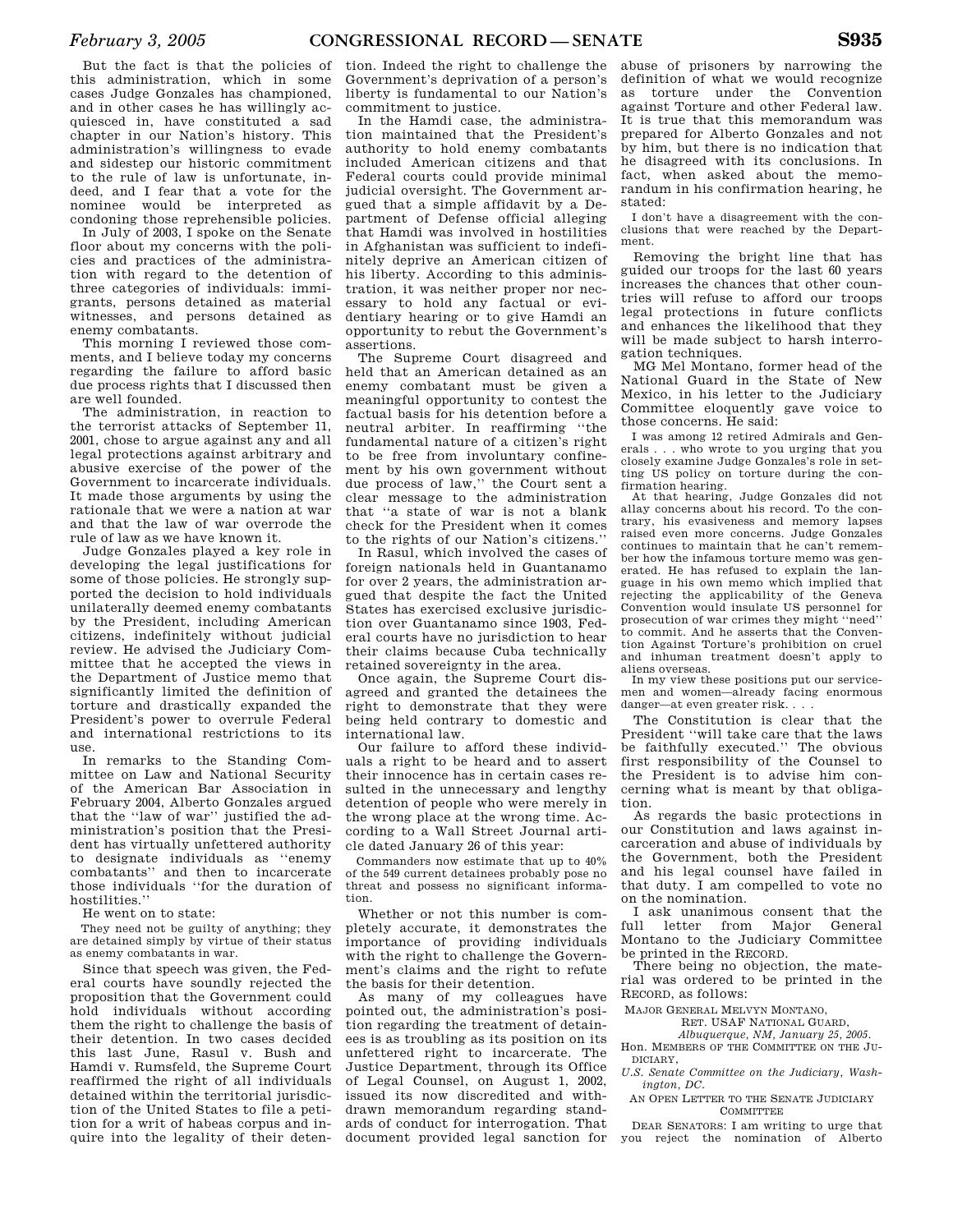Gonzales for Attorney General. I understand that some Hispanic groups support Judge Gonzales's nomination and have urged you to confirm him. I write, as a Hispanic and as a military officer and veteran, to offer a different perspective.

I know what it feels like to be the first Hispanic named to an important leadership position in this country. I was the first Hispanic Air Nationa1 Guard officer appointed as an adjutant general in the United States. I am a Vietnam veteran and served 45 years in the military, including 18 years in a command position. I welcome the prospect of more Hispanics serving in leadership positions in the government, and I respect Judge Gonzales's inspiring personal story. But I reject the notion that Hispanics should loyally support the nomination of a man who sat quietly by while administration officials discussed using torture against people in American custody, simply because he is one of our own.

I was among 12 retired Admirals and Generals, including former Chairman of the Joint Chiefs of Staff, General John Shalikashvili (Ret. USA), who wrote to you urging that you closely examine Judge Gonzales's role in setting U.S. policy on torture during his confinnation hearing.

At that hearing, Judge Gonzales did not allay concerns about his record. To the contrary, his evasiveness and memory lapses raised even more concerns. Judge Gonzales continues to maintain he can't remember how the infamous torture memo was generated. He has refused to explain the language in his own memo which implied that rejecting the applicability of the Geneva Conventions would insulate U.S. personnel from prosecution for war crimes they might ''need'' to commit. And he asserts that the Convention Against Torture's prohibition on cruel and inhuman treatment doesn't apply to a1iens overseas.

In my view, these positions put our service men and women—already facing enormous danger—at even greater risk. In my capacity as Major General of the National Guard, I oversaw 4,800 National Guard personnel. When I think about how many of our troops fighting in Iraq today are drawn from the National Guard, it angers me that the danger they face has been increased as a resuIt of the policies Judge Gonzales has endorsed. I wonder, if Judge Gonzales' children grow up to serve in the military, would he be so cavalier in dismissing the Geneva Conventions as obsolete?

Some have cynically suggested that Americans who question Judge Gonzales's record on these issues do so because they are anti-Hispanic. I reject this view. My own concerns about Judge Gonzales' fitness to serve as Attorney General grow ftom a deep respect for American values and the rule of law. Judge Gonzales should be evaluated on his record, not his ethnicity. On the basis of that record, I urge you to reject his nomination.

Sincerely,

#### MAJOR GENERAL MELVYN MONTANO.

Mr. NELSON of Florida. Mr. President, while it is true, as many of my colleagues have pointed out, that Alberto Gonzales has chartered an impressive path, the son of migrant workers rising from humble beginnings to establish an impressive record as a judge and a lawyer, I do not cast my vote because of his life story.

I cast my vote in favor of Judge Gonzales because of two reasons: I believe it is the prerogative of the President to choose who is to serve in his Cabinet, and I believe Judge Gonzales is a smart and qualified lawyer.

Judge Gonzales served in the U.S. Air Force, graduated from Harvard Law School, was a partner in a prestigious law firm, a justice on the Texas Supreme Court, and the chief lawyer for Governor Bush and President Bush.

As a justice on the Texas Supreme Court, I have seen evidence of his independence and commitment to the rule of law in reaching decisions on controversial issues like parental notification for a minor seeking to terminate a pregnancy. While he may oppose it personally, he was able to set those feelings aside and issue a ruling based on the law. I believe that this is the Judge Gonzales who will serve as this Nation's Attorney General. I believe that this Judge Gonzales will appreciate the very important role he is to play as the top law enforcer who is charged with the duty of being the ''people's lawyer.''

The U.S. Attorney General serves at the pleasure of the President, but he does not serve to please the President. I believe that Judge Gonzales, the man I have met several times, is able to appreciate this important difference and will be faithful to fulfilling his responsibilities to enforce our laws and protect our freedoms.

I, as many of my colleagues were, was very troubled by the ''Bybee memo'' submitted by the Department of Justice and the memo Judge Gonzales drafted advising the White House as to the inapplicability of the Geneva Conventions.

As the President's lawyer, Judge Gonzales's responsibility was to represent the President and to provide legal advice in light of questions presented to him by the President.

I believe that Judge Gonzales understands the different role he is to play as Attorney General in representing the people's interest as a nation that honors the rule of law.

Mr. DORGAN. Mr. President, although Congress has the responsibility to advise and consent on the confirmable posts of Cabinet Secretaries, I have historically cast my vote in a manner that provides wide latitude for a President to select his Cabinet team. I have voted for Cabinet nominees with whom I have very substantial and deep disagreements because I believe a President should be able to select a team of his choice to pursue his administration's goals.

But there are those occasions where it is important for the Congress to express its independent judgment about the record and the qualifications of a Cabinet nominee.

That is the case with the nominee the President has sent us for the post of Attorney General.

I have met with Judge Gonzales on a number of occasions, and I think he is smart and capable and has served the President loyally for a long period of time. But I am very troubled by the results of the Judiciary Committee hearings on the nomination of Judge Gonzales. I believe there are serious

questions about the role of Judge Gonzales in the development of guidelines defining ''torture'' in the war on terror that should be unsettling to all Americans. Judge Gonzales was evasive in answering direct questions about these issues and refused to release all of the information that has been requested by the Judiciary Committee.

With respect to civil liberties and issues relating to how our Government conducts itself, I want an Attorney General who will follow the law and not look for cracks or crevices in the law that will enable an administration to pursue its own course. Frankly, and regrettably, I think that Judge Gonzales in his work in the White House has not demonstrated the willingness to be independent, nor has he shown the concern about civil liberties that I want to see in an Attorney General.

These are difficult and uncertain times for our country. The war on terrorism is difficult and will likely be lengthy. It is important we have the tools available to combat terrorism, but it is also equally important for us to preserve our civil liberties and protect the constitutional rights of our citizens even as we wage the war on terrorism. For that reason, I believe it is critical to have an Attorney General who will understand that his responsibility is not to the administration, but rather to the Constitution.

Because of my concern for all of these issues, I cannot vote to confirm Judge Gonzales for the post of Attorney General. It is unusual that I vote against a President's choice for a Cabinet post, but I believe this an unusual time and circumstance, and I believe it is critical that we have an Attorney General who can resist the efforts of those who would diminish our civil liberties as we wage this war on terrorism.

Mr. KERRY. Mr. President, today we consider the nomination of Judge Alberto Gonzales—President Bush's selection for Attorney General of the United States. I will oppose this nomination for several reasons. Judge Gonzales's deep involvement in formulating the administration's detention and interrogation policies and his refusal to candidly answer questions about these matters concern me.

As White House Counsel, Judge Gonzales played a pivotal role in shaping the administration's policies on the detention and interrogation of enemy prisoners. In 2002 Judge Gonzales advised the President that the Geneva Conventions did not apply to terror suspects, and described some of the treaty's provisions as ''quaint.'' This dismissive approach to our international commitments laid the basis for President Bush's decision to treat terror suspects as ''unlawful enemy combatants.'' In casting aside the Conventions, Judge Gonzales opened a Pandora's Box that brought the country and American troops less security.

Separately, the Department of Justice circulated a memo it had written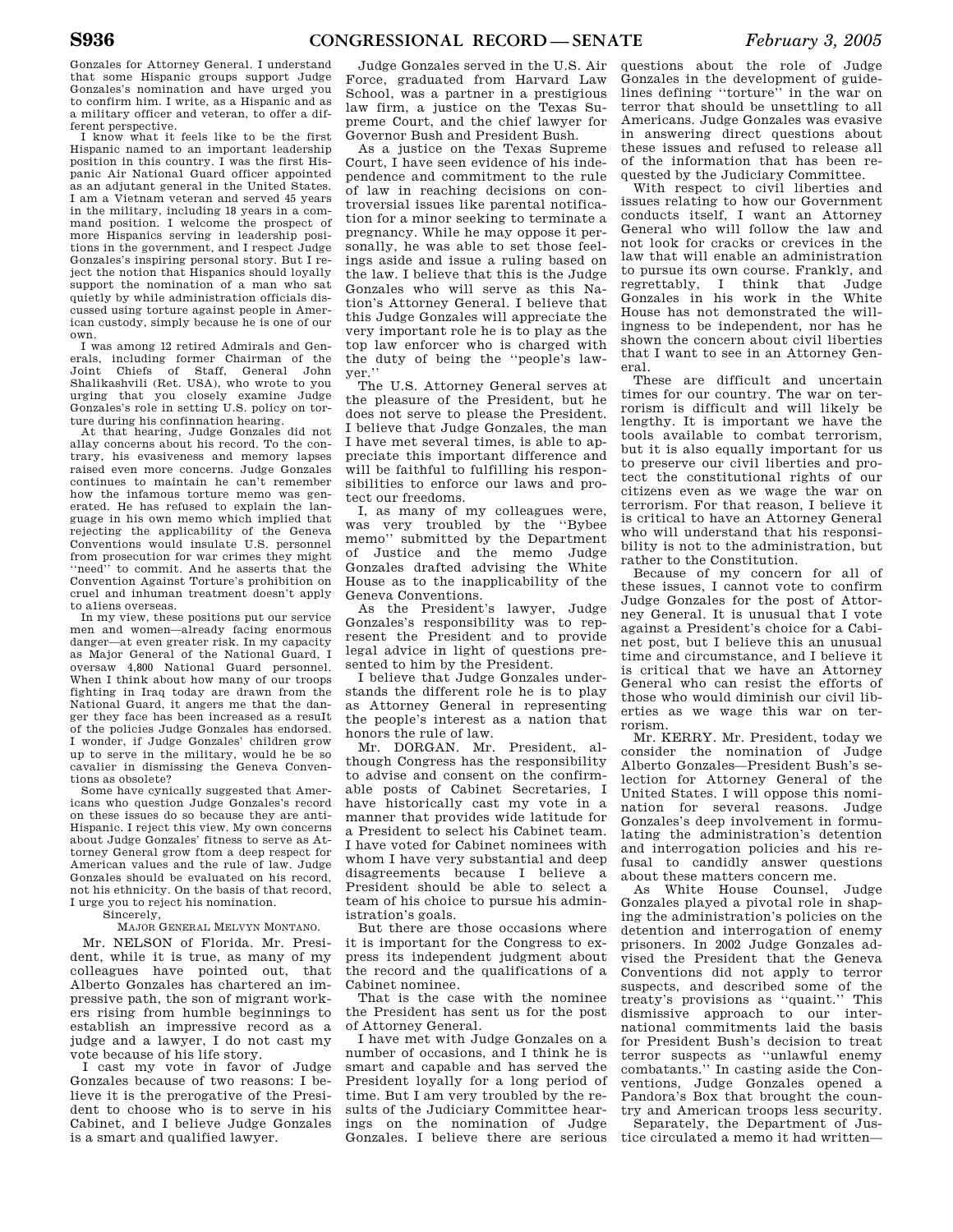at Judge Gonzales's request—that provided an extremely narrow definition of torture. The memo was widely condemned and contrary to the plain language of the U.S. anti-torture statute and all legal precedents. When asked about this memo at his confirmation hearing, Gonzales said he did not recall, ''whether or not I was in agreement with all of the analysis.''

Do these revelations necessarily mean that Judge Gonzales is directly responsible for the prisoner abuse scandal that has damaged our national security and tarnished our Nation? Of course not. But his actions—at the very least—helped to create the environment in which the Abu Ghraib scandal took place. The result is less certain intelligence and more danger for American forces around the world.

I was struck during the hearings on Judge Gonzales's nomination when Senator Leahy asked if leaders of foreign governments could torture U.S. citizens if they thought it necessary to protect their own national security. Judge Gonzales replied: Senator, I don't know what laws other world leaders would be bound by. And I think it would—I'm not in a position to answer that question.

I wrote to Judge Gonzales asking him to clarify his answer. He responded, in fact that: international law forbids the use of torture. All parties to the Convention Against Torture have committed not to engage in torture and to ensure that all acts of torture are offenses under their criminal law. But it does not address the heart of the issue. Judge Gonzales interpreted U.S. and international law to suggest that U.S. citizens could conduct torture when the President of the United States gave them authority to do so. In doing so, he undermined the legitimacy of the very international norms he asserts would protect U.S. citizens. His assertions collapse under the weight of their own flawed logic.

This is not simply my judgment alone, but the judgment of some of America's most distinguished, retired military officers—including General John Shalikashvili, the former Chairman of the Joint Chiefs of Staff, General Joseph Hoar, former Commanderin-Chief of U.S. Central Command, and Lt. General Claudia J. Kennedy, the former deputy Chief of Staff for Army Intelligence. In an open letter to the Senate Judiciary Committee, they wrote:

During his tenure as White House Counsel, Mr. Gonzales appears to have played a significant role in shaping U.S. detention and interrogation operations in Afghanistan, Iraq, Guantanamo Bay, and elsewhere. Today it is clear that these operations have fostered greater animosity toward the United States, undermined our intelligence gathering efforts, and added to the risks facing our troops serving around the world.

Judge Gonzales's interpretation of our commitments under U.S. and international law has been widely condemned in the United States and abroad, including by members of the

State and Defense Departments. He is not an appropriate selection for the Attorney General of the United States.

Judge Gonzales's confirmation process presented him with an opportunity to reassure the country that as Attorney General he would uphold and enforce the laws that prohibit torture. Instead he offered evasive and overly legalistic answers. Judge Gonzales's refusal to answer questions about administration policy—either in oral testimony or in written responses to questions—raises doubts about his commitment to the rule of law.

His lack of candor before the Judiciary Committee leaves many outstanding questions about his role in determining administration policy. One can only conclude that either he lacks a fundamental understanding of U.S. and international law, which I believe to be untrue, or he is dismissive of its applicability as it relates to the President.

We have seen this approach taken by this administration before. They do not consult, they do not confer, they do not exercise good judgment and that is the end of the story. The rest of us are left to deal with the consequences. The policies Judge Gonzales favored have tarred the image of America in the world—not made us safer. They have placed our troops at even greater risk not protected them. The choices he made as White House Counsel showed unacceptable judgment.

Mrs. CLINTON. Mr. President, there has been a lot of discussion throughout this debate of the personal story of White House Counsel Alberto Gonzales, who has been nominated by President Bush to serve as the next Attorney General of the United States.

I agree that Judge Gonzales's life story embodies the American dream. Judge Gonzales is the son of immigrants, and lived in a home with his parents and eight brothers and sisters that I am sure had a lot of love but that did not have a lot of comfort, with no running water and no telephone. Thanks to his hard work and dedication, he went on to graduate from Rice University and Harvard Law School; he served as the Texas Secretary of State and a Justice on the Texas Supreme Court; and of course he became White House counsel in 2000.

This is an extremely impressive record of personal accomplishment, and I admire Judge Gonzales for his life story, which proves that hard work can take you anywhere in this country, no matter where you start out on the economic ladder. It is inspiring not only for Hispanic Americans, but for all Americans.

But while a Cabinet nominee's personal story is relevant to our consideration of whether that nominee should be confirmed, I believe that our constitutional responsibility to advise and consent requires a more thorough look.

We in the Senate owe an obligation to the American people to consider and evaluate fully an Attorney General nominee's current policy and legal views, as well as his or her prior views and actions taken concerning relevant issues.

I have reviewed Judge Gonzales's record and his responses, or lack of responses, to the many thoughtful questions posed by members of the Senate Judiciary Committee. On the basis of his professional record and his unwillingness to answer critical questions, I am compelled to oppose his nomination.

Judge Gonzales's record as White House counsel contains misjudgments and misreadings of U.S. and international law that were so grievous as to have shaken the conscience of our Nation and the bedrock of the most fundamental aspects of our democracy.

Judge Gonzales advised President Bush in January 2002 that the Geneva Conventions did not apply to the conflict in Afghanistan. He wrote that the ''war on terrorism'' offers a ''new paradigm [that] renders obsolete'' the Geneva Convention's protections. Memos prepared under his direction that same year recommended official authorization of cruel interrogation methods including: waterboarding, feigned suffocation, and sleep deprivation.

In response to a draft memorandum prepared and circulated by White House Counsel Gonzales on the applicability of the Geneva Convention to the conflict in Afghanistan, then-Secretary of State Colin Powell, who served our Nation for decades with distinction both in and out of uniform, prepared a memo outlining his deep concerns with both Judge Gonzales's assertions and his reasoning.

Secretary Powell wrote that he was ''concerned that the draft [memorandum] does not squarely present to the President the options that are available to him. Nor does it identify the significant pros and cons of each option.'' The Secretary also noted a number of significant inaccuracies in the draft memorandum, concerning previous applications of the Geneva Convention.

In discussing the option of declaring that the Geneva Convention does not apply, Secretary Powell noted a number of key concerns, including that doing so ''would reverse over a century of U.S. policy and practice in supporting the Geneva conventions and undermine the protections of the law of war for our troops, both in this specific conflict and in general.''

Secretary Powell also noted many other major disadvantages of pursuing such a position, including the high cost in terms of a negative international reaction, which would hinder the ability of the United States to conduct its foreign policy, and noting that the policy would undermine public support among critical allies.

Judge Gonzales dismissed out-ofhand these concerns, as well as others raised by senior members of the military, and recommended that the Geneva Conventions do not apply.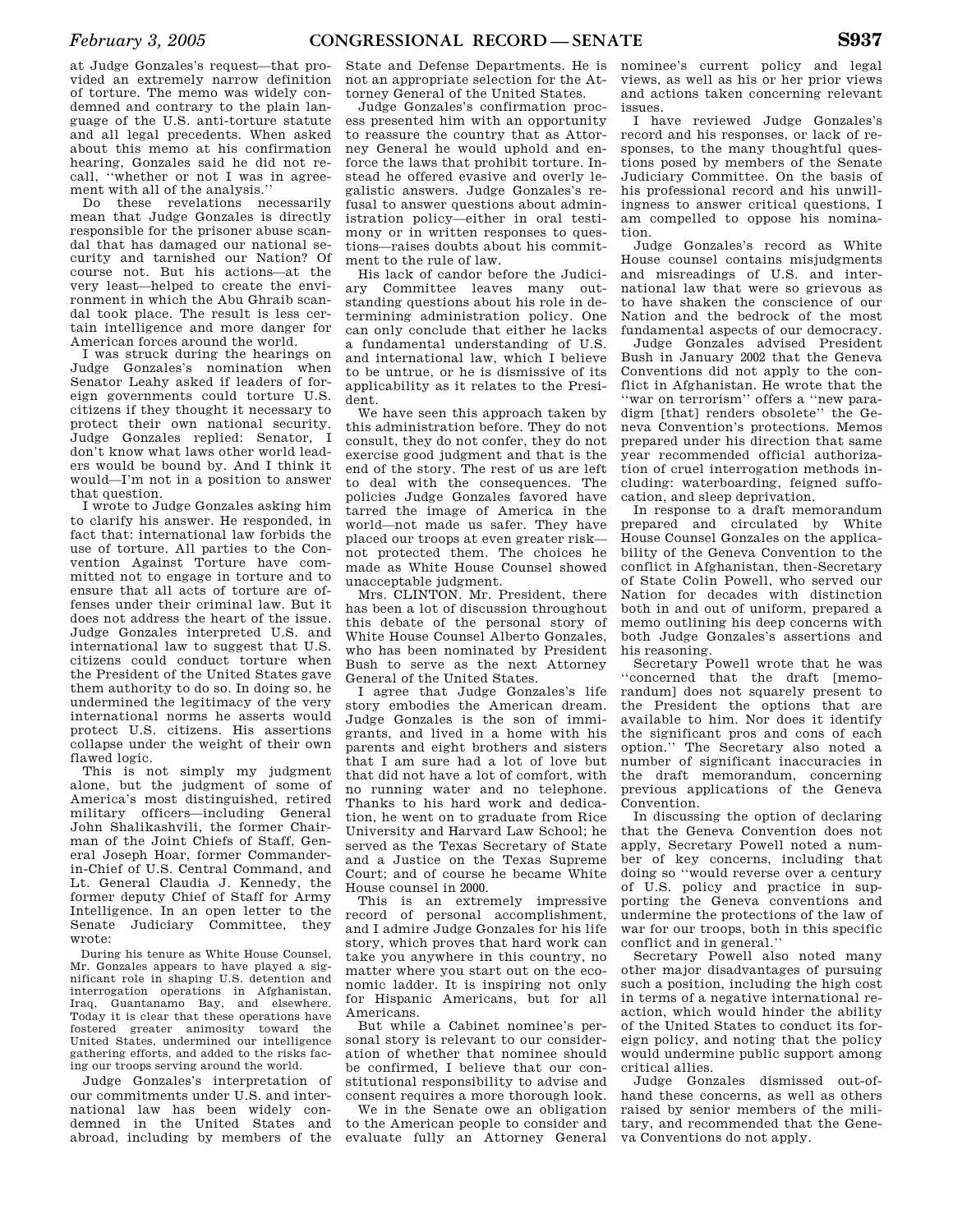I believe that all Members of this body strongly support our men and women in the military. As a member of the Armed Services Committee, however, I feel a particular personal obligation to do my utmost to ensure that our government does not do anything that unnecessarily puts our troops in harm's way; that diminishes our standing among our allies, from whom we have asked and will continue to ask much in helping us fight the global war on terror; or that blurs the values that distinguish us from our enemies, whose depraved actions and nihilistic morality stand in stark contrast to our Nation's historic values and conduct.

In serving as the President's top legal adviser on matters of both domestic and international policy and law, Judge Gonzales had that obligation as well. Unfortunately, I believe he fell short of meeting that obligation and let the American people, and especially America's men and women in uniform, down.

These are not just my views but the views of some retired senior members of our military. In an open letter to the Senate Judiciary Committee, this group of retired military leaders expressed their deep concern with this nomination. They noted his significant role in shaping U.S. detention and interrogation policies and operations in Afghanistan, Iraq, Guantanamo Bay and elsewhere and concluded, ''it is clear that these operations have fostered greater animosity toward the United States, undermined our intelligence gathering efforts, and added to the risks facing our troops serving around the world.'' Their open letter went on to say,

[p]erhaps most troubling of all, the White House decision to depart from the Geneva Conventions in Afghanistan went hand in hand with the decision to relax the definition of torture and to alter interrogation doctrine accordingly. Mr. Gonzales' January 2002 memo itself warned that the decision not to apply the Geneva Convention standards ''could undermine U.S. military culture which emphasizes maintaining the highest standards of conduct in combat, and could introduce an element of uncertainty in the status of adversaries.'' Yet Mr. Gonzales then made that very recommendation with reference to Afghanistan, a policy later extended piece by piece to Iraq. Sadly, the uncertainty Mr. Gonzales warned about came to fruition. As James R. Schlesinger's panel reviewing Defense Department detention operations concluded earlier this year, these changes in doctrine have led to uncertainty and confusion in the field, contributing to the abuses of detainees at Abu Ghraib and elsewhere, and undermining the mission and morale of our troops.

Almost as troubling to me as the advice Judge Gonzales gave the President as White House counsel is his unwillingness to respond to important questions posed by members of the Senate Judiciary Committee. During his nomination hearing before the Committee, Judge Gonzales was presented with repeated opportunities to repudiate his prior positions, and to respond to legitimate concerns. He consistently re-

fused to do so. He also refused to respond freely to important written questions submitted by Judiciary Committee members that remained unanswered after the hearing.

Judge Gonzales's unwillingness to answer questions or to submit himself fully to the nomination process has extended beyond his dealings with the Judiciary Committee. The Congressional Hispanic Caucus has announced that it will not support his nomination, because Judge Gonzales refused to meet with the Caucus or address their questions. According to the White House, Judge Gonzales was ''too busy'' to meet with the CHC.

The CHC has determined that ''the Latino community continues to lack clear information'' about how Judge Gonzales would influence policies important to the Latino community. It is for this same reason that the New York-based Puerto Rican Legal Defense & Education Fund has withheld its endorsement from Judge Gonzales. PRLDEF signed a letter prior to Judge Gonzales's hearing before the Judiciary Committee, identifying serious concerns about his nomination. PRLDEF reports that Judge Gonzales has still not adequately addressed these concerns.

I believe the Congress and the American people deserve much more from a nominee who seeks to become the Nation's chief law enforcement officer.

What saddens me the most is that Judge Gonzales is an accomplished and bright public servant, and the circumstances that have forced me to oppose his nomination were eminently avoidable, had Judge Gonzales simply met his basic obligations as a lawyer and as a nominee.

Underlying my opposition to Judge Gonzales's nomination as Attorney General is the fact that as White House Counsel, one of the most important legal positions in the Nation, Judge Gonzales had a firm duty, as do all lawyers, to advise his client in this case President Bush with independent, professional judgment grounded in law, and based upon standards of morality and decency.

Indeed, the American Bar Association's Model Rules of Professional Conduct speak explicitly to the role of lawyers as counselors and advisors. One of those rules states that ''[i]n representing a client, a lawyer shall exercise independent professional judgment and render candid advice. In rendering advice, a lawyer may refer not only to law but to other considerations such as moral, economic, social and political factors that may be relevant to the client's situation.''

The duty to exercise independent judgment and provide informed advice to one's client is a duty that all lawyers must uphold; lawyers are compelled to speak the truth as they independently see it, and not simply parrot back what they believe their clients want to hear.

I believe that as White House counsel, Judge Gonzales breached that

duty, not only to his client President Bush, but to the American people. He advised that the President adopt a number of incorrect legal positions that were wrong on the law and wrong morally. And he did so on some of the most important issues confronting our Nation, at a time when thousands of young Americans fighting to promote democracy and freedom in Afghanistan and Iraq and around the world were at risk of mistreatment if captured. We cannot control the behavior of our enemies, but we can avoid giving them any excuse or rationale to mistreat Americans. And we can avoid giving them any basis on which to claim there is no difference between us and them.

For all of these reasons, I must oppose this nomination and ask my colleagues to do the same.

Mrs. BOXER. Mr. President, I begin by thanking my colleagues on the Judiciary Committee who did the hard work of exhaustively examining the nominee's record. They have done what the Constitution requires of us and the Founders intended—that Senators take seriously their role in giving advise and consent on members of the President's Cabinet.

The Attorney General is our Nation's chief law enforcement officer, tasked with upholding the Constitution and our laws.

While I believe Mr. Gonzales has a truly remarkable personal story, the poor judgment he has exercised in his role as White House Counsel has resulted in a serious consequences that cannot simply be overlooked when considering his nomination.

I will be voting against Mr. Gonzales for two main reasons.

First, Mr. Gonzales was the legal architect of the administration's policies on torture.

In 2002, when the intelligence community sought legal guidance about interrogation techniques, Mr. Gonzales asked the Justice Department to come up with legal justification for abusive interrogation tactics. The torture memo was drafted at his request and tacitly accepted by Mr. Gonzales. The Defense Department then used that memo to justify horrific and abusive interrogation tactics in Iraq, Afghanistan, and elsewhere.

This memo sets forth a position so outlandish that even the Dean of Yale Law School has said that much of Saddam's Hussein's horrific abuses like cutting off fingers, electrical shock, branding and burning of skin would not meet the memo's definition of torture.

Mr. Gonzales has never clearly repudiated this memo even though it has been a stain on our law and national reputation. Mr. Gonzales was asked about this memo at his confirmation hearings before the Judiciary Committee. Senator LEAHY specifically asked him if he agreed with the memo's very narrow reading of the law about what constitutes torture. Mr. Gonzales replied: ''I don't recall today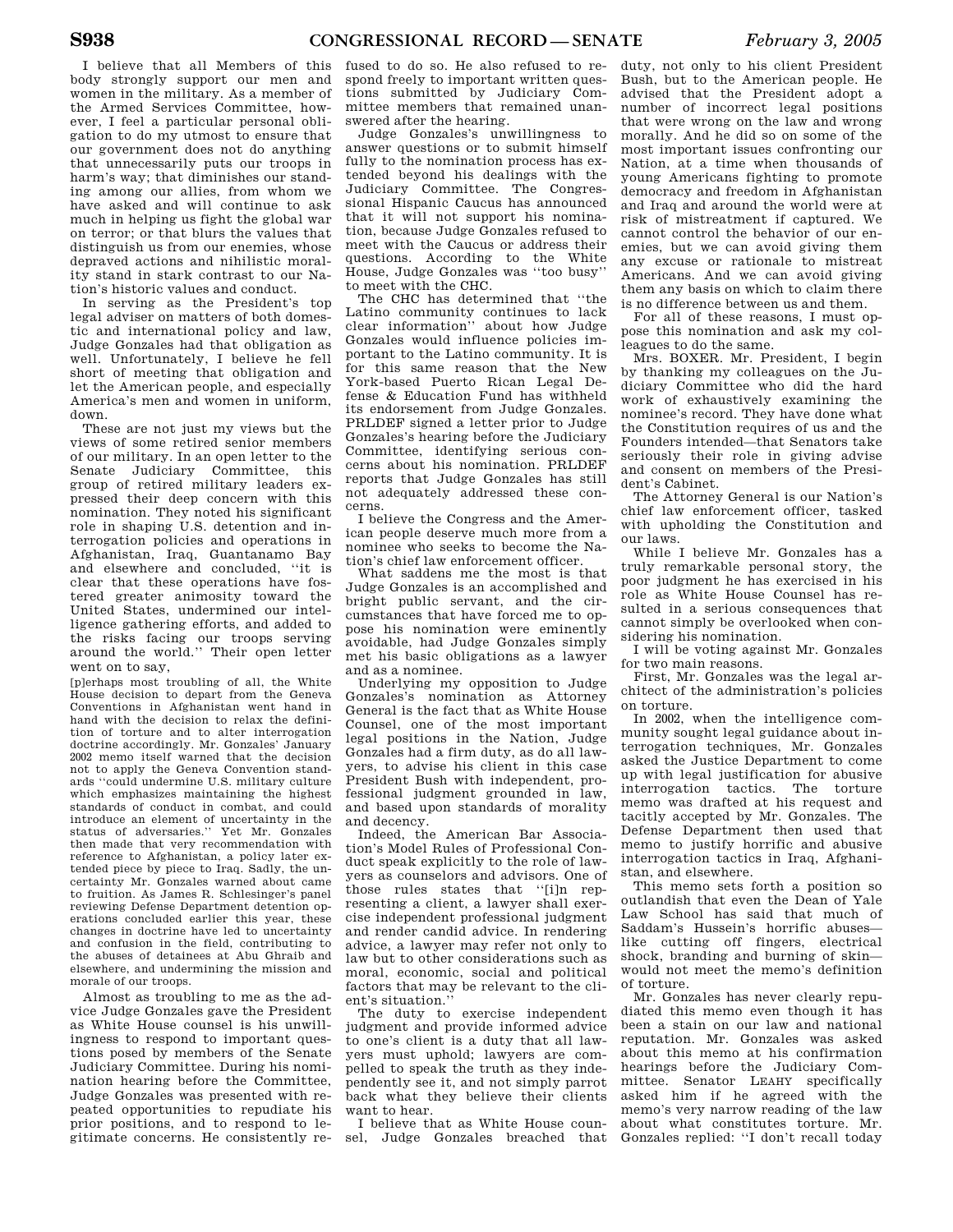whether or not I was in agreement with all of the analysis, but I don't have a disagreement with the conclusions then reached by the Department.'' Mr. Gonzales's response was completely unacceptable.

It was his acceptance of this memo that formed the basis of administration policy for 2 years until the Department of Justice repudiated it on December 30, 2004, 1 week before Mr. Gonzales's hearings.

Second, Mr. Gonzales played a central role in shaping the Bush administration's policy toward detainees.

He called the Geneva Conventions ''quaint'' and ''obsolete''. And he advised President Bush to deny prisoners the protections under the Geneva Conventions, which had been the unbroken practice of the United States for over 50 years, and which have protected our soldiers since 1949.

He did this over the objection of Secretary Powell and State Department legal counsel. They warned that this advice could undermine military culture, generate confusion about how to treat detainees, and ultimately lead to abuse. Tragically, this is exactly what happened.

The torture and other abuses of prisoners in Iraq and Afghanistan have done immeasurable damage to America's standing in the world, have undermined our military rules and traditions, and exposed our own soldiers and citizens to greater risks.

I cannot support a nominee who has done so much damage to America's fundamental values and moral leadership in the world, and has taken actions and positions that put our soldiers and citizens at greater risk.

Mr. CORZINE. Mr. President, today we are considering the nomination of Alberto Gonzales to be the next Attorney General of the United States. Like many of my colleagues, I was inclined to support Judge Gonzales's nomination. I have had several dealings with Judge Gonzales and each time I have found him to be both cooperative and a gentleman. He has been extremely helpful and gracious in our mutual effort to fill the vacancies on the New Jersey Federal bench, and for that I am thankful.

Unfortunately, I cannot in good conscience support his nomination. Even though my personal interactions with Judge Gonzales have always been positive and productive, I have serious reservations and concerns about his role in the administration's attack on our laws and, more importantly, our sensibilities of what is right and just.

My vote against Judge Gonzales is not a vote against the man. In many ways, Judge Gonzales's story is the American success story. He grew up of modest means, the son of immigrants who came to this country in search of a better life. Judge Gonzales would not disappoint his parents. He has persevered academically and professionally, displaying a work ethic that would see him rise to the upper eche-

lons of his profession and earn the trust and confidence of a President.

Yet while Judge Gonzales has ably served President Bush as his Counsel, as Attorney General his duty will be to the American people. And therein lies my concern.

As White House Counsel, Judge Gonzales played an integral role in formulating the Bush administration's policy on coercive interrogations in its war on terror. He advised the President to suspend the application of the Geneva Conventions, calling these international standards for humane treatment of detainees ''quaint'' and ''obsolete.'' He then tasked the Department of Justice with the job of identifying legal authority to justify the harsh interrogation tactics that became an international stain on our country's once proud moral standing in the world.

The ramifications of this abhorrent policy condoning torture cannot be downplayed. The United States has the most to lose by turning its back on the Geneva Conventions. Not only does the position advocated by the administration prevent the United States from claiming the moral high ground in future international entanglements, it also compromises our Nation's ability to build international coalitions. Finally, and perhaps most importantly, it signals to other countries that all bets are off, endangering U.S. troops who might be captured in future conflicts.

As many legal observers have noted, Judge Gonzales's advice was not only flawed from a legal standpoint, it also spoke to a larger failure. A client even when he is the President—cannot always be deferred to. This is especially true when a client seeks justification for a position that runs contrary to the law. Judge Gonzales advocated for the administration's reversal of longstanding U.S. policies and practices supporting application of the Geneva Conventions and antitorture laws. He urged their suspension, relying on convoluted legal reasoning in order to justify an end. This willingness to skirt international law demonstrates a lack of independence from an administration committed to violating international principles of justice and humanity.

The job of Attorney General, unlike other Cabinet positions that advocate the President's agenda, requires independence. The Attorney General is tasked with enforcing the laws of the land, whether they advance or impede the President's policies. Judge Gonzales has not demonstrated a willingness to break from the President's agenda, and I fear his penchant for deferring to the President would hamper the Department of Justice in its mission to uphold the law. The need for independence is especially important in an administration that time and time again has demonstrated a cavalier attitude toward civil rights and civil liberties.

Should he eventually be confirmed, the challenges facing Judge Gonzales are numerous and daunting. And it is against this backdrop that I ask him to take on remedial efforts to restore not only America's moral standing in the world, but to restore the civil rights and liberties trampled on by this administration.

We need to strive to curb this administration's overreaching and to reinstate constitutionally protected civil liberties sacrificed by the administration in the name of fighting terrorism. I believe strongly that we can protect our Nation while preserving our cherished freedoms. Indeed, we can be both safe and free. Measures like racial profiling, which make people suspect because of their ethnicity or religion rather than because of suspicious activity—are repugnant to our citizens, divert valuable resources from finding real terrorists, and ignore our Nation's commitment to freedom. I am certain that we can fight terrorism without resorting to hateful tactics such as racial profiling that cast a cloud of immorality over our country.

I sincerely hope that, if confirmed, Judge Gonzales takes up these challenges and provides an independent voice for the Department of Justice.

I know Judge Gonzales to be a gentleman and a patriot. And while I regrettably must oppose his nomination, I know that his confirmation is assured and pledge to work with him to ensure that our laws are enforced and our freedoms protected.

Mr. INOUYE. Mr. President, the nomination by President George W. Bush of Mr. Alberto Gonazales to serve as the Attorney General of the United States has stirred strong opposition. Although my first instinct is to support the prerogative of any President to select his own Cabinet, I have concluded upon a thorough review of Mr. Gonzales's record that I must oppose his nomination.

The Constitution confides in the Senate the duty of advice and consent. This means that my colleagues and I have the responsibility of considering the men and women the President nominates for high Government offices, and either confirming or rejecting them. Although many consider advice and consent to be a Senate right, I think of it as a duty that carries an obligation of fairness and due diligence. The power to reject a nominee should only be invoked where there is substantial doubt as to a nominee's fitness for office—not when there is a simple difference in political philosophy.

I do not personally agree with some of the positions that Mr. Gonzales has advocated, but that should come as no surprise, because I do not agree with many of the proposals made by the man who nominated him, President Bush. Most strikingly, I am appalled that he has professed only a ''vague knowledge'' of the racial and ethnic disparities in the imposition of the death penalty in Federal cases. These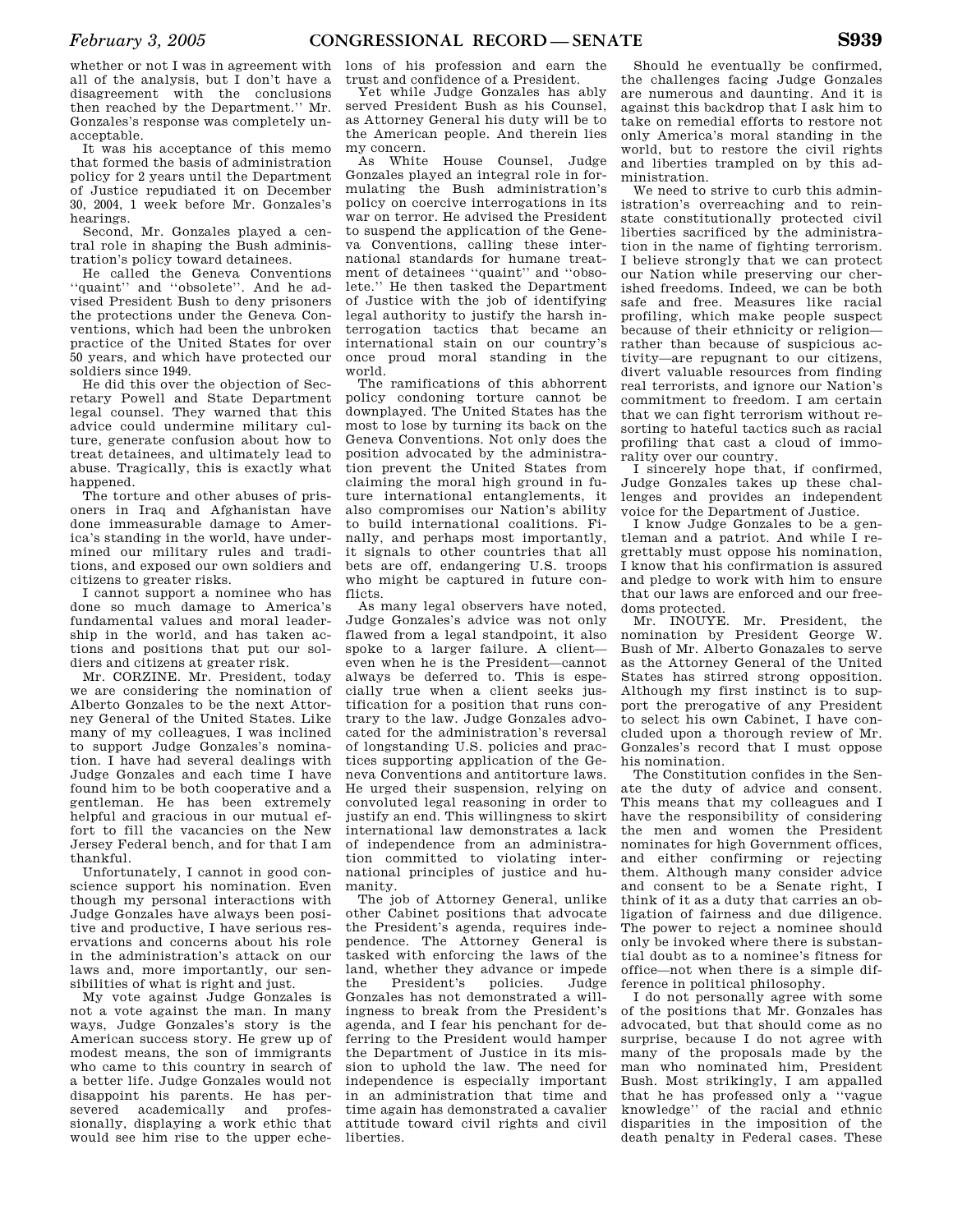very disparities in the State of Hawaii's penal system led me to champion the abolition of the death penalty in our territorial legislature many years ago, and I have remained opposed to this ultimate and irreversible sentence ever since.

Our philosophical disagreement over issues such as the death penalty, do not, in my mind, constitute a sufficient basis for opposing his nomination. His lack of candor and forthrightness in answering simple questions about his record does.

A January 2002 memorandum from Mr. Gonzales to the President advocated abandoning the Geneva Convention and its prohibitions on torture and inhumane treatment of prisoners of war. As a former officer in our Nation's military, I find this conclusion horrifying and repugnant. As a Senator, I find Mr. Gonzales's refusal to clarify his role in the subsequent development of a U.S. policy for torturing POWs inexcusable.

His decision—supported by the refusal of the Bush administration to turn over key documents—to stonewall efforts to bring this matter to the light of public scrutiny strikes to the very foundation of our Nation's democratic government. Our citizens have a right to openness and transparency in their public officials. Clandestine maneuvers under the ever-growing cloak of ''national security'' and ''executive privilege'' disenfranchises the electorate and deprives them of the information they need in order to make their choices at the polls.

Mr. Gonzales's failure to respond to questions legitimately posed to him by the Senate raises grave doubts in my mind as to his fitness to serve the people of the United States as their Attorney General. Mr. Bush may have the privilege of choosing his own ''team'' for his Cabinet, but American citizens have an unqualified right to be served by public officials who will answer candidly for their actions.

Accordingly, I must reluctantly oppose this nomination.

Mr. HARKIN. Mr. President, almost 35 years ago, in July of 1970, when I was a staff person in the House of Representatives, I was sent with a commission to Vietnam. My commission was to investigate reports about the South Vietnamese military using tiger cages to imprison, torture and kill people. Our State Department denied the existence of the cages, and our military denied the existence of the cages, calling reports of their existence Communist conspiracy stories.

Thanks to the courage of Congressman William Anderson of Tennessee and Congressman Augustus Hawkins of California, we were able to uncover the notorious tiger cages on Con Son Island. When the pictures I took appeared in LIFE magazine, the world saw North Vietnamese, Vietcong, and civilian opponents of the war in South Vietnam all bunched into these tiger cages, in clear violation of human

rights, and in clear violation of the Geneva Conventions. The reaction was overwhelming. The pictures presented evidence of the cruel, torturous conditions in these tiger cages, how people had been tortured and killed, and how we, the U.S. Government, had provided not only the funding but the supervision for these prisons.

I thought that we had learned from that experience. So it was with a terrible sense of déjà vu that I saw the pictures of abuse at Abu Ghraib prison last year.

Since the Vietnam era, as a Government and as a society, we have taken strong measures against torture. We have passed a Federal law banning torture, and ratified an international treaty banning torture. The Army field manual today reads: ''The use of torture is a poor technique that yields unreliable results, may damage subsequent collection efforts, and can induce the source to say what he thinks the interrogator wants to hear. . . . It also may place U.S. and allied personnel in enemy hands at greater risk.''

Yet, it was in an extraordinary document prepared at the request of Alberto Gonzales, the nominee for Attorney General, that the groundwork for the abuses at Abu Gharib was laid. That document reaches three conclusions:

That the President has the inherent constitutional power as Commander in Chief to override the prohibitions against torture enacted by Congress;

That only acts that inflict the kind of pain experienced with death or organ failure amount to torture and that the interrogator must have the ''precise objective'' of inflicting severe pain even if he knew ''that severe pain would result from his actions''; and

That government officials can avoid prosecution for their acts of torture by invoking the defenses of ''necessity'' or ''self-defense'' even though the Convention Against Torture says the opposite.

Because he had never spoken publicly about his involvement in the development of these policies, Alberto Gonzales's confirmation hearing took on unusual importance. The hearing was his opportunity to explain his role in the preparation of this document and to step away from its conclusions. Instead, when asked about the memo, Gonzales stated ''I don't recall today whether or not I was in agreement with all of the analysis, but I don't have a disagreement with the conclusions then reached by the Department.'' Gonzales also reasserted his view that the President has the power to override laws passed by the Congress and to immunize others to perform what would otherwise be unlawful acts. These positions are wrong as a matter of law and wrong as a matter of conscience. The torture memo laid the groundwork directly for the abuses at Abu Ghraib and has done great harm to our stature in the international community.

As the nominee for Attorney General, Alberto Gonzales is the person

with the single greatest responsibility to uphold and defend the rule of law. Not only is the torture memo a reprehensible document that sanctioned engaging in illegal acts of torture in violation of basic human rights, it is also a prime example of a legal analysis that twists, turns and makes farfetched leaps of logic in order to justify a policy end sought by the administration. This sort of willingness to circumvent the law, to treat it as an obstacle to be negotiated around, shows a fundamental lack of independence. It calls into question Mr. Gonzales's fitness to be the Attorney General. Because of this, but even more because of his fundamental lack of respect for basic human rights, I cannot support him to be the chief law enforcement officer of this country.

The PRESIDING OFFICER. The Senator from South Dakota.

Mr. JOHNSON. Mr. President, I rise today in opposition to President Bush's nomination of Alberto Gonzales to be Attorney General of the United States. While I have long held that any President deserves a presumption in favor of his nominees for Cabinet positions, the advice and consent role of the Senate should never be regarded as a mere formality.

The Attorney General, in particular, is far more than simply another political appointee or adviser to a President. The Attorney General plays a key role in the provision of justice for all Americans, and nominees to this enormously important office must be reviewed with senatorial scrutiny which is fair and not political but demanding.

I am profoundly troubled that Mr. Gonzales's promotion of torture flies in the face of deeply held American values, undermines our Nation's reputation around the world, and places American troops and other citizens abroad in great danger. As the father of a soldier who served in combat in both Afghanistan and Iraq, I am particularly concerned that our Nation's utilization of torture creates an environment where other nations and other organizations feel they have justification for torturing our troops and our citizens. There is little wonder why Mr. Gonzales's position was strongly opposed by the U.S. Army's legal corps and by the U.S. State Department.

Mr. Gonzales oversaw and approved the decision to disregard the Geneva Conventions for detainees from Afghanistan, he endorsed interrogation methods that military and FBI professionals regarded as illegal and improper, and he supported the indefinite detention of both foreigners and Americans without due process. It was only after the Supreme Court's intervention, which ruled that the prisoners were entitled to appeal their detentions in Federal courts, that some of the harmful policies were reversed. The Court also ruled that an American citizen could not be detained and held as an ''enemy combatant'' without court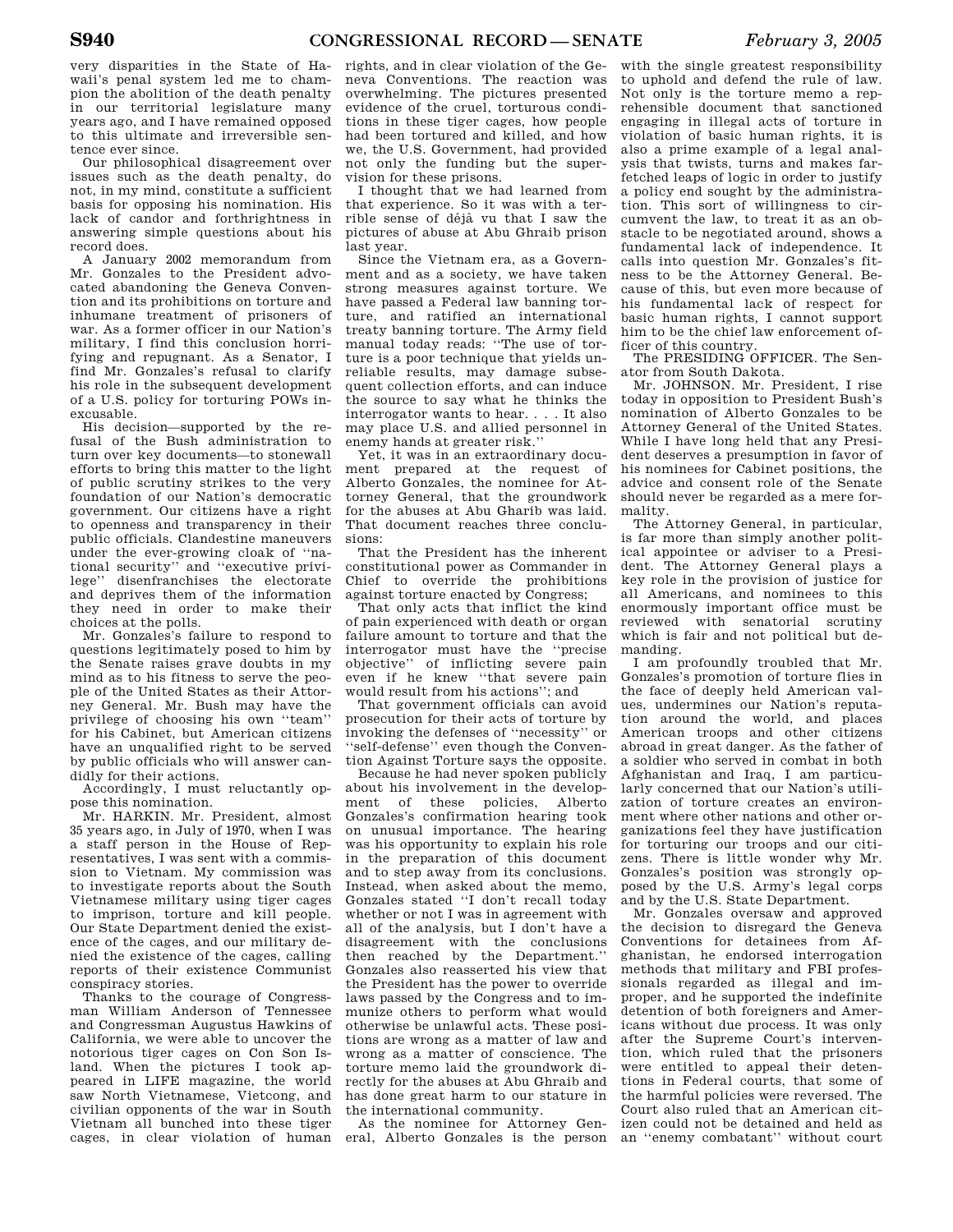Mr. Gonzales made a second horrible judgment about the Geneva Conventions—that their restrictions on interrogations were ''obsolete.'' Quite apart from the question of POW status for detainees, this determination invalidated the Army's doctrine for questioning enemy prisoners, which is based on the Geneva Conventions and had proved its worth over decades. Regarding this issue, Mr. Gonzales ignored advice from the Army's own legal corps to Secretary of State Colin L. Powell. Why is this so alarming? The President's promotion of torturous interrogation practices, such as ''waterboarding,'' would likely invite retaliation against Americans beyond what already exists. This could have grievous effects on our men and women serving abroad. I can think of few things worse, as the father of a soldier, than to know America's own torture policies would increase the likelihood of more torture directed at our American troops.

Mr. Gonzales had an opportunity to clarify this issue while testifying in front of the Senate Judiciary Committee. During that hearing, Judge Gonzales refused to reject a narrow definition of torture and directly answer whether he thought the President has the authority to overrule the statute that condemns torture and provide immunity for those who commit torture based on the directive of the President.

Turning to another issue of importance, it is incumbent upon me to point out that while Mr. Gonzales was serving as counsel to then-Governor George W. Bush, he provided questionable advice regarding clemency of inmates. It appears Mr. Gonzales failed in his duty to provide complete information regarding death row inmates in the State of Texas. In some of the 57 memos he composed for Governor Bush, Mr. GONZALEZ failed to include all mitigating circumstances that should be considered in clemency for death row inmates. Some of these mitigating circumstances include inmates' ability to have qualified representation as well as the questionable mental status of some of the death row inmates.

Mr. Gonzales faced rigorous questioning by members of the Senate Judiciary Committee. Despite the opportunity to explain away concerns the American public had pertaining to his record and his beliefs, Mr. Gonzales did not convince me that he is the proper person to serve as our Attorney General, the chief law enforcement officer of the United States.

The New York Times correctly observed that the Attorney General does not merely head up the Justice Department; he is responsible for ensuring that America is a nation in which justice prevailed. Mr. Gonzales's record makes him unqualified to take on the role to represent the American justice system to the rest of the world.

Mr. President, I ask unanimous consent to have printed in the RECORD editorials from the Washington Post and the New York Times wherein these highly respected newspapers contend that the confirmation of Mr. Gonzales would be counter to fundamental American values. I share those views.

There being no objection, the material was ordered to be printed in the RECORD, as follows:

[From the New York Times, Jan. 26, 2005]

#### THE WRONG ATTORNEY GENERAL (Editorial)

Alberto Gonzales's nomination as attorney general goes before the Senate at a time when the Republican majority is eager to provide newly elected President Bush with the cabinet of his choice, and the Democrats are leery of exposing their weakened status by taking fruitless stands against the inevitable. None of that is an excuse for giving Mr. Gonzales a pass. The attorney general does not merely head up the Justice Department. He is responsible for ensuring that America is a nation in which justice prevails. Mr. Gonzales's record makes him unqualified to take on this role or to represent the American justice system to the rest of the world. The Senate should reject his nomination.

The biggest strike against Mr. Gonzales is the now repudiated memo that gave a disturbingly narrow definition of torture, limiting it to physical abuse that produced pain of the kind associated with organ failure or death. Mr. Gonzales's attempts to distance himself from the memo have been unconvincing, especially since it turns out he was the one who requested that it be written. Earlier the same year, Mr. Gonzales himself sent President Bush a letter telling him that the war on terror made the Geneva Conventions' strict limitations on the questioning of enemy prisoners ''obsolete.''

These actions created the legal climate that made possible the horrific mistreatment of Iraqi prisoners being held in Abu Ghraib prison. The Bush administration often talks about its desire to mend fences with the rest of the world, particularly the Muslim world. Making Mr. Gonzales the nation's chief law enforcement officer would set this effort back substantially. Other parts of Mr. Gonzales's record are

also troubling. As counsel to George Bush when he was governor of Texas, Mr. Gonzales did a shockingly poor job of laying out the legal issues raised by the clemency petitions from prisoners on death row. And questions have been raised about Mr. Gonzales's account of how he got his boss out of jury duty in 1996, which allowed Mr. Bush to avoid stating publicly that he had been convicted of drunken driving.

Senate Democrats, who are trying to define their role after the setbacks of the 2004 election, should stand on principle and hold out for a more suitable attorney general. Republicans also have reason to oppose this nomination. At the confirmation hearings, Senator Lindsey Graham, Republican of South Carolina, warned that the administration's flawed legal policies and mistreatment of detainees had hurt the country's standing and ''dramatically undermined'' the war on terror. Given the stakes in that war, senators of both parties should want an attorney general who does not come with this nominee's substantial shortcomings.

#### [From the Washington Post, Jan. 26, 2005] A DEGRADING POLICY

Alberto R. Gonzales was vague, unresponsive and misleading in his testimony to the

Senate Judiciary Committee about the Bush administration's detention of foreign prisoners. In his written answers to questions from the committee, prepared in anticipation of today's vote on his nomination as attorney general, Mr. Gonzales was clearer disturbingly so, as it turns out. According to President Bush's closest legal adviser, this administration continues to assert its right to indefinitely hold foreigners in secret locations without any legal process; to deny them access to the International Red Cross; to transport them to countries where torture is practiced; and to subject them to treatment that is ''cruel, inhumane or degrading,'' even though such abuse is banned by an international treaty that the United States has ratified. In effect, Mr. Gonzales has confirmed that the Bush administration is vio-

lating human rights as a matter of policy. Mr. Gonzales stated at his hearing that he and Mr. Bush oppose ''torture and abuse.'' But his written testimony to the committee makes clear that "abuse" is, in fact, permissible—provided that it is practiced by the Central Intelligence Agency on foreigners held outside the United States. The Convention Against Torture, which the United States ratified in 1994, prohibits not only torture but ''cruel, inhumane or degrading treatment.'' The Senate defined such treatment as abuse that would violate the Fifth, Eighth or 14th amendments to the Constitution—a standard that the Bush administration formally accepted in 2003.

But Mr. Gonzales revealed that during his tenure as White House counsel, the administration twisted this straightforward standard to make it possible for the CIA to subject detainees to such practices as sensory deprivation, mock execution and simulated drowning. The constitutional amendments, he told the committee, technically do not apply to foreigners held abroad; therefore, in the administration's view the torture treaty does not bind intelligence interrogators operating on foreign soil. ''The Department of Justice has concluded,'' he wrote, that ''there is no legal prohibition under the Convention Against Torture on cruel, inhuman or degrading treatment with respect to aliens overseas.''

According to most legal experts, this is a gross distortion of the law. The Senate cited the constitutional amendments in ratifying the treaty precisely to set a clear standard that could be applied to foreigners. Nevertheless, Mr. Gonzales uses this false loophole to justify practices that contravene fundamental American standards. He was asked if there were any legal prohibition against U.S. personnel using simulated drowning and mock executions as well as sleep deprivation, dogs to inspire fear, hooding, forced nudity, the forced injection of mood-altering drugs and the threat of sending a detainee to another country for torture, among other abuses. He answered: ''Some might . . . be permissible in certain circumstances.''

This is not a theoretical matter. The CIA today is holding an undetermined number of prisoners, believed to be in the dozens, in secret facilities in foreign countries. It has provided no account of them or their treatment to any outside body, and it has allowed no visits by the Red Cross. According to numerous media reports, it has subjected the prisoners to many of the abuses Mr. Gonzales said ''might be permissible.'' It has practiced such mistreatment in Iraq, even though detainees there are covered by the Geneva Conventions; according to official investigations by the Pentagon, CIA treatment of prisoners there and in Afghanistan contributed to the adoption of illegal methods by military interrogators.

In an attempt to close the loophole, Sen. Richard J. Durbin (D–Ill.), Sen. John McCain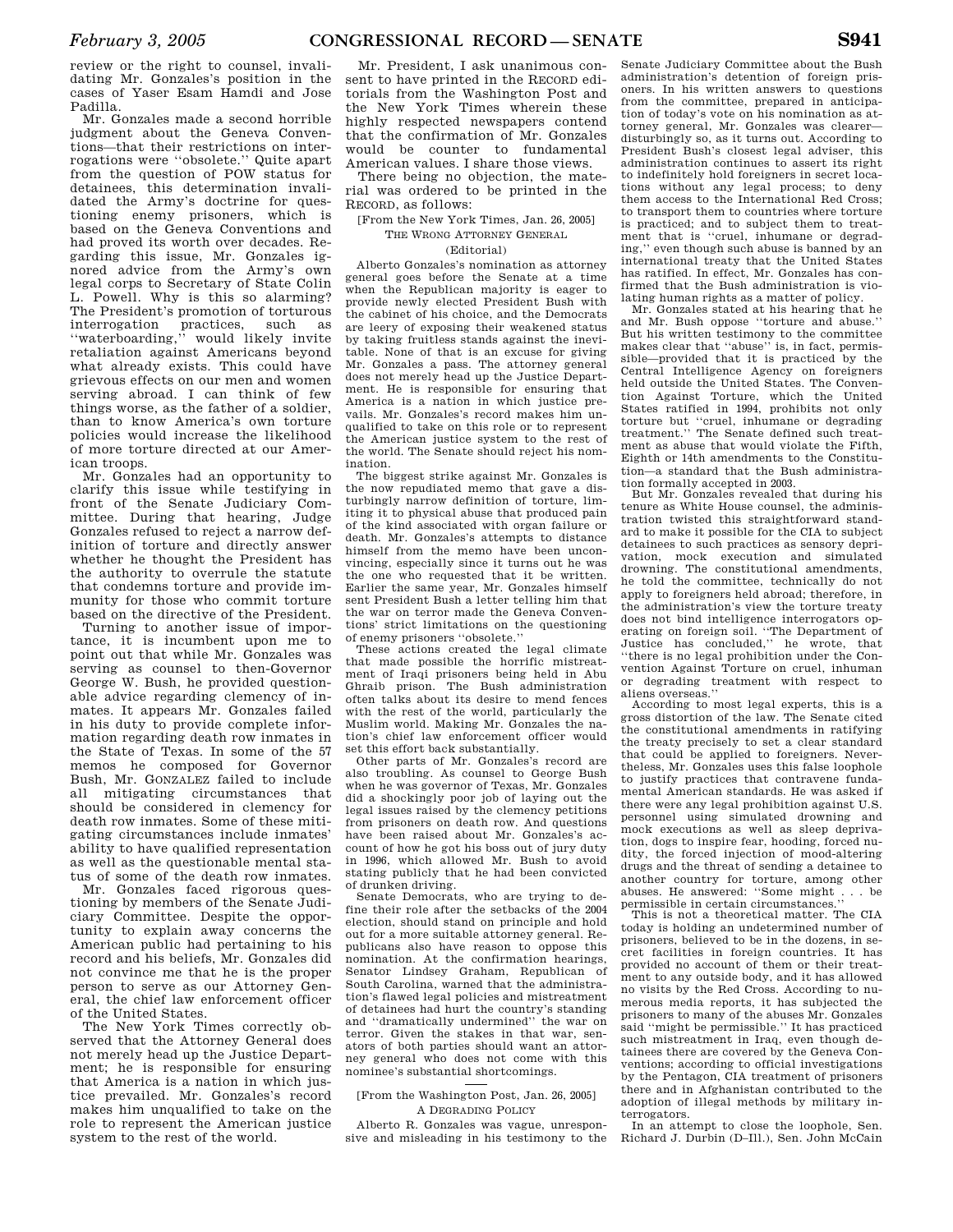(R–Ariz.) and Sen. Joseph I. Lieberman (D– Conn.) sought to attach an amendment to the intelligence reform legislation last fall specifying that ''no prisoner shall be subject to torture or cruel, inhumane or degrading treatment or punishment that is prohibited by the Constitution, laws or treaties of the United States.'' The Senate adopted the provision unanimously. Later, however, it was stripped from the bill at the request of the White House. In his written testimony, Mr. Gonzales affirmed that the provision would have ''provided legal protections to foreign prisoners to which they are not now entitled.'' Senators who supported the amendment consequently face a critical question: If they vote to confirm Mr. Gonzales as the government's chief legal authority, will they not be endorsing the systematic use of 'cruel, inhumane and degrading'' practices by the United States?

## [From the Washington Post, Jan. 16, 2005] THE VOTE ON MR. GONZALES

Despite a poor performance at his confirmation hearing, Alberto R. Gonzales appears almost certain to be confirmed by the Senate as attorney general. Senators of both parties declared themselves dissatisfied with Mr. Gonzales's lack of responsiveness to questions about his judgments as White House counsel on the detention of foreign prisoners. Some expressed dismay at his reluctance to state that it is illegal for American personnel to use torture, or for the president to order it. A number of senators clearly believe, as we do, that Mr. Gonzales bears partial responsibility for decisions that have led to shocking, systematic and ongoing violations of human rights by the United States. Most apparently intend to vote for him anyway. At a time when nominees for the Cabinet can be disqualified because of their failure to pay taxes on a nanny's salary, this reluctance to hold Mr. Gonzales accountable is shameful. He does not deserve to be confirmed as attorney general.

We make this judgment bearing in mind the president's prerogative to choose his own cabinet, a privilege to which we deferred four years ago when President Bush nominated John D. Ashcroft to lead the Justice Department. In some important respects, Mr. Gonzales is a more attractive figure than Mr. Ashcroft. His personal story as a Hispanic American is inspiring, and he appears less ideological and confrontational than the outgoing attorney general. Mr. Gonzales is also not the only official implicated in the torture and abuse of detainees. Other senior officials played a larger role in formulating and implementing the policies, and Mr. Bush is ultimately responsible for them. It is nevertheless indisputable that Mr. Gonzales oversaw and approved a decision to disregard the Geneva Conventions for detainees from Afghanistan; that he endorsed interrogation methods that military and FBI professionals regarded as illegal and improper; and that he supported the indefinite detention of both foreigners and Americans without due process. To confirm such an official as attorney general is to ratify decisions that are at odds with fundamental American values.

Mr. Gonzales's defenders argue that his position on the Geneva Conventions amounted to a judgment that captured members of al Qaeda did not deserve official status as prisoners of war. If that had been his recommendation, then the United States never would have suffered the enormous damage to its global prestige caused by the detention of foreigners at the Guantanamo Bay prison. In fact, the White House counsel endorsed the view that the hundreds of combatants rounded up by U.S. and allied forces in Afghanistan, who included members of the Taliban

army, foreign volunteers and a few innocent bystanders, as well as al Qaeda militants, could be collectively and indiscriminately denied Geneva protections without the individual hearings that the treaty provides for. That judgment, which has been ruled illegal by a federal court, resulted in hundreds of detainees being held for two years without any legal process. In addition to blackening the reputation of the United States, the policy opened the way to last year's decision by the Supreme Court, which ruled that the prisoners were entitled to appeal their detentions in federal courts. The court also ruled that an American citizen could not be detained and held as an ''enemy combatant'' without court review or the right to counsel, invalidating Mr. Gonzales's position in the cases of Yaser Esam Hamdi and Jose Padilla.

Mr. Gonzales made a second bad judgment about the Geneva Conventions: that their restrictions on interrogations were ''obsolete.'' Quite apart from the question of POW status for detainees, this determination invalidated the Army's doctrine for questioning enemy prisoners, which is based on the Geneva Conventions and had proved its worth over decades. Mr. Gonzales ignored the many professional experts, ranging from the Army's own legal corps to Secretary of State Colin L. Powell, who told him that existing interrogation practices were effective and that setting them aside would open the way to abuses and invite retaliation against Americans. Instead, during meetings in his office from which these professionals were excluded, he supported the use of such methods as ''waterboarding,'' which causes an excruciating sensation of drowning. Though initially approved for use by the CIA against al Qaeda, illegal techniques such as these quickly were picked up by military interrogators at Guantanamo and later in Afghanistan and Iraq. Several official investigations have confirmed that in the absence of a clear doctrine—the standing one having been de-clared ''obsolete''—U.S. personnel across the world felt empowered to use methods that most lawyers, and almost all the democratic world, regard as torture.

Mr. Gonzales stated for the record at his hearing that he opposes torture. Yet he made no effort to separate himself from legal judgments that narrowed torture's definition so much as to authorize such methods as waterboarding for use by the CIA abroad. Despite the revision of a Justice Department memo on torture, he and the administration he represents continue to regard those practices as legal and continue to condone slightly milder abuse, such as prolonged sensory deprivation and the use of dogs, for Guantanamo. As Mr. Gonzales confirmed at his hearing, U.S. obligations under an anti-torture convention mean that the methods at Guantanamo must be allowable under the Fifth, Eighth and 14th amendments of the U.S. Constitution. According to the logic of the attorney general nominee, federal authorities could deprive American citizens of sleep, isolate them in cold cells while bombarding them with unpleasant noises and interrogate them 20 hours a day while the prisoners were naked and hooded, all without violating the Constitution. Senators who vote to ratify Mr. Gonzales's nomination will bear the responsibility of ratifying such views as legitimate.

Mr. JOHNSON. Mr. President, while I have voted in favor of President Bush's other Cabinet nominees, I stand in strong principled opposition to the confirmation of Mr. Gonzales.

I yield the floor and suggest the absence of a quorum.

The PRESIDING OFFICER. The clerk will call the roll.

The legislative clerk proceeded to call the roll.

Mr. HATCH. Mr. President, I ask unanimous consent that the order for the quorum call be rescinded.

The PRESIDING OFFICER. Without objection, it is so ordered.

Mr. HATCH. Mr. President, I rise in support of the nomination of Judge Alberto Gonzales to be the next Attorney General of the United States of America. Based on my relationship with him over the last 4 years, I am certain he will make an outstanding Attorney General for all of the people in the United States.

Judge Gonzales has the education, experience, and character to make an excellent Attorney General. I know this to be the case because I have worked closely with him virtually every week, and many times every day, for 4 years on many issues, including terrorism and judicial nominations. I can tell my colleagues that he is a good man, and he is more than up to facing this challenging assignment.

Before making a few remarks in support of this nomination, I want to again commend the many contributions of Attorney General Ashcroft. We all owe him a debt of gratitude for working so hard over the last 4 years to make America safer for all of our citizens.

Unfortunately, but perhaps not unexpectedly, the Gonzales nomination has become as contentious as the nomination of Attorney General Ashcroft. I can only hope that once Judge Gonzales is sworn in as Attorney General, his opponents will work with him in good faith in the interest of the American people.

I have been here over the last 2 days as some of my colleagues have gone on at great length about what they misleadingly allege is the Bush administration torture policy and how Judge Gonzales acted to condone torture. Nothing could be further from the truth.

They attempt to make him responsible for a memo he did not write, prepared by an office he did not run, in a department in which he did not work, and they claim he gave advice that President Bush did not follow, which, of course, he did not.

In fact, the memo Judge Gonzales did not write was written by a person he did not supervise in a department in which he did not work and which was ultimately rescinded in July of 2004 and later replaced by a new memorandum.

In his effort to oppose the Gonzales nomination, my good friend from Massachusetts has now even tried to give a new name to the Bybee memorandum. This week, for the first time, the senior Senator from Massachusetts actually called it the Bybee-Gonzales memo.

I said it before, and I will say it again. Judge Gonzales did not write the memo. Yet his name is added to Bybee as if he were a coauthor. Somehow holding Judge Gonzales responsible for a memo he received is not fair.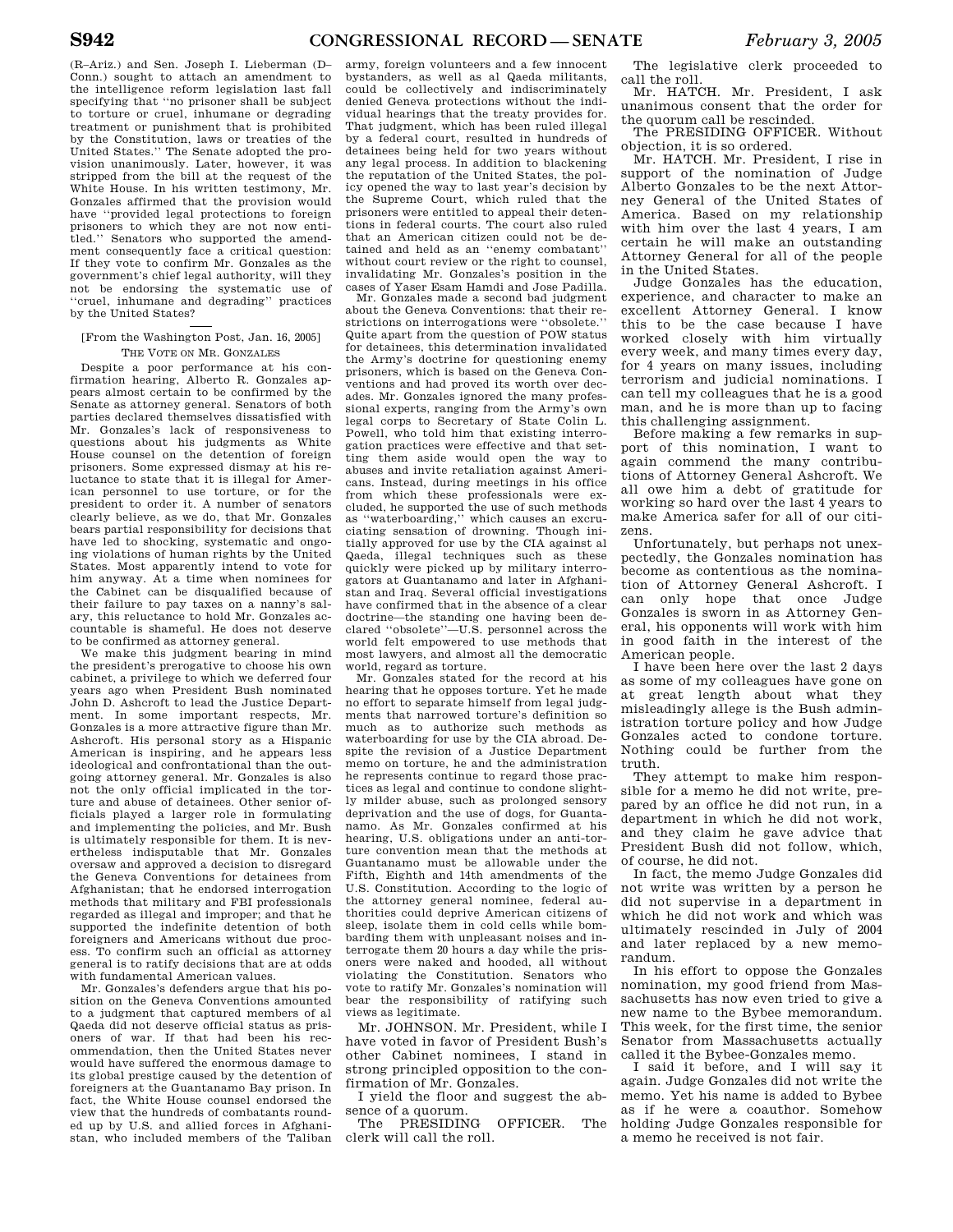Apparently, all Judge Gonzales did was ask a very important question of the entity within the Department of Justice, the Office of Legal Counsel, whose job it is to answer such inquiries. Is that a crime? Just because you ask for information does not mean you will agree with the information you receive.

Most importantly, we know the administration's policy. They have been very clear. The President has been clear. Judge Gonzales has been clear: No torture. That is their position. It has always been their position. Treat all detainees humanely, even those such as captured al-Qaida suspects who are not covered by the Geneva Conventions.

Regardless of what the rescinded and replaced Bybee memo says about the law, the bottom line is that the President never authorized or acquiesced in the use of torture. He never ordered torture. The February 7, 2002, memorandum that precedes the Bybee memo by months makes that clear. Judge Gonzales also never recommended torture.

The President made clear that regardless of whether there might be a theoretical right to override the Convention Against Torture, he was not and is not authorizing torture.

Several Senators correctly argued that no one is above the law. I agree with that. Judge Gonzales has also made clear that no man, including the President, is above the law. The President and Judge Gonzales never said the President could override the Convention Against Torture.

There has been some discussion at the nomination hearing in the Judiciary Committee and on the floor of the Senate about whether a President's independent duty to preserve, protect, and defend the Constitution of the United States might one day require a President not to enforce a statute enacted by Congress but viewed by the President as unconstitutional.

I want to discuss this matter a little further.

Although President Bush has clearly not to date exercised this authority—if it, indeed, does exist—some are criticizing Judge Gonzales's views of this power saying they are somehow out of the mainstream, dangerous, or even reflecting a profound disrespect for the rule of law.

Let me respond to the arguments made by several Judiciary Committee Democrats who say Judge Gonzales somehow believes the President is above the law, or that the President can pick and choose the laws or standards he will follow.

Specifically, my esteemed colleague from Vermont, the ranking minority leader of our committee, has asserted that Judge Gonzales has ''indicated that he views the President to have the power to override our law and, apparently, to immunize others to perform what would otherwise be unlawful acts. This is about as extreme a view of Ex-

ecutive power as I have ever heard. I believe it is not only dead wrong, as a constitutional matter, but extremely dangerous. The rule of law applies to the President, even this President.''

I have looked closely at Judge Gonzales's opinion on this issue, and I can tell you he is being wrongly criticized.

Let me talk about Judge Gonzales's position on Presidential authority.

It should go without debate that Judge Gonzales has specifically rejected that portion of the August 1, 2002, Office of Legal Counsel memorandum which asserted that the President, as Commander in Chief, possessed the constitutional authority in certain circumstances to disregard the Federal criminal prohibition against torture. He emphatically stated in his confirmation hearing that the memorandum has ''been withdrawn. It has been rejected, including that section regarding the Commander in Chief's authority to ignore the criminal statutes. So it has been rejected by the executive branch. I categorically reject it. . . . [T]his administration does not engage in torture and will not condone torture.''

That is what Judge Gonzales has already said, and every member of the committee knows that. So why would they come here and say he said otherwise when, in fact, that is explicit?

I should also point out that Judge Gonzales made it very clear that no man, including the President, is above the law. If confirmed as Attorney General, I have no doubt that he will remain faithful to his oath to defend the laws of the United States.

At the same time, however, Judge Gonzales has appropriately recognized that the President, consistent with his oath to preserve, protect, and defend the Constitution of the United States, as well as longstanding historical practice, may in rare circumstances conclude that a statute is unconstitutional. This is not new or even surprising. What is significant to me is that Judge Gonzales recognizes the gravity and limitation of this practice.

When my colleagues learn more about Judge Gonzales's views on this matter, I believe most will agree with him.

In his written answers to questions posed by Senators, Judge Gonzales noted that a decision to disregard a statute on constitutional grounds is an extremely serious matter and should be undertaken with considerable caution and care and only in extraordinary circumstances.

In response to my friend from Vermont, Senator LEAHY, Judge Gonzales emphasized:

I would be reticent to conclude that statutes passed [by Congress] are unconstitutional and would make every reasonable effort if I am confirmed as Attorney General to uphold and defend those statutes.

That is what a good lawyer would do. Similarly, in responding to a question from my learned friend on the

committee, the Senator from Illinois, Judge Gonzales stated:

For a President to consider whether or not to ignore a particular law as unconstitutional, however, would pose a question of extraordinary gravity and difficulty. I would approach such a question with a great deal of care.

During his confirmation hearing, Judge Gonzales rendered his opinion on this delicate issue when he stated the following:

I think that . . . the executive branch should always look very carefully with a great deal of seriousness and care about reaching a decision that a statute passed by Congress is somehow unconstitutional and should not be followed. Certainly if I were confirmed, I would take my oath very, very seriously to try to defend any act passed by Congress, but it does appear to me, based upon my review of the history and precedent that Presidents and White Houses on both sides of the aisle have taken the consistent position that a President may choose to not enforce [a] statute that the President believes is unconstitutional.

He goes on to say:

The President is not above the law. Of course, he is not above the law. But he has an obligation, too. He takes an oath as well. And if Congress passes a law that is unconstitutional, there is a practice and a tradition recognized by Presidents of both parties that he may elect to decide not to enforce that law.

Again he goes on to say:

Whether or not the President has the authority in that circumstance to authorize conduct in violation of a criminal statute is a very, very difficult question, as far as I'm concerned. And I think that any discussion relating to this line of reasoning would be one that I would take with a great deal of seriousness, because there is a presumption that the statutes are, in fact, constitutional and should be abided by. And this President does not have a policy or an agenda to execute the war on terror in violation of our criminal statutes.

That is what he said.

These are the statements of a man who understands that no one, including the President, is ''above the law,'' and that history and legal precedent allows, on the most serious and rarest of occasions, a President, if he believes a law is unconstitutional, to veto or even disregard such a law. Judge Gonzales appropriately described what we in this body have known for many years and through many administrations, both Republican and Democratic.

What if Congress passed a law that was discriminatory against a particular group of people? Now, I do not think Congress is going to do that, but what if it did? Should a President enforce that law knowing it is unconstitutional? I think most of us would conclude, no, he should not.

Now I want to go through the history and precedents that support Judge Gonzales's views regarding Presidential authority. Let me begin by pointing out that the Department of Justice's view that the President, in rare circumstances, may decline to enforce statutes that he finds to be unconstitutional is consistent with the position taken by the Justice Department in administrations of both parties for over 100 years.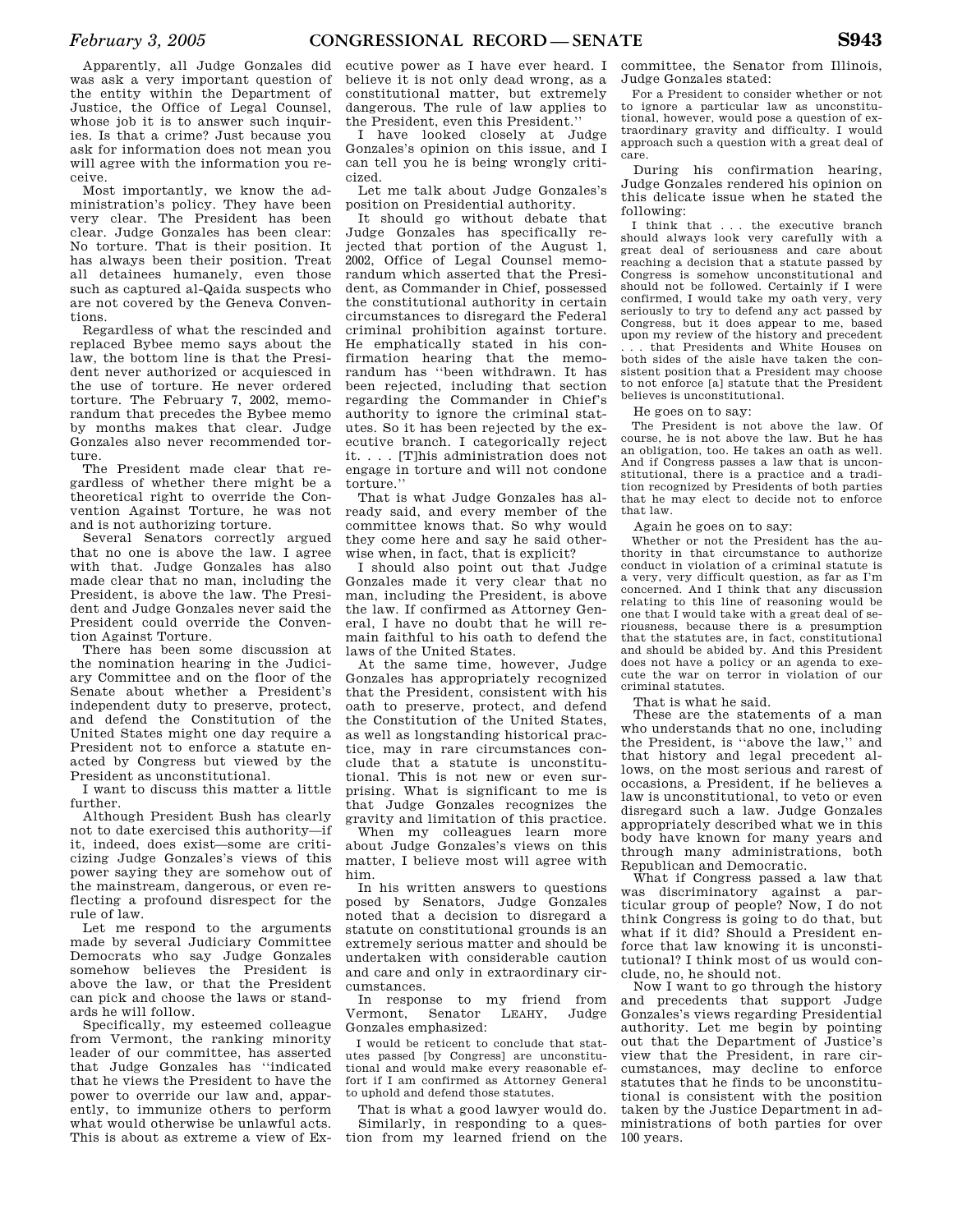In the 19th century, both James Buchanan's and Abraham Lincoln's Attorneys General argued that the President possesses the authority, under certain circumstances, to decline to enforce or disregard statutory provisions he views as unconstitutional. In 1860, Attorney General Jeremiah S. Black explained that ''[e]very law is to be carried out so far forth as is consistent with the Constitution, and no further.'' Thus, ''[t]he sound part of it must be executed, and the vicious portion of it suffered to drop.''

In 1861, Attorney General Edward Bates echoed this view when, in answering a question from the Secretary of the Interior as to whether the executive branch had the power ''to examine and decide upon the validity of an act of Congress, and to disregard its provisions,'' he advised that in cases where the conflict between the Constitution and a statute is ''plain and obvious,'' officials in the executive branch ''must disregard [the] statute.'' They may not, Attorney General Bates explained, ''disregard the Constitution, for that is the supreme law.''

In the 20th century, Democratic and Republican administrations consistently maintained that the President, in rare circumstances, may decline to enforce statutes he believes to be unconstitutional.

In 1918, Acting Attorney General John W. Davis of the Wilson administration agreed with the advice given by Attorney General Bates more than 50 years earlier that the President may decline to enforce a statute when its conflict with the Constitution is ''plain and obvious.''

My gosh, this is elementary law. I think almost anybody would have to agree with these conclusions, except somebody who just does not know elementary law or does not know constitutional law at all.

The Carter administration also took the position that the President may decline to enforce in certain circumstances statutes he viewed as unconstitutional. Carter administration Attorney General Benjamin Civiletti recognized that ''the Executive's duty to execute the law embraces a duty to enforce a fundamental law set forth in the Constitution as well as a duty to enforce the law founded in the Acts of Congress, and cases arise in which the duty to the one precludes the duty to the other.''

He therefore instructed in 1980 that the Education Department could implement regulations that Congress had already disapproved through the use of the legislative veto because the administration believed the statute authorizing the legislative veto to be unconstitutional.

Attorney General Civiletti, a Democrat in a Democratic administration, even went so far as to advise that the President could disregard a statutory provision forbidding the executive branch from expending money to implement regulations disapproved by

legislative veto. Now, this is very significant because disregarding such a provision would constitute a violation of the Antideficiency Act, which carries with it criminal penalties.

The Carter administration's Office of Legal Counsel also took the position that ''the President's duty to uphold the Constitution carries with it a prerogative to disregard unconstitutional statutes.'' It therefore advised that if the unconstitutionality of a statute was certain, then ''the Executive could decline to enforce the statute for that reason alone.''

During the Reagan administration, Attorney General William French Smith also took the position that the President possesses the authority to disregard statutes he viewed as unconstitutional deviations from the separation of powers set forth in the Constitution.

In explaining President Reagan's decision to disregard certain provisions in the Competition in Contracting Act that he believed to be unconstitutional, Attorney General Smith stated the President's decision was ''based on the fact that in addition to the duty of the President to uphold the Constitution in the context of the enforcement of Acts of Congress, the President also has the constitutional duty to protect the Presidency from encroachment by the other branches.''

In the George H. W. Bush administration, the Office of Legal Counsel concluded in three separate opinions that the President could choose to disregard statutes that infringed on his constitutional authority. First, in 1990 the Office of Legal Counsel noted that ''[t]he Department of Justice in modern times has . . . consistently advised that the Constitution authorizes the President to refuse to enforce a law that he believes is unconstitutional.''

In another issue that occurred in 1992 which involved a statute that limited the President's ability to issue more than one passport to U.S. Government personnel, the Office of Legal Counsel concluded that the President was ''constitutionally authorized to decline to enforce [it]" because it "interfere[d] with the 'plenary and exclusive' power of the President to conduct foreign affairs.''

In the Clinton administration, the Office of Legal Counsel in 1994 reaffirmed the view that ''there are circumstances in which the President may appropriately decline to enforce a statute that he views as unconstitutional.'' In particular, that Clinton Office of Legal Counsel in the Justice Department explained that ''[w]here the President believes that [a statute] unconstitutionally limits its powers,'' ''he has the authority to defend his office and decline to abide by [the statute], unless he is convinced that the [Supreme] Court would disagree with his assessment.''

In the Clinton administration, the Office of Legal Counsel noted that the Department of Justice in the Carter,

Reagan, and Bush administrations had consistently advised that ''the Constitution provides [the President] with the authority to decline to enforce a clearly unconstitutional law,'' and we reaffirm that ''this advice [was] consistent with the views of the Framers.''

Let me also point out that the view that the President, in rare occasions, may decline to enforce a law that unconstitutionally restricts his authority has also been consistently embraced by Presidents of both parties. Let me give a few examples.

In 1920, President Wilson announced that he would refuse to carry out a provision in the Jones Merchant Marine Act directing him to terminate certain tariff-related treaty provisions because he considered such a requirement to be unconstitutional.

President Dwight D. Eisenhower, in signing an appropriations act in 1955 that contained a legislative veto provision, stated that any legislative veto would ''be regarded as invalid by the executive branch of the Government . . . unless otherwise determined by a court of competent jurisdiction.''

Similarly, Presidents John F. Kennedy, Lyndon B. Johnson, Jimmy Carter, and Ronald Reagan later issued similar signing statements regarding the invalidity of legislation containing legislative veto provisions.

Moreover, Presidents Richard M. Nixon and Gerald R. Ford announced in signing statements that they would disregard legislative provisions requiring that a congressional committee approve the exercise of Executive authority, and they should have. In fact, according to one historian's survey, it is estimated that from 1789 to 1981, there were at least 20 instances where Presidents had failed to comply with statutory provisions they viewed as unconstitutional.

In these cases, Presidents have disregarded statutes that they believed intruded on, among other powers, their Appointments Clause powers, Recommendations Clause powers, removal powers, foreign affairs powers, pardon powers, and powers as Commander in Chief. Such Presidents include James Buchanan, Chester Arthur, Grover Cleveland, William Howard Taft, Woodrow Wilson, Franklin Roosevelt, Dwight Eisenhower, Lyndon Johnson, Gerald Ford, Jimmy Carter and Ronald Reagan.

In at least four of these cases, Presidents refused to follow the law because they believed it to infringe their powers as Commander in Chief. In 1860, President Buchanan disregarded a law requiring an Army Corps of Engineers project to be supervised by a particular captain, reasoning that this requirement intruded on his powers as Commander in Chief. Likewise, Presidents Ford, Carter, and Reagan disregarded various provisions of the War Powers Act, arguing that certain consultation, notification, and termination provisions contained in the act infringed upon their constitutional authority as Commander in Chief.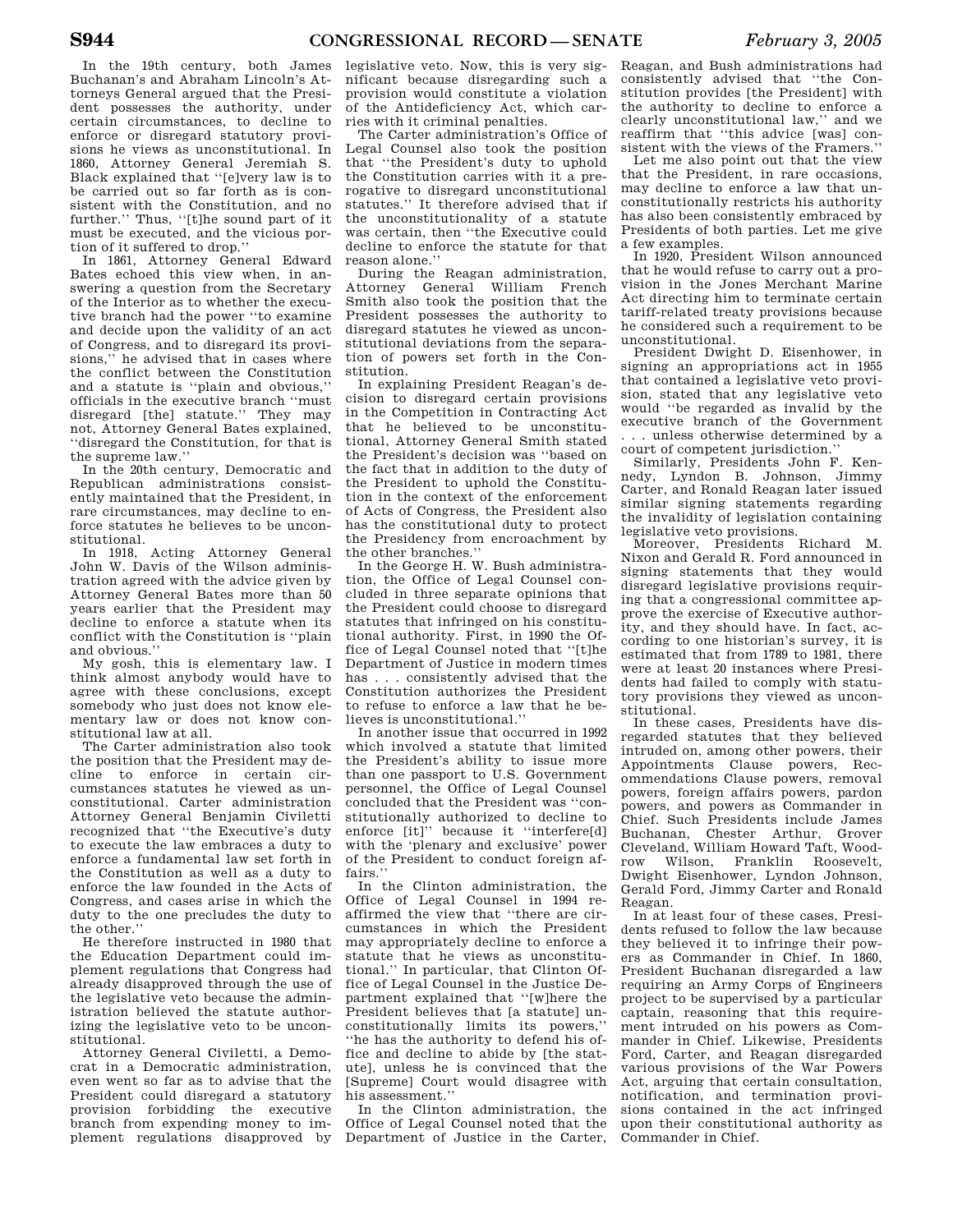Finally, I want to draw particular attention to the holdings of the U.S. Supreme Court which has implicitly agreed with the view that the President, in extraordinary circumstances, has the authority to decline to enforce statutes that he views as unconstitutional when he believes that such statutes intrude upon the constitutional prerogatives of the Presidency. In 1926, the U.S. Supreme Court upheld President Wilson's decision to remove a postmaster from office in violation of a statute requiring him to first obtain the Senate's consent. The Court held that the statute in question constituted an unconstitutional limitation on the President's power to remove executive officers, and thus that the removal of the postmaster without the Senate's consent was legal. This is the teaching of the case of Myers v. United States, 272 U.S. 52 (1926).

Most notably, not a single member of the Court in Myers found or even suggested that the President had exceeded his authority or acted improperly by refusing to comply with what he viewed as an unconstitutional statute. As a result, the Clinton administration's Office of Legal Counsel concluded that:

[t]he [Supreme] Court in Myers can be seen to have implicitly vindicated the view that the President may refuse to comply with a statute that limits his constitutional powers if he believes it is unconstitutional.

More recently, four Supreme Court Justices have explicitly endorsed the position that the President may refuse to obey statutes he believes to be unconstitutional. In the 1991 case of Freytag v. Commissioner, Justice Scalia, in an opinion joined by Justices O'Connor, Kennedy, and Souter, explicitly stated that ''the means [available to a President] to resist legislative encroachment'' upon his power include ''the power to veto encroaching laws, or even to disregard them when they are unconstitutional.''

Consequently, there should be no hesitation regarding Judge Gonzales's responses to and analyses of this area of the law. He would be derelict were he to not acknowledge that there was indeed, in rare circumstances, precedents for a President to find a statute unconstitutional. It is unfair and unjustified to criticize this nominee for his accurate and, as I have just pointed out in some detail, traditional legal analysis of this issue. On top of that, these<br>criticisms have ignored Judge criticisms have ignored Judge Gonzales's very firm resolve that no man is above the law and that the President himself is not above the law. Sooner or later in this body we have to take people at their word. Having spent 4 years working with Judge Gonzales, I think you can take him at his word. I know you can.

I hope that this discussion puts to rest the erroneous suggestion that somehow Judge Gonzales holds some perverted view of the reach of the power of the President. President Bush certainly has never felt the need to as-

sert this authority over the last 4 years which makes it hard to understand why it has become an issue in the Gonzales confirmation.

Of course, Judge Gonzales respects the law. Here is a man who was a justice on the Texas Supreme Court, where it was his job every day to uphold the law and mete out justice. He practiced law with one of the most prestigious law firms in the United State, Vinson and Elkins.

Here is a man who served honorably for his Country in the United States Air Force. Here is a man who was Texas's Secretary of State. And some of my colleagues say they will vote against him because he does not have the proper respect for the law. I simply do not understand this.

We know that Judge Gonzales is fully capable of acting independent of the President. It is not as if this will be the first time Judge Gonzales will be in a job that requires independence from President Bush. When he was a justice of the Texas Supreme Court, he was independent. At that time, he was no longer representing the interests of a Governor, he was representing the judicial system. He was upholding the law for those in Texas.

To suggest that he does not know how to exert his own opinions is offensive. He has done it before and he will do it again.

To those who criticize Judge Gonzales's responsiveness to questions submitted by the committee, let me just say this. When President Clinton nominated Janet Reno for the position of the next Attorney General, she was presented with 35 questions by the committee. We confirmed her—and I personally voted for her even though she did not respond to any of those questions prior to the vote. In fact, she did not submit her responses until 8 months after she was confirmed. We didn't rake her over the coals. We didn't send her 500 questions that required 250 pages of single-spaced answers. In contrast, Judge Gonzales responded to over 450 questions within 2 business days. He then responded to several series of additional questions over the next weeks. In total, he submitted 250 pages of single-spaced written responses to 500 questions posed by members of the Judiciary Committee. To claim that we do not know enough about his policy views simply is not supported by the voluminous record.

We didn't know anything about Janet Reno's policy views. We supported her because she was the nominee of the President and we believed her to be a good person and that she could do the job.

There is no excuse for people not supporting Judge Gonzales as the nominee of the President, because he is a good person and he has more than convinced any reasonable person that he can do this job.

Judge Gonzales is someone with whom I have worked very closely on many difficult issues during President

Bush's first term. I didn't know him before President Bush was elected—at least I don't remember having met him. But I know him very well since he was appointed as White House Counsel. He is a first rate attorney. He is a straight shooter. He has always told it like it is, and he will tell it like it is. He is honest, hard working, intelligent, and experienced and he has said that he understands these principles.

He understands the difference between being Attorney General and the White House Chief Counsel. He understands that he represents all the people in America as Attorney General.

He came up the hard way and he is his own man. I am proud to know him. I am proud to have worked with him. I believe in the man. I believe he will do a great job. And I believe it is time for us to treat him with a little more respect than we have in the past.

I thank my colleague from Michigan. I know he probably wants to speak. I spoke at length. I apologize for that. But I thank him for his graciousness as he always listens to me, and to others as well.

I yield the floor.

The PRESIDING OFFICER (Mr. AL-EXANDER). The Senator from Michigan. Mr. LEVIN. Mr. President, I thank

my friend from Utah. Mr. President, I will vote against the nomination of Alberto Gonzales today because of the central role he played in establishing the legal framework that set the stage for the torture and mistreatment of persons in U.S. custody. That framework ignored prohibitions in our law and our international obligations. Of immense significance, this legal framework endangered American troops by making them more vulnerable to like treatment.

The shocking photographs of prisoner abuse at Abu Ghraib prison—images of a hooded man connected to electric wires, prisoners on dog leashes, naked men in so-called stress positions, and beaten, humiliated, or murdered prisoners—are now linked with American behavior. Prisoner abuse in Iraq, Afghanistan, and elsewhere has deepened the anger and resentment that some feel toward our country and has given a propaganda club to our enemies.

Longstanding legal prohibitions against torture and inhumane treatment are pivotal to the protection of American troops engaged in combat outside the United States, because upholding our commitments to international prohibitions against torture and inhumane treatment gives us the moral and legal standing to demand that others refrain from torturing or mistreating American service men and women in their custody and to enforce those demands.

Our top military lawyers, including the Legal Adviser to the Chairman of the Joint Chiefs of Staff and the Army's Judge Advocate General, expressed reservations and concerns at various times during the development of the administration's legal policies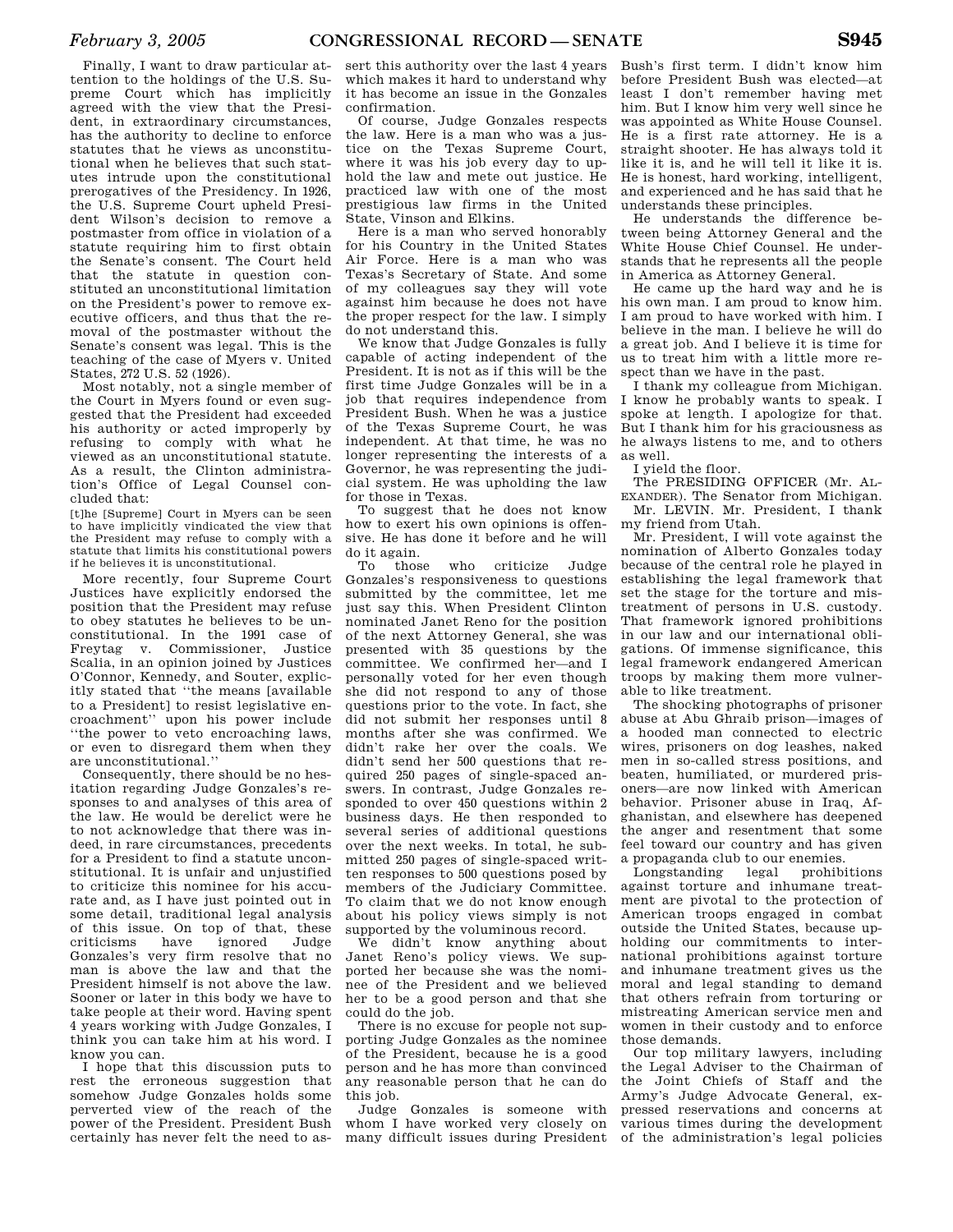regarding the handling of detainees. Military lawyers warned against deviating from the standards of the Geneva Conventions. Military lawyers also reportedly argued against tough interrogation techniques advocated by civilian attorneys saying such tactics would violate established military practice and, if revealed, would provoke public condemnation both at home and abroad. In the end, Judge Gonzales sided with the civilian attorneys in opposing the recommendations of our Senior military lawyers.

Also, a group of 12 retired senior military officers, including former Chairman of the Joint Chiefs of Staff, retired Army General John Shalikashvili, took the highly-unusual step of writing the Senate Judiciary Committee a letter critical of Judge Gonzales. They expressed deep concern in particular over his role ''in shaping U.S. detention and interrogation operations in Afghanistan, Iraq, Guantanamo Bay, and elsewhere.'' Those retired military officers stated, ''Today, it is clear that these operations have fostered greater animosity toward the United States, undermined our intelligence gathering efforts, and added to the risks facing our troops serving around the world.'' They also stated that Judge Gonzales's positions were ''on the wrong side of history.''

Judge Gonzales's personal history is inspiring. However, it is not enough to qualify someone to hold the office of Attorney General of the United States. The Attorney General is our chief law enforcement officer, the leader of the Department of Justice, and the first arbiter of our laws. We rely on the Attorney General to help maintain the rule of law in this country.

The rule of law seriously broke down in our treatment of prisoners. The Defense Department's own investigations show that abuses of detainees were not restricted to the acts of a few lowerranking Reservists working the night shift at Abu Ghraib prison. They were widespread. The panel chaired by former Secretary of Defense James Schlesinger which examined the causes of these abuses found in their August 2004 report that ''There is both institutional and personal responsibility at higher levels.''

At two critical decision points, Judge Gonzales was at the center of the administration's development of an overly aggressive legal framework for the interrogation of detainees. Their policies broke with long-standing legal doctrine regarding the treatment of detainees and exceeded the limits of the law regarding permissible interrogation techniques. In doing so, Judge Gonzales contributed to creating an environment in which the systematic and abusive behavior toward detainees in U.S. custody was either permitted or was perceived to be permitted.

The first critical point at which Judge Gonzales played a role was in formulating the Administration's policy regarding the status of al-Qaida

and Taliban combatants under the Geneva Conventions on the Treatment of Prisoners of War.

Judge Gonzales's view of the Geneva Conventions was revealed in his January 25, 2002, draft memorandum to the President. In that memorandum, Judge Gonzales advised the President against agreeing to Secretary of State Powell's request that the President reconsider his determination that the Geneva Convention on the Treatment of Prisoners of War does not apply to either al-Qaida or the Taliban. The State Department's position at the time, according to the Schlesinger panel report, was that the Geneva Conventions' legal regime was ''sufficiently robust'' for effectively waging the Global War on Terrorism. The Schlesinger panel also stated, ''The Legal Adviser to the Chairman, Joint Chiefs of Staff and many service lawyers agreed with'' the State Department.

Judge Gonzales, on the other hand, argued that the situation America faced after September 11th rendered ''obsolete Geneva's strict limitations on questioning of enemy prisoners ...'' and that other provisions of the Convention were rendered ''quaint.''

Judge Gonzales's January 25, 2002, memo could have simply advised that the protections of the Geneva Conventions do not apply to al-Qaida and Taliban fighters, if that were his conclusion. He went beyond that. Instead he denigrated the Geneva Conventions where they do apply.

To say that the Geneva Conventions are obsolete and quaint is wrong and dangerously so. Judge Gonzales tried to evade the impact of his own memo when he told the Senate Judiciary Committee at his confirmation hearing, ''Contrary to reports, I consider the Geneva Conventions neither obsolete nor quaint.'' But these were not ''reports.'' These were Judge Gonzales's own words in his own memo. The tone set by those words and the approach of that memo helped put in place an environment which spawned prisoner abuse. It was a tone that was heard around the world.

Consistent with Judge Gonzales's January 2002 memo, the President determined on February 7, 2002, that the Geneva Convention on the Treatment of Prisoners of War does not apply to the conflict with al-Qaida, and that because Taliban combatants were ''unlawful combatants'' they were not entitled to POW status under the Convention and would not be protected by the Geneva Conventions. The President determined instead that ''to the extent appropriate and consistent with military necessity,'' detainees would be treated ''in a manner consistent with the principles of Geneva.''

The President's February 7, 2002, determination created a legal vacuum—a never-never land for detainees in our custody. His determination and implementing procedures did not identify which principles of the Geneva Conventions would continued to be followed.

Furthermore, the President's decision that the principles of Geneva would be followed was qualified by the words ''to the extent appropriate and consistent with military necessity," a qualification so broad and vague as to render the pledge to follow the principles of Geneva nearly meaningless. Major General George Fay, who investigated detainee abuses by military intelligence personnel at Abu Ghraib prison, found in his August 2004 report that, ''Specific regulatory or procedural guidance concerning either 'humane' treatment or 'abuse' was not available in the context of [the Global War on Terrorism] and the recently promulgated national policies.'' The vacuum General Fay referred to was created at the top. Judge Gonzales has a major role in that creation. He was present at the creation.

Judge Gonzales has adamantly denied any relationship between his advice to the President, and the Presidential decision which followed, and the horrendous abuses at Abu Ghraib prison. But the Defense Department's own investigations found a connection to the abuses in Iraq.

The Schlesinger panel found that the Command Headquarters in Iraq, Combined Joint Task Force-7, used ''reasoning from the President's Memorandum of February 7, 2002'' in approving the use of additional, ''tougher'' interrogation techniques beyond those approved under existing Army doctrine. Major General Fay's August 2004 report said that ''National policy and DOD directives were not completely consistent with Army doctrine'' on detainee treatment and interrogation, ''resulting in CJTF–7 interrogation . . . policies and practices that lacked basis in Army interrogation doctrine.'' He added that ''as a result,'' interrogators at Abu Ghraib used non-standard interrogation techniques that ''conflicted with other DOD and Army regulatory, doctrinal and procedural guidance.''

Clearly, there was a change in signals from the top about the treatment and interrogation of captured adversaries. This, combined with the failure of ''national policies'' to provide specific guidance on ''humane'' treatment, helped produce a more lawless environment which contributed to the mistreatment of enemy prisoners at Abu Ghraib and elsewhere.

The second point at which Judge Gonzales played a central role was the administration's effort to push the limits regarding permissible interrogation techniques for use against enemy prisoners. It was Judge Gonzales who requested the flawed legal memorandum by the Justice Department's Office of Legal Counsel, or OLC, interpreting the scope of the Federal anti-torture statute, 18 U.S.C. 2430–2430A. Congress had enacted this criminal statute in 1994 to implement U.S. obligations as a party to the Convention Against Torture and Other Cruel, Inhuman or Degrading Treatment or Punishment. The anti-torture statute prohibits any person from committing or attempting to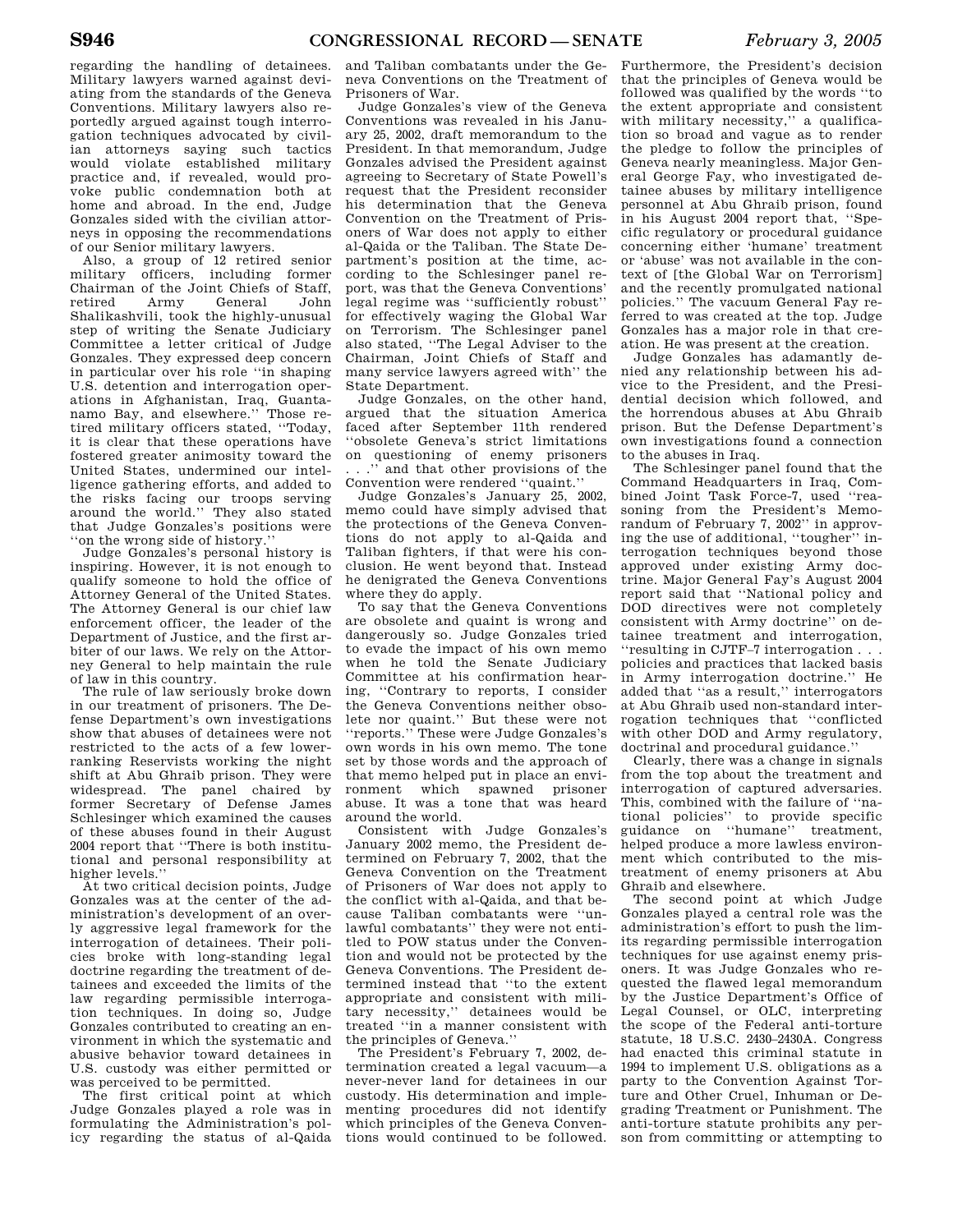commit torture, which is defined in the statute as ''an act . . . under the color of law specifically intended to inflict severe physical or mental pain or suffering . . . upon another person within his custody or physical control.''

But the OLC memorandum provided in response to Judge Gonzales's request, the so-called ''Torture Memorandum'' of August 1, 2002, significantly weakened the prohibition in the statute by asserting in effect that ''Physical pain amounting to torture,'' doesn't count as torture unless it is ''equivalent in intensity to the pain accompanying serious physical injury, such as organ failure, impairment of bodily functions or even death.'' Mental pain or suffering amounting to torture doesn't count unless it causes ''significant psychological harm of significant duration,'' that is, months or years. The memorandum also interpreted the ''specific intent'' requirement in the statute to mean that even if a person knows ''that severe pain will result from his actions, if causing such harm is not his objective,'' then he is not guilty of torture.

The legal reasoning employed by the Office of Legal Counsel has no basis in military law, the legislative history of the Federal anti-torture Statute, or the Convention Against Torture.

More importantly, it should have been apparent when the OLC Memorandum was received by Judge Gonzales in the summer of 2002 that its definition of torture, as well as other sections, were flawed. At his confirmation hearing, Judge Gonzales was asked, ''Wasn't it obvious to you that someone can suffer physical pain without being in danger of organ failure? . . . Wouldn't the removal of fingers, for example, fall outside the [memorandum's] definition of torture . . . ?'' Judge Gonzales responded, ''Obviously, things like cutting off fingers, to me that sounds like torture. . . .'' That is the Judge Gonzales at his confirmation hearing—very different from the Judge Gonzales in 2002, when the tone was set in memos to him and from him.

When the Torture Memorandum was finally leaked to the press in early June 2004, it shocked the American people and the world. The administration quickly disavowed the memorandum and the Department of Justice undertook to review all of the OLC's legal advice relating to interrogations. Finally, on December 30, 2004, shortly before Judge Gonzales's nomination hearings, the OLC issued a legal opinion superceding the 2002 memorandum.

What impact did the Office of Legal Counsel's August 1, 2002 Memorandum have on the interrogation of enemy prisoners in U.S. custody during the nearly 2 years that it was official U.S. policy? The investigative reports received by the Armed Services Committee show that OLC's legal opinions provided the legal framework for the Defense Department's approval of a number of additional interrogation techniques, beyond those in standard

Army doctrine, for use with enemy combatants at Guantanamo Bay. These additional, more aggressive techniques eventually migrated to Afghanistan and Iraq, and contributed to the prisoner abuse at Abu Ghraib.

On December 2, 2002, Secretary Rumsfeld approved the use of a range of ''aggressive'' non-doctrinal interrogation techniques at Guantanamo Bay, including stress positions, isolation for up to 30 days, 20-hour interrogations, nudity and use of dogs to induce stress. However, in response to concerns raised by the Navy General Counsel, 1 month later Secretary Rumsfeld rescinded his approval and in January 2003 established an internal Defense Department Working Group to review interrogation techniques for use in the Global War on Terrorism.

According to the Schlesinger panel report, this Defense Department Working Group ''relied heavily'' on the OLC's legal opinions for the legal framework for its review of interrogation techniques. Much of the legal analysis in the Working Group's April 4, 2003 report was drawn directly from the OLC Torture Memorandum.

The Defense Department Working Group reviewed and recommended approval of 35 interrogation techniques for use against unlawful combatants outside the United States, all of which it deemed legally available subject to certain conditions. Eighteen of these were techniques not found in the standard Army doctrine of Field Manual 34– 52. Of this group, the Working Group designated nine to be ''exceptional'' techniques that should only be used with the approval of the Secretary of Defense. These included isolation, prolonged interrogations, sleep deprivation, nudity, and increasing anxiety by the use of a detainee's aversions, for example, the use of dogs. Many of these are the same techniques that had been approved by Secretary Rumsfeld for use at Guantanamo Bay in December 2002.

Secretary Rumsfeld issued a new memorandum on April 16, 2003, approving 24 interrogations techniques for use on unlawful combatants at Guantanamo Bay, 7 more than contained in standard Army interrogation doctrine. Even though Secretary Rumsfeld approved only one ''exceptional'' technique from the Working Group's report, specifically isolation, other ''exceptional'' interrogation techniques recommended by the Working Group migrated to Afghanistan and Iraq. According to the report of General Fay, military officers at the Combined Joint Task Force Headquarters in Iraq, CJTF–7, ''relied heavily'' on Guantanamo Bay operating procedures, provided by Major General Geoffrey Miller, in revising CJTF–7 interrogation policies for the conflict in Iraq.

Major General Fay found that, ''By October 2003, interrogation policy in Iraq had changed three times in less than thirty days and it became very confusing as to what techniques could

be employed and at what level non-doctrinal approaches had to be approved.'' He went on to say that interrogation techniques beyond those in Army doctrine ''came from documents and personnel in Afghanistan and Guantanamo. The techniques employed in JTF–GTMO [Joint Task Force-Guantanamo] included the use of stress positions, isolation for up to thirty days, removal of clothing, and the use of detainees' phobias.''

So the prisoner abuse and mistreatment at Abu Ghraib, can be traced back to the various Defense Department memoranda approving ''exceptional'' interrogation techniques and these Defense Department memoranda relied, in turn, on the legal framework set up in the opinions of the Justice Department's Office of Legal Counsel, including the August 1, 2002 Memorandum. As the Defense Working Group report stated regarding the standards applied in evaluating specific interrogation techniques, ''Generally, the legal analysis that was applied is that understood to comport with the views of the Department of Justice.''

The OLC August 1, 2002 memorandum was addressed to Judge Gonzales. In his testimony, Judge Gonzales initially said that he was doing his ''job as Counsel to the President to ask the question'' regarding the definition of torture. However, when pressed on the issue later on in the hearing, Judge Gonzales claimed that he couldn't remember if he requested the memo, even though, again, the memo says it is addressed to him and was requested by him.

At his confirmation hearing, Judge Gonzales disclosed that discussions leading to the August 2002 memorandum on torture took place in his office, that he participated in those discussions, and that he gave his views to the OLC, although he could not recall at the hearing what those views were. When I asked Judge Gonzales in posthearing questions to consult with his staff or other documents relating to his views at the time of these discussions to refresh his recollection, he declined to do so, claiming that to do so would involve ''predecisional deliberations'' that he was not free to disclose.

Judge Gonzales was asked at his confirmation hearing whether he agreed with the definition of torture in the August 2002 memorandum on torture. He replied, ''I don't recall today whether or not I was in agreement with all of the analysis, but I don't have a disagreement with the conclusions then reached by the Department.'' Later in the hearing, he said, ''it's a position that I supported at the time." In other words, Judge Gonzales concurred in the torture definition and the other legal conclusions in the August 2002 memo at the time it was circulated. So, it was only after the memorandum became public and elicited outrage that the OLC withdrew it, and the White House, with Judge Gonzales out front, withdrew support.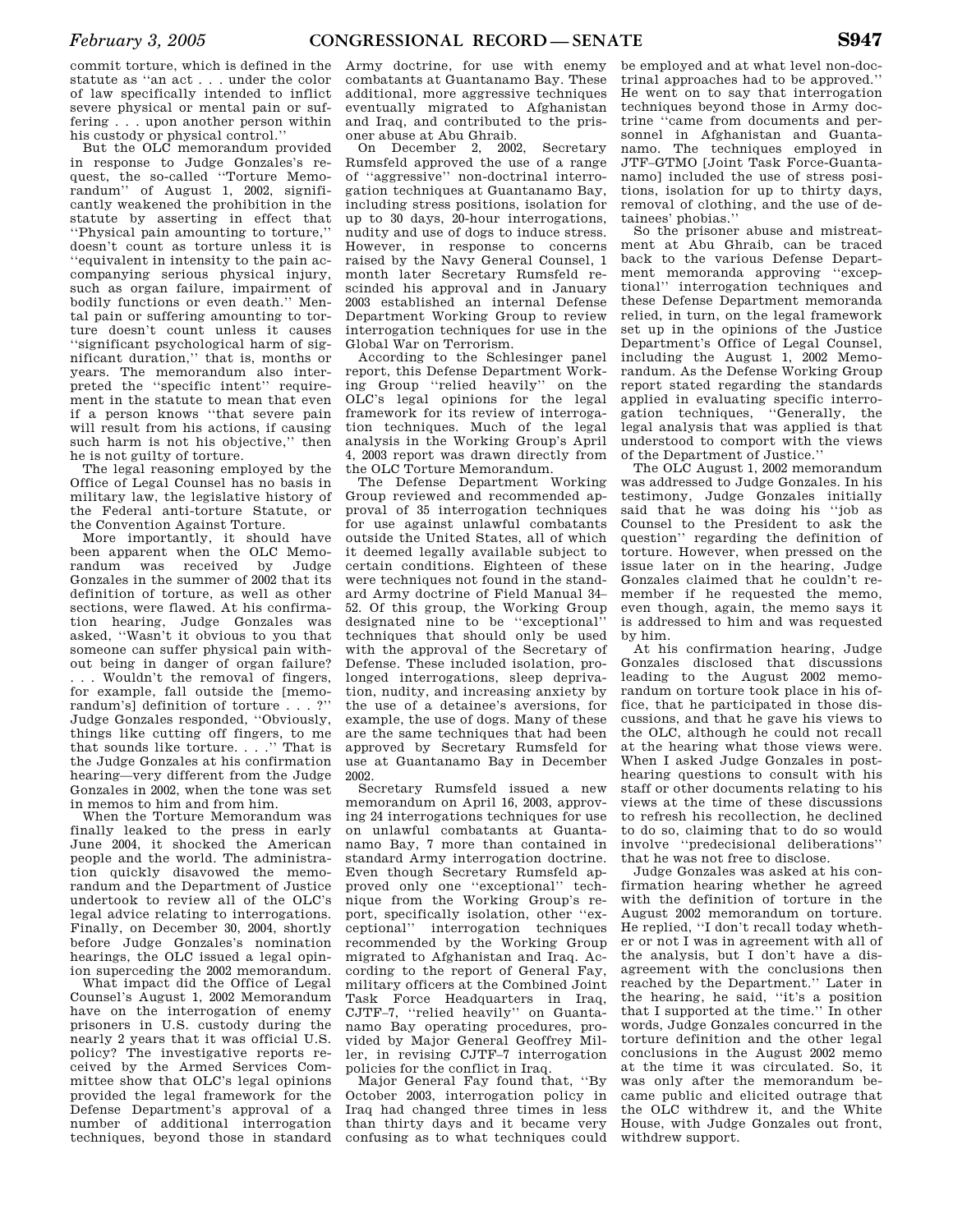When asked during his confirmation hearing what were his views on whether specific interrogation techniques might constitute torture within the meaning of our laws, Judge Gonzales was evasive. He acknowledged that he discussed specific interrogation techniques with the OLC. He said that, ''As Counsel to the President, my job was to ensure that all authorized techniques were presented to the Department of Justice, to the lawyers, to verify that they met all legal obligations, and I have been told that that is the case.'' He also said, ''It is of course customary . . . that there would be discussions between the Department and the Counsel's Office about legal interpretation of, say, a statute that had never been interpreted before, one that would be extremely emotional, say, if you're talking about what are the limits of torture . . . . And so there was discussion about that.''

When asked what his views were on specific techniques, however, he did everything but give a direct answer. In response to a written question about what methods he considered to be torture Judge Gonzales wrote, ''I do not think it would be prudent for me to address interrogation practices discussed in the press and attempt to analyze them under the prohibitions of [the federal anti-torture statute]. . . .'' At another point he said, ''we had some discussions [about specific interrogation techniques] . . . [a]nd I can't tell you today whether or not I said, 'That's offensive. That's not offensive.'''

Judge Gonzales was also repeatedly evasive and nonresponsive to Senators' requests for clarifications regarding his record on specific interrogation techniques. I submitted post-hearing questions to Judge Gonzales asking him to refresh his recollection by consulting with his staff. He declined. When asked by other Senators to refresh his recollection by examining relevant documents, Judge Gonzales responded that he had not conducted a document search. Period. To my knowledge, he has since taken no actions to obtain or review documents that could refresh his recollection.

One of the reasons given by Judge Gonzales for his refusal to provide the Senate with requested documents relating to his views on torture and specific interrogation techniques was that such disclosures would involve ''predecisional deliberations that I am not at liberty to disclose.'' For instance, when asked how many meetings took place prior to development of the 2002 memo and who was present, he gave that dismissive answer. When asked whether any of his staff attended the meetings or recalled his reactions to the legal issues, Judge Gonzales again for the same reason. His stonewalling of legitimate requests for information under the claim of some newly-created ''predecisional deliberation'' privilege to withhold information relevant to the Senate confirmation

process, is totally unacceptable. It is extraordinary that the ACLU and other groups have had more success in obtaining administration documents through the Freedom of Information Act than the U.S. Senate has through the confirmation process. Does the U.S. Senate have to file Freedom of Information requests to get information from nominees?

The Senate has a right and a responsibility under its constitutionally assigned role in the nomination process to know what positions Judge Gonzales took with respect to any specific interrogation techniques which violated our laws. In his testimony and responses for the record, Judge Gonzales repeatedly refused to say what position he had taken on certain interrogation techniques, including simulated drowning (''waterboarding''), stress positions, sexual humiliation, or use of dogs, as constituting either torture or cruel, inhuman or degrading treatment. He claims it is the responsibility of the Justice Department to make such determinations. How Judge Gonzales addressed those issues and his views on these issues go to the very heart of the matter before us—whether the Senate should give consent made necessary by the Constitution before he assumes the office of Attorney General.

In the end, we are left with Judge Gonzales's memo stating that provisions of the Geneva Conventions have been rendered ''obsolete'' and other provisions ''quaint.'' We are left with his statement that he supported the legal position that physical pain amounting to torture is only prohibited if it is equivalent in intensity to the pain accompanying serious physical injury, such as organ failure, impairment of bodily function, or even death. We are left with his insistence that he cannot remember important meetings and discussions relative to<br>specific interrogation techniques. specific interrogation while refusing to take steps to refresh his recollection.

The record is clear that Judge Gonzales played a central role in the development of U.S. legal policy in 2002 that set the stage for torture and inhumane treatment.

By undermining the importance of the Geneva Conventions and by refusing to acknowledge ''waterboarding,'' stress positions, sexual humiliation, or use of dogs, as violations of our antitorture statute, Judge Gonzales falls short of the high standards needed in an Attorney General, whose office is at the pinnacle of the rule of law.

Finally, just as there must be accountability for those who carried out the acts of detainee abuse and mistreatment, there must be some accountability for the people who set the policies and established the legal framework that set the stage for those abuses.

To vote in favor of confirmation of Judge Gonzales for Attorney General would be to mean endorsement of the discredited legal theories which have

endangered the safety of our Armed Forces, caused severe damage to the moral standing of the U.S. and to our efforts to promote freedom throughout the world.

Our troops deserve better. The American people deserve better. For these reasons, I will vote against the nomination of Judge Gonzales.

Mr. President, I yield the floor.

The PRESIDING OFFICER. The Senator from Massachusetts is recognized.

Mr. KENNEDY. Is there a time allocation, as a matter of inquiry, Mr. President?

The PRESIDING OFFICER. The two sides are dividing 8 hours today.

Mr. KENNEDY. I will not take long, but I welcome the opportunity to address this issue in the final moments before the Senate will make an extremely important judgment.

We face a fundamental choice in the Senate today. The nominee for Attorney General of the United States is a good person, with an extraordinary life story that reflects, in many ways, the best of the American dream. If we were voting on that story, Mr. Gonzales would be confirmed in an instant.

But our vote today is not a vote on whether he is a good person or whether we admire and respect his life story. It is a vote on whether his performance in the highest reaches of our Government has shown that he should be entrusted with the Department of Justice. It is a vote on whether we mean what we say when we express our commitment to America's fundamental ideals, for abhorrence to torture is a fundamental value, and the world is watching us and watching what we do on this nomination.

Torture is an issue that cannot be wished away. Our attitude toward torture speaks volumes about our national conscience and our dedication to the rule of law.

Mr. Gonzales was at the heart of the Bush administration's notorious decision to authorize our forces to commit flagrant acts of torture in the interrogations of detainees in Afghanistan, Guantanamo, and Abu Ghraib. The war room in the White House became the torture room. Under this policy, our own agents burned detainees with lighted cigarettes. They bound them hand and foot and made them lie down in their own urine and feces. They administered forced enemas. They exploited our own female agents by ordering them to humiliate and degrade their male Muslim prisoners. They terrorized prisoners with unmuzzled dogs.

How did this start? Where did it start? Who is responsible?

We do not know everything because the administration refuses to come clean. But what we do know gives us some clear answers. And those answers should disqualify Mr. Gonzales from becoming Attorney General.

It started when those who wanted to use extreme methods of coercion approached the White House and asked for legal cover. They went to the Office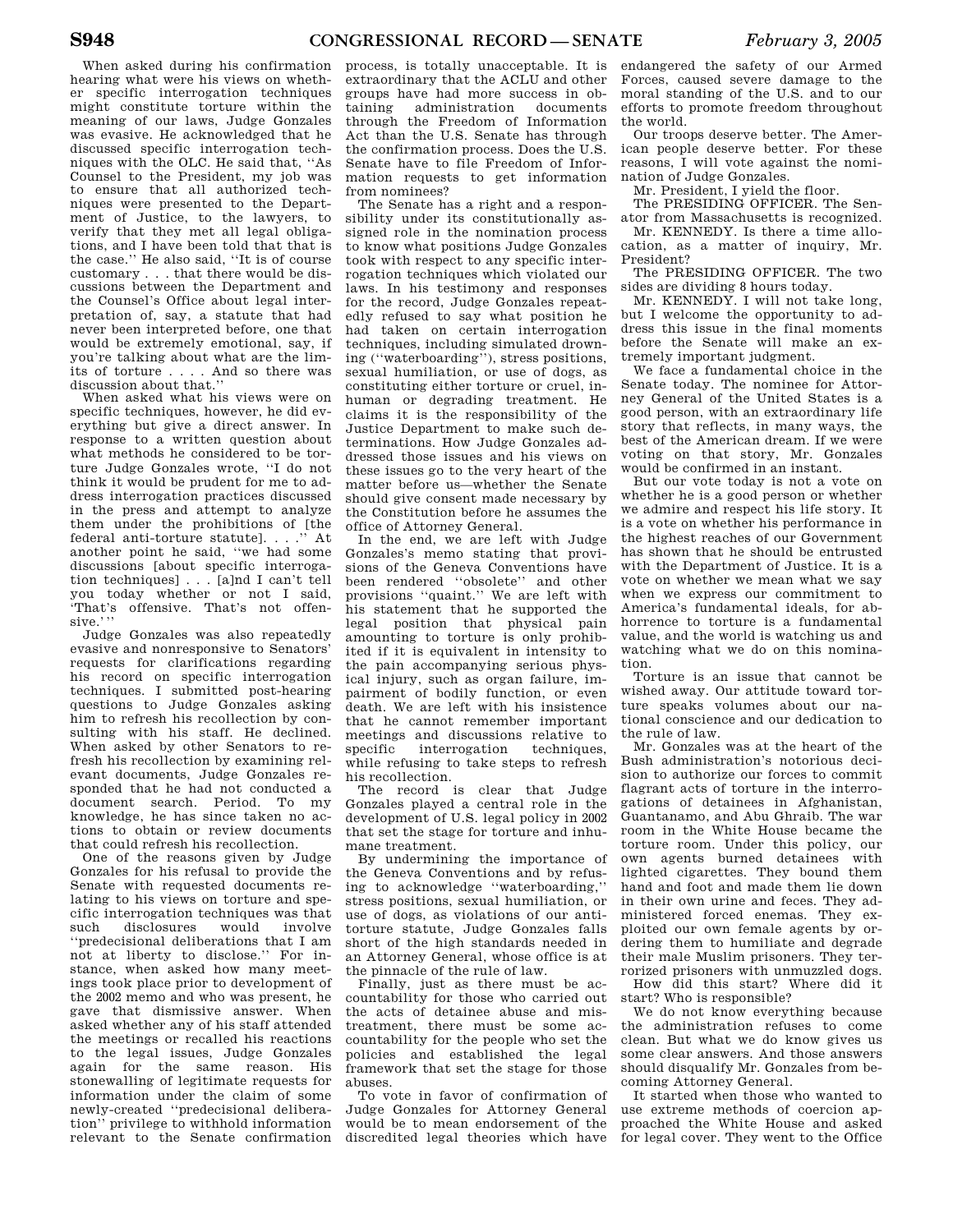of the White House Counsel, the President's lawyer, Mr. Gonzales.

Mr. Gonzales went to Jay Bybee in the Justice Department and asked him for a legal opinion on torture. Mr. Gonzales helped Mr. Bybee write that opinion. And when Mr. Gonzales received it, he thought it was appropriate, and he allowed it to be disseminated throughout the Government. Its words appeared in the Defense Department's guidelines for military interrogation. Its standards were used by the Justice Department to advise the CIA and other agencies on the legality of extreme methods of interrogation.

When Mr. Gonzales received the Bybee memorandum he did not ask for it to be rewritten; he did not object to it; he did not ask for a second opinion. He agreed with the conclusions.

And so for over 2 years the Bybee-Gonzales memorandum—which shamefully narrowed the definition of torture almost to nothingness—was a roadmap to torture.

In the year since we first heard about prisoner abuses, no one has suggested any other source for our torture policy. If President Bush wants to take responsibility, let him do so. If Secretary Rumsfeld wants to take responsibility, let him do so. If the CIA wants to take responsibility, let it do so. But so far, they have let Mr. Gonzales take full responsibility, and the facts make clear that he was at the epicenter of the government's torture policy.

Many Senators, many military lawyers, and lawyers throughout the world knew the minute they saw the Bybee memorandum when it first came to light—2 years after it was written that it was a political document, not a legal document. It was a document designed to reach a preordained result, not a document to say what the law really is.

Dean Harold Koh of Yale Law School, a former official in both the Clinton and Bush administrations, told our committee that it was ''the most clearly legally erroneous opinion'' he has ever read.

Yet it remained the administration's policy on torture for over 2 years.

In our Senate committee, Senator GRAHAM called the Bybee Gonzales memorandum, ''a lousy job''. On the floor Tuesday, Chairman SPECTER called it unacceptable and wrong.

Yet Mr. Gonzales did not share that view, and for more than 2 years, the memorandum remained in force as the administration's roadmap to torture.

The administration rewrote the law, twisted legal interpretations, and turned a blind eye to the predictable consequences. This set in motion events that have stained our Nation by authorizing and encouraging the commission of cruel, inhumane, and degrading acts, including torture.

The issue is now beyond dispute. Abu Ghraib tells us some of the truth. The FBI e-mails tell us some of the truth. The many Defense Department reports tell us some of the truth. There are too many reports of torture and abuses committed by too many people to be dismissed as the work of a few bad apples on the night shift, as the administration has tried so hard to do.

The Defense Department is now investigating over 300 cases of torture, sexual assault and other abuse of detainees. When the head of the Defense Intelligence Agency reports that DIA personnel were threatened and confined to their base by Special Forces agents because they had seen and tried to report interrogation abuses, we as a nation have lost our way. When senior FBI agents are forced to complain about abuses committed in their presence, we as a nation have lost our way.

It happened on Mr. Gonzales's watch, but that is only the beginning. It happened in Mr. Gonzales's office. Mr. Gonzales was an active participant. He was the principal enabler. Yet Mr. Gonzales can't remember much of any of this. He won't search for his torturerelated documents. The White House won't give us the documents that exist. Yet, on this incriminating record, his supporters continue to ask us to look the other way, and ignore his central role in this scandal.

It is a sad day for the Senate, for our constitutional role in our system of government, and for our responsibility to advise and consent on presidential nominations, if we consent to the nomination for Attorney General of the United States of a person who was at the heart of the policy on torture that has so shamed America in the eyes of the whole world and has so flagrantly violated the values we preach to the world.

Surely the administration can find a person who is capable, who is trusted, and who has not had such a central role in undermining our Nation's fundamental dedication to the rule of law.

The President had countless candidates to choose from. Yet of all the respected men and women available, he chose Mr. Gonzales. He sent a message to the country and the world that the rule of law came in a distant second to his desire to reward Mr. Gonzales for his unquestioning loyalty.

The debate today is what we in the Senate do about it now. We know the country is engaged in a continuing, public debate about values. We have debated ''family values,'' ''religious values," "social values," and "fundamental values.'' All too often, the words are used as code words for a political agenda.

All too often, we shy away from having a true discussion about our values as a nation, our character as a society, the legacy we wish to leave our children; and our role in the world community. Too often, stating noble words becomes a cover for committing ignoble acts.

Today's debate and today's vote give us the opportunity to demonstrate our commitment to our core values. We need to show that our commitment to ''human dignity'' is a reality, not a slo-

gan. We need to show that respect for law is an obligation, not an option.

We are a nation of laws, not hypocrites. This country is strong, and our constitutionl system has endured, because it permits us to do great things and still ensure that we treat people fairly and humanely. To suggest that the two are mutually exclusive is a failure of faith in the American people, and in our proud tradition of justice. We respect international law. If we do not, who will? The provisior1s of the Geneva Conventions and the Convention Against Torture serve us well, because they protect our own soldiers who go off to war. They proclaim that we are more than just the sum of our fears.

Mr. Gonzales's supportes claim it's just politics if we vote against him, but statesmanship if we vote for him. But on this record the only reason to vote for him is politics. Conscience and principle demand that we vote against him. All of our statements about values will have a hollow ring if we ignore this record and promote Mr. Gonzales to the position of Attorney General of the United States.

We have a choice—do we stand for the rule of law, or do we stand for torture? This vote will speak volumes about whether our specific actions in the Senate match our lofty rhetoric about fundamental values. That is why we should vote to reject this nomination.

I thank the Chair.

The PRESIDING OFFICER. The Senator from Wisconsin.

Mr. FEINGOLD. Mr. President, the decision on whether to vote to confirm Alberto Gonzales to be the next Attorney General of the United States has been difficult. As all of my colleagues know, I believe that Presidents are entitled to a great deal of deference in their cabinet nominations. I have voted in favor of a number of this President's nominees, including the current Attorney General, with whom I had serious disagreements on matters of policy and general ideology. My votes may not have always pleased my political supporters or my party's leadership. But in carrying out my part in the constitutional scheme, as one who is asked to advise on and consent to a President's nominations, I am guided by my conscience, and by the history and practices of the U.S. Senate. Rejecting a Cabinet nominee is a very rare event. The decision to do so must never be taken lightly.

After a great deal of thought and careful consideration, I reached the conclusion that I could not support Judge Gonzales's nomination. Let me take a few minutes to explain my decision.

The Attorney General of the United States is the Nation's chief law enforcement officer. The holder of that office must have an abiding respect for the rule of law. A formative experience for me, and for many of my generation, was the Watergate scandal, and particularly the Saturday night massacre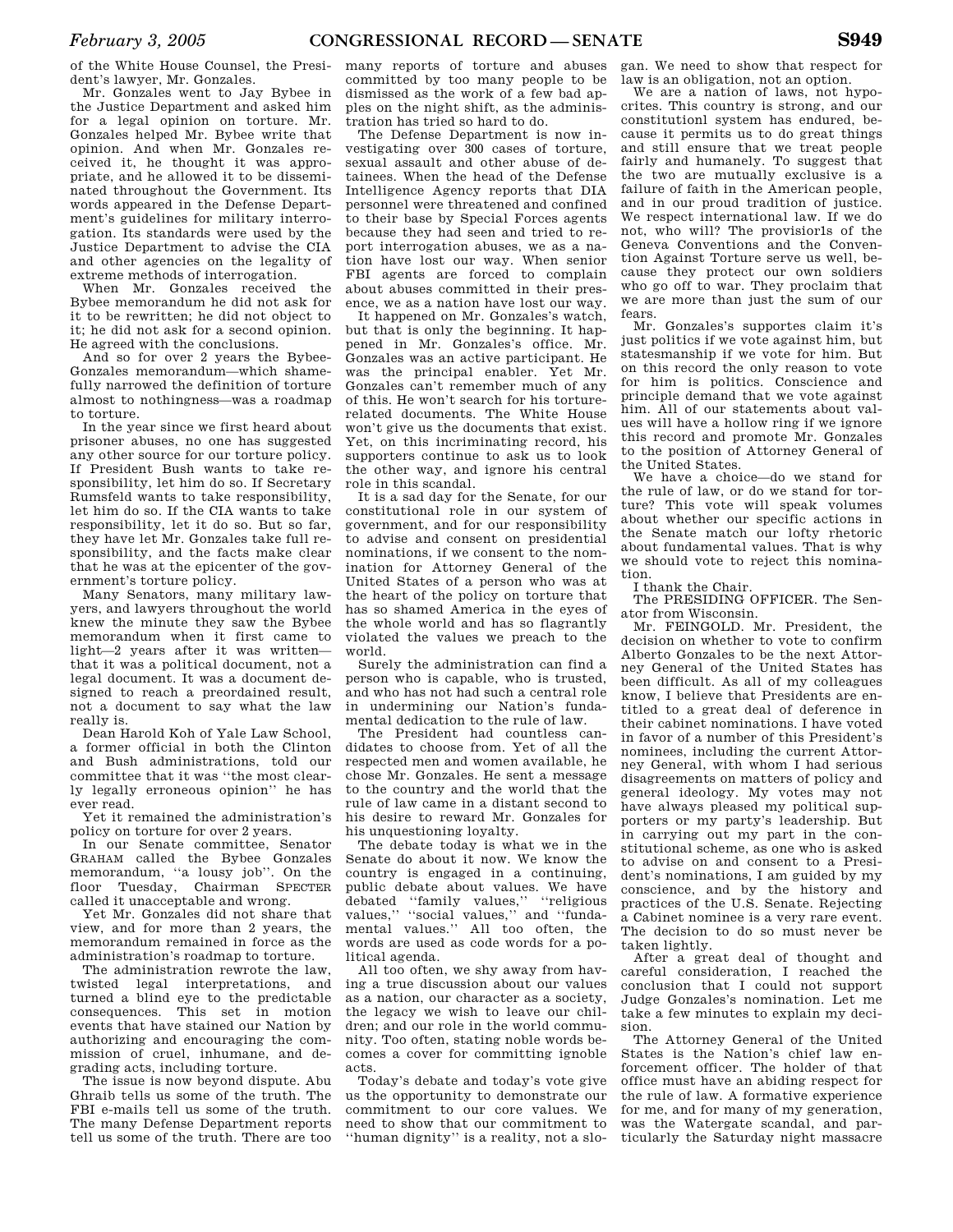on October 20, 1973. On that night, Attorney General Elliot Richardson and his deputy William Ruckelshaus both resigned from office rather than carry out President Nixon's order to fire special prosecutor Archibald Cox. Those acts of courage remain for me a shining example of the role that the Attorney General plays in our government. They give me the unshakeable conviction that his or her ultimate allegiance must be to the rule of law, not to the President.

As Judge Gonzales himself said as he stood next to the President on the day he was nominated

The American people expect and deserve a Department of Justice guided by the rule of law.

I am pained to say that Mr. Gonzales's performance as White House Counsel and, particularly, his appearance before the Judiciary Committee and his responses to our questions, have given me grave doubts about whether he meets that test.

Judge Gonzales too often has seen the law as an obstacle to be dodged or cleared away in furtherance of the President's policies.

Judge Gonzales has held the position of White House Counsel since the beginning of this administration and through a very difficult and challenging period in our history. The response of the administration to the September 11 attacks and the fight against terrorism have brought some very difficult legal issues to his desk. Some of these issues touch on the very core of our national identity. What kind of nation are we going to be during times of war? How will we treat those we capture on the battlefield? How will we live up to our international treaty obligations as we fight terrorism?

Time after time, Judge Gonzales has been a key participant in developing secret legal theories to justify policies that, as they have become public, have tarnished our Nation's international reputation and made it harder, not easier, for us to prevail in this struggle. He requested and then disseminated the infamous Office of Legal Counsel memo that for almost 2 years, until it was revealed and discredited, made it the position of the Government of the United States of America that the International Convention Against Torture, and statutes implementing that treaty, prohibit only causing physical pain ''equivalent in intensity to the pain accompanying serious physical injury; such as organ failure, impairment of bodily function, or even death.'' Under that standard, the images from Abu Ghraib that revolted the entire world would not be considered torture, nor, according to some, would the shocking interrogation technique called ''waterboarding.''

Judge Gonzales advised the President that he could declare the entire legal regime of the Geneva Conventions inapplicable to the conflict in Afghanistan. Secretary of State Powell rightly

pointed out the danger of this course, but Judge Gonzales persisted. This theory could actually have given greater legal protection to terrorists, by taking away a key part of the legal regime under which war crimes can be prosecuted. The idea that the Geneva Conventions protect terrorists who commit war crimes, which Judge Gonzales repeated in his hearing, is a dramatic misunderstanding of the law, and it was very troubling to hear it from the person who would coordinate our legal strategy in the fight against terrorism.

Judge Gonzales was also an architect of the administration's position on the legal status of those it called ''enemy combatants,'' a position that was soundly rejected by the Supreme Court of the United States last year.

In all of these areas, Judge Gonzales served as the President's lawyer, and facilitated the President's policies. I believe that he failed the President and the Nation badly. But these past mistakes need not have been conclusive in my assessment of his suitability for the office of Attorney General. For example, I also have serious concerns about the role that the national security adviser—and now Secretary of State—Dr. Condoleezza Rice, played in crafting and implementing the administration's badly flawed foreign policy. But I do not think that taking part in a policy I strongly oppose is sufficient grounds for me to oppose a cabinet nomination. As I have indicated, the President—any President—is entitled to be advised by those who share his beliefs and confidence.

Had Judge Gonzales in his testimony before this Committee recognized the serious problems with the judgments he made on these issues and given convincing assurances that he understands that his new role will require a different approach and a new allegiance to the rule of law, I might have been convinced to defer to the President once again. Attorney General Ashcroft, for example, was unequivocal in expressing his commitment, under oath, to enforcing laws with which he disagreed as a Senator—laws and court decisions that he, I think, abhored, but he made it very clear that his role was to uphold the law as it stands.

But Judge Gonzales's appearance before the Judiciary Committee was deeply disappointing. When given the opportunity under oath to show that he would be adequately committed to the rule of law as our Nation's chief law enforcement officer, he failed to do so. He indicated that the infamous OLC torture memo is no longer operative, but that he does not disagree with the conclusions expressed in it. He reiterated erroneous interpretations, of the effect that applying the Geneva Conventions to the war on Afghanistan would have on the treatment of members of al-Qaida captured in combat. Most disturbingly, he refused time after time to repudiate the most farreaching and significant conclusion of the OLC memo—that the President has

the authority as Commander-in-Chief to immunize those acting at his direction from the application of U.S. law.

This failure goes directly to the question of his commitment to the rule of law. Under our system of government, the Attorney General of the United States may be called upon to investigate and even prosecute the President. We cannot have a person heading the United States Department of Justice who believes that the President is above the law. I and other members of the Judiciary Committee questioned Judge Gonzales closely about this issue. He hid behind an aversion to hypothetical questions, he conjured up his own hypothetical scenarios of unconstitutional statutes, but he simply refused to say, without equivocation, that the President is not above the law.

On the torture issue in particular, Judge Gonzales repeatedly told us that he opposes torture and that the President has never authorized torture. Thus, he indicated, the question of whether the President acting as Commander in Chief can authorize torture has never and will never come up. I certainly hope that we can rely on those assurances, but the Founders of this Nation designed a system where even the President is bound by our laws precisely so that we would not have to rely on trust alone that the President will act in accordance with them. I think the Judiciary Committee, and the American people, deserved to hear whether the next Attorney General agrees that the President has the power to disobey laws as fundamental to our national character as the prohibition on torture. Judge Gonzales refused to address this question unequivocally, and that left me deeply troubled.

Mr. President, Judge Gonzales has a compelling personal story, and many fine qualities as a lawyer. If he is confirmed by the Senate, there are many issues on which I hope we can work together for the good of the country. But I cannot support his nomination. Not because he is too conservative, or because I disagree with a specific policy position he has taken, but because I am not convinced that he possesses the abiding respect for the rule of law that our country needs in these difficult times in its Attorney General. I will vote ''No.''

I yield the floor and suggest the ab-

sence of a quorum.<br>The PRESIDING OFFICER. The clerk will call the roll.

The assistant legislative clerk proceeded to call the roll.

Mr. THOMAS. Mr. President, I ask unanimous consent that the order for the quorum call be rescinded.

The PRESIDING OFFICER. Without objection, it is so ordered.

Mr. THOMAS. Are we in Republican time at this time?

The PRESIDING OFFICER. That is correct.

Mr. THOMAS. Mr. President, I am pleased to hear that we may bring this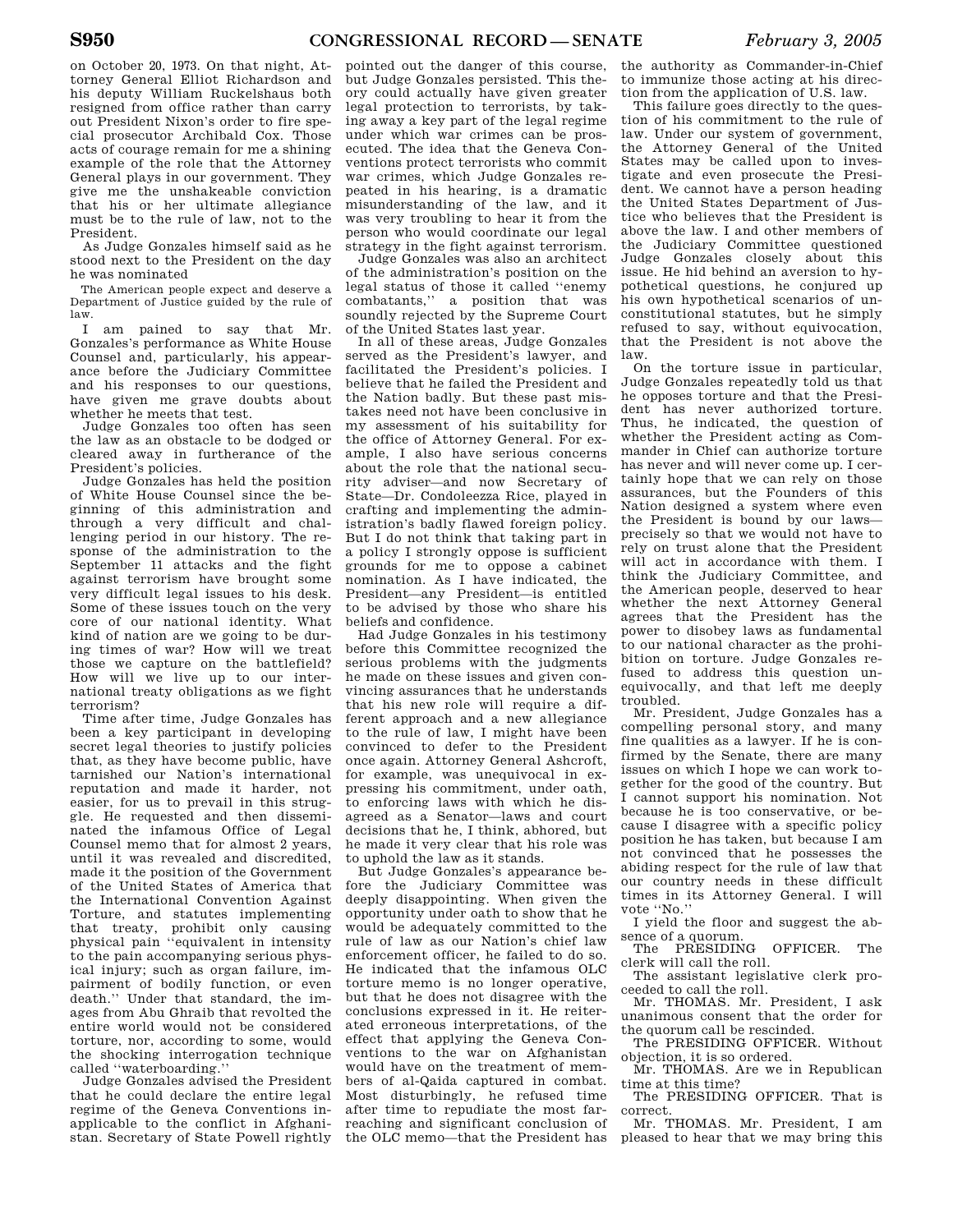debate to a conclusion shortly. Certainly it seems to me we have had plenty of time to talk about it. We have heard the same things over and over. Of course, everyone has a perfect right to have a different point of view, and I understand that. They also have a right to share that point of view. However, there does come a time when we ought to come to the snubbing post and vote, and I hope that can happen soon.

I come to the floor to express my support for the nomination of Alberto Gonzales. It occurs to me the President should have the right and does have the right and the responsibility to surround himself with people with whom he can work the best, people who reflect his point of view. After all, we are talking about a manager surrounding himself with people who will carry out his programs. Obviously, he is going to have people who fit that order.

If something is found that is disingenuous or disagreeable about the nominee, of course, it is legitimate to talk about that. I do think it is interesting, however, that people from the other side of the aisle on the Judiciary Committee have gotten up and talked about all these difficult issues on the memos. The fact is, the same committee members on this side of the aisle have not mentioned that at all. One has to think if there is a little bit of politics here. That would not be a brand new idea, of course.

It is time to go forward. Certainly lots of people have had lots of good things to say about Judge Gonzales. They talked about his legal career, which is very impressive. He entered Harvard Law School. That is a good thing. He certainly has had military service, which does not have any direct involvement with this job, but it is something he should be recognized for having done. He served in Texas as the secretary of state. He was a distinguished jurist in Texas, and the people from Texas from whom we hear are all very complimentary of what has happened there with respect to Judge Gonzales.

We ought to consider those comments from people such as Senator CORNYN who worked with him in the same government in Texas and who has nothing but good things to say. Certainly no one has suggested that this jurist is one who is an activist judge who is seeking to make law as opposed to interpret it. That is one of the questions we have had, of course, in this whole series of debates, but it does not seem to be part of this one.

Judge Gonzales has been complimented for issuing his opinions based on the facts, on interpretation of the law rather than his personal interests which, of course, is one of the keys to a successful judgeship.

As I say, it is perfectly legitimate for people to have a different point of view. However, there is a limit to how long we need to keep talking about it. We have been here all week. I hope now most of us can come to the decision that it is time to move on.

I frankly do not know the judge. I have not worked with him, as many people have. But I was impressed listening to those who have, particularly about his Texas experience. He certainly seems to have worked on cases diligently and has done a great job. He has not been influenced outside the courtroom. Those are excellent qualifications for someone in this job.

Certainly, there has also been the opportunity to serve with the President as White House Counsel. It is a very important job that has given him experience in Federal Government so he can move right into this position. He remained steadily at the helm, despite the tough times we had during 9/11 and following in terms of terrorism in which this Department and these judges and attorneys had the real challenge of what to do to deal with terrorism. He was instrumental in coordinating the law enforcement efforts post-9/11 and ensuring the rights of Americans at the same time.

It is interesting to have reports on what Mr. Gonzales has done with homeland security consistent with the Constitution and the laws. He demonstrated independence as Counsel at the White House, resisting from time to time the Department of Justice.

The transition from where he is as White House Counsel to the Justice Department will be a relatively easy one. The Justice Department is very interesting. A very good friend of mine has been Assistant Attorney General for Public Lands, a gentleman who at one time was, in fact, my staff director. He has about 700 people who work for him. It is a tough job and one that does require a background and knowledge.

As I read it—I am not on the committee of jurisdiction but those who are from this side have said he demonstrated a will to honor and uphold the Constitution, which, of course, all of us need to do. He is independent enough to make decisions that have to be done independently, and that is excellent.

Again, we will have differences of view. That is all right. We have differences of view on almost everything. It is time to draw the line. It is time to go. It is time to get this job done.

I certainly urge support for Judge Gonzales and hope we can go forward and give him an opportunity and then give us an opportunity to move forward with what we ought to be doing.

Mr. President, I yield the floor.

The PRESIDING OFFICER. The Senator from Colorado.

Mr. SALAZAR. Mr. President, I rise today because I want to address the allegation that we have heard in this Chamber over the last several days that the debate around the nomination of Judge Gonzales to be the next U.S. Attorney General is somehow occurring because of the fact that he is Hispanic. I want to let the President, the Members of this Chamber, and the people of the United States know that in my view, that is not at all the case,

and it is a notion that we should, in fact, reject. We should reject it because it is divisive.

Instead, what we ought to be doing in the United States of America is moving forward with a sense of unity and a celebration of diversity that can unite us as a country.

The fact is, the debate that has occurred in this Chamber over the last several days concerning Judge Alberto Gonzales is an appropriate debate. We do not have a king in these United States. We have a President who appoints, subject to the advice and consent of the Senate. And for the Senate to have engaged in the debate and dialog, as it has over the last several days, is the appropriate constitutional role for this Senate.

The questions that have been raised about Judge Gonzales are questions that are very serious about international law and international accords and the laws of these United States.

For my colleagues who have stood up and who have raised questions about Judge Gonzales's role with respect to these issues, they have been carrying out their constitutional duty. I believe that constitutional duty should be respected.

I, for one, after doing my constitutional duty and reviewing the record and meeting with Judge Gonzales, talking to him about civil rights, talking to him about his opposition to torture, concluded that I would cast my vote in support of Judge Gonzales's nomination, and I will do so in a few minutes. That vote will not change. But I think it is a mistake for this Chamber to allow the race card of being Hispanic to be used to destroy or erode the institutions that we have in the Senate.

As I say that, I say it because I have seen the journey of civil rights in America. That journey of civil rights in America is one which has taken us a long time to get to where we are today. When we think about the history of our country, for the first 250 years from the founding of Plymouth Rock and Jamestown to the civil war, we were a country that divided ourselves by the race of our skin, so that if one was one race, they were able to own as property members who were from another race. It took a very bloody civil war—in fact, the bloodiest of all wars that this country has been engaged in—to end that system of slavery and to usher in the 13th, 14th and 15th amendments that said we are equal in this Nation.

Notwithstanding that bloodiest of wars and notwithstanding the fact that we had amended the Constitution in those ways, it took another 100 years for us to legally end the system of segregation in this country because it was not until 1954 and the decision written by Justice Warren in Brown v. The Board of Education that we said that segregation was wrong and that we would not tolerate it under our system of law.

As we have evolved in our relationships within groups over the last half a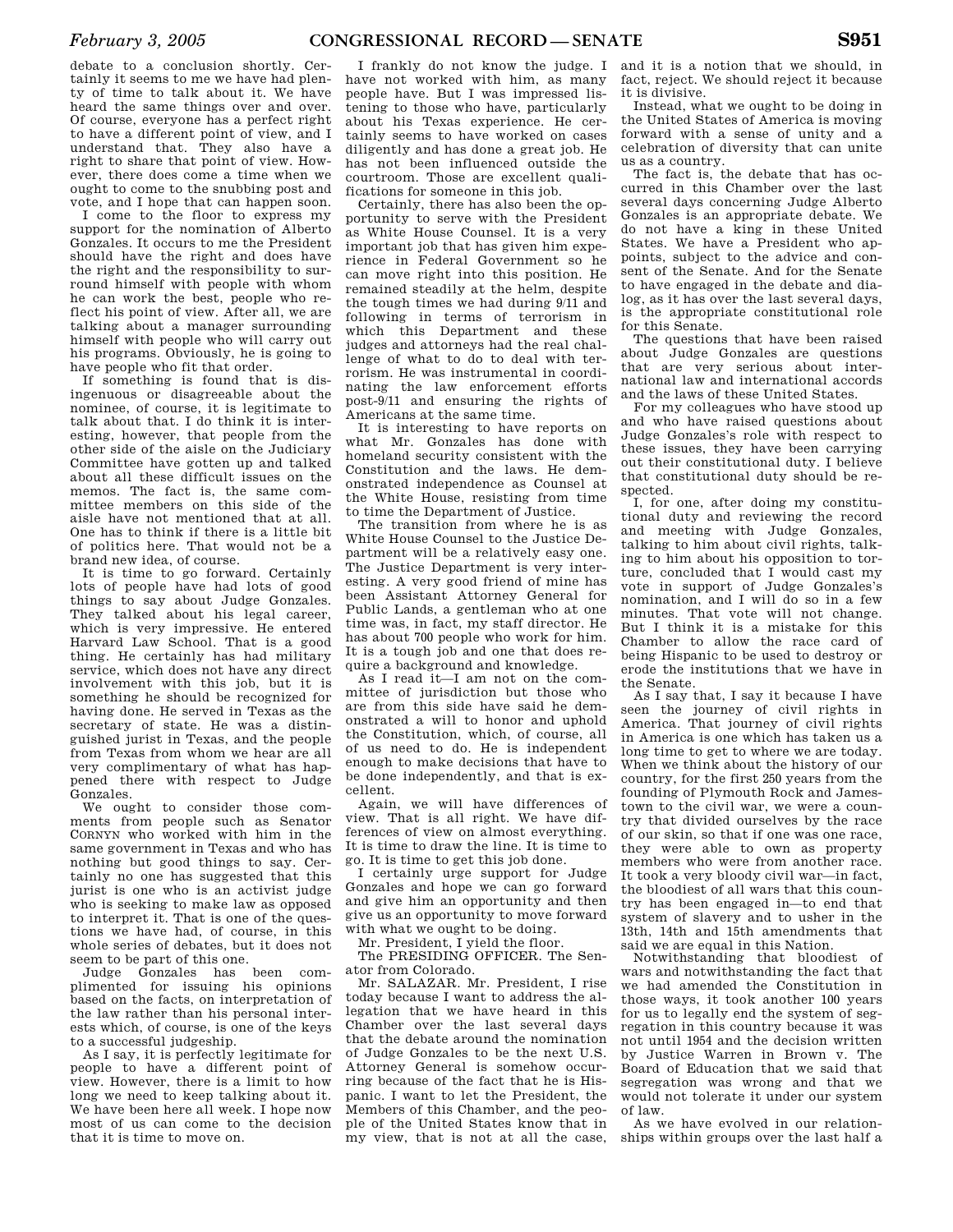century, there have been leaders, both Democrats and Republicans, who have embraced the doctrines of diversity and an inclusive America. In the 1960s, that effort was lead by Democrats, such as John Kennedy, Robert Kennedy, and Lyndon Johnson. It was the Civil Rights Act of the 1960s that created opportunities for all of us in America to recognize that we are, in fact, one Nation.

But it was not just the Republicans or the Democrats who were in the lead in that role. There were also others who were involved, Republicans like President Gerald Ford. A few years ago, President Ford wrote an article in the New York Times which was entitled, ''An Inclusive America.'' In that article in the New York Times, President Ford talked about the importance of bringing all of our community together and giving everybody an equal opportunity, regardless of their background.

So as we move forward to making this decision on Judge Gonzales, which I anticipate and fully expect is going to be a decision to affirm his nomination as the Attorney General of the United States of America, let us not use this moment to divide this country and let us not use this moment to divide this Chamber.

My view is that those Democratic colleagues of mine, who are people I admire, are very much champions of diversity and champions of civil rights and, in my view, they were exercising their appropriate role and their duty to make sure that the scrutiny of the Senate of one of the President's nominees was, in fact, exercised.

I yield the floor, and I suggest the absence of a quorum.

The PRESIDING OFFICER. The clerk will call the roll.

The legislative clerk proceeded to call the roll.

Mr. LIEBERMAN. Mr. President, I ask unanimous consent that the order for the quorum call be rescinded.

The PRESIDING OFFICER (Mr. COLEMAN). Without objection, it is so ordered.

Mr. LIEBERMAN. Mr. President, I rise to speak in regard to the nomination of Judge Gonzales to be the Attorney General of the United States. Since this is about justice, in reviewing the record on Judge Gonzales and in considering what my own conclusion about it would be, particularly since it was all about justice, I thought I should try to reach a result that seemed just to me. Each of us, in the fullness of our heads and hearts, has to decide what is appropriate.

I was reminded of that famous saying from the Bible: Justice, justice shalt thou seek. I remember asking a teacher of mine once why the repeat of the word ''justice,'' and I was told, well, it not only means you should pursue justice but you should pursue it in a just way.

I have had that in mind as I have considered this nomination and others

over my 16 years in the Senate. Throughout my tenure I have voted on hundreds of Presidential nominations. In each case I have adhered to a broadly deferential standard of review. To me, that seems to be the just process to follow.

As I explained in my very first speech on the Senate floor which, for better or worse, was in regard to the nomination of John Tower to serve as Secretary of Defense, a nomination which I opposed. the history of the debates of the constitutional convention makes clear to me that the President is entitled to the benefit of the doubt in his appointments to his Cabinet. The question I concluded I should ask myself in considering nominees is not whether I would have chosen the nominee but, rather whether the President's choice is acceptable for the job for which the nominee has been chosen.

That, obviously, does not mean the Senate should always confirm a President's nominees. Were that the case, the Framers would have given the Senate no role in the appointments process, no power to advise and consent. Instead, the Senate's constitutional advice and consent mandate obliges us to serve, if you will, as a check, in my opinion, at the margins on the President's power to appoint, a power that a sitting President wins by virtue of his selection by the people of the country.

As I put it in my statement on Senator Tower's nomination, I believe this requires this Senator to consider several things: First, the knowledge, experience, and qualifications of the nominee for the particular position for which he or she has been nominated; second, the nominee's judgment as well as his personal behavior; third, the nominee's ethics.

In unusual circumstances Senators can also, it seems to me, consider fundamental and potentially irreconcilable differences of policy between the nominee and the mission of the agency he or she is called upon to serve.

As a result of that personal process that I follow in nominations, on a very few occasions—I would guess, although I haven't looked back, maybe just over 5 during my 16 years in the Senate—I have determined that the views of certain nominees, usually on one end of the political spectrum or the other, fell sufficiently outside the mainstream to compel me to oppose their nominations. In other words, I give a presumption in favor of the nominee unless there is a reason to decide otherwise.

In this case I have met with Judge Gonzales, I have reviewed his record throughout his career, I am familiar with his life story, I have reviewed the proceedings before the Judiciary Committee, the comments made by many on the committee in describing their votes, his testimony there, and I have concluded that this nominee deserves to be confirmed and therefore I will vote to confirm the nominee.

I need not labor on the details of the first three points—knowledge, experi-

ence, qualifications, judgment and personal behavior, and nominee's ethics. I believe this nominee, as everyone said, including those who are opposed to the nomination, has a remarkable life story that speaks to his strength, to his balance, to his values. He has acted under pressure and gives me the confidence that he would do the same as Attorney General.

He has spoken quite eloquently in his testimony before the Judiciary Committee that he understands his accountability, his first accountability as Attorney General will be to the Constitution and to the people of this country. I know there are some who question his independence of opinion and judgment because he has had a close relationship with the President of the United States. But, as others before me in this debate on the Senate floor about this nomination have said, more often than not a President chooses as Attorney General someone close to him. President Kennedy obviously chose his brother Robert, who was a great Attorney General. President Reagan, if I remember correctly, chose his personal lawyer to be his Attorney General. President Carter chose Griffin Bell, who was extremely close to him, from Atlanta. And so it goes throughout most of our history.

It seems to me, as I followed the debate in the committee and on the floor, that there are two or three elements that have troubled my colleagues enough to decide to vote against this nomination. I believe in fairness I have to consider these seriously, but consider them in the context of Judge Gonzales's entire career. The two most significant points of contention are Judge Gonzales's work as White House Counsel early in 2002, in the memo he wrote and the involvement he had in the policy with regard to the application of the Geneva Conventions; and, second, what relationship he had with the memo of Mr. Bybee, head of the Office of Legal Counsel at the Justice Department, with regard to the definition of torture under the Convention Against Torture.

In both of these cases, it seems to me, as I listen to my colleagues who are opposed to the nomination, they take Judge Gonzales's work in both of these areas to be indications of perhaps his lack of independence, lack of good judgment which they believe disqualifies him for this position. And some—I am trying to be fair here—raise questions about whether both of these memos, certainly the second one, the Bybee memo, in any way or in some way contributed to the horrific behavior we saw in the prison abuse scandals at Abu Ghraib. I want to briefly speak to both.

The first is the work that Judge Gonzales did early in 2002, within months after the attack against us of September 11 and the initiation of our own war against terrorism in Afghanistan. I know people have quoted from the memo he wrote with some derision.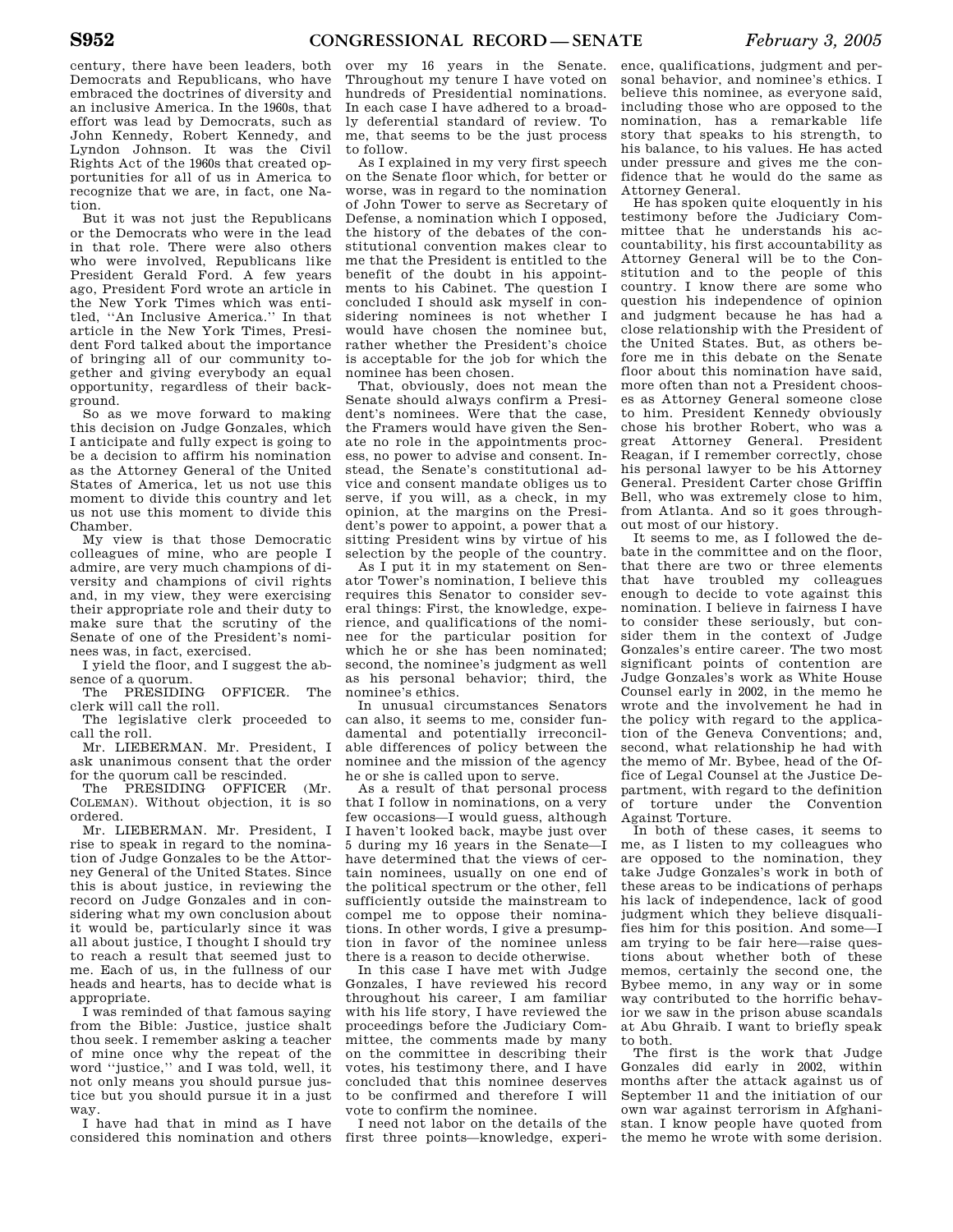I think you have to appreciate the context. As I look back post-September 11, it seems to me in Judge Gonzales's memo and the memos submitted by the State Department, by the Defense Department and others, there is a very serious and classical American debate going on about how to handle al-Qaida and the Taliban, and prisoners taken from their membership, and what is the relevance of the Geneva Convention to those people. It is an argument by a nation that cares about the rule of law. You can agree with Judge Gonzales's position in this matter or not. I happen to agree with the ultimate decision made. And the decision was, in my opinion, a reasonable one and ultimately a progressive one. The decision was that under the terms of the Geneva Conventions, al-Qaida simply is not a state party to a convention, it is a terrorist group, and as such its members were not entitled to prisoner-of-war status.

There is a sentence in Judge Gonzales's letter that was quoted with great derision, laughter, as if it were over the edge. ''In my judgment, this new paradigm,'' which is the post-September 11 war on terrorism, ''renders quaint some of the provisions requiring that captured enemy''—we are talking here about al-Qaida—''be afforded such things as commissary privileges, scrip advances of monthly pay, athletic uniforms and scientific instruments.''

I think, respectfully, Judge Gonzales was being restrained and diplomatic in using the word ''quaint.'' To offer these benefits—access to a canteen to purchase food, soap and tobacco, a monthly advance of pay, and the ability to have and consult personal financial accounts, the ability to receive scientific equipment, musical instruments or sports outfits—to Khalid Shaikh Mohammed, who planned the attacks against us on September 11, would not be quaint, It would be offensive.

It would be offensive. It would be ridiculous. It would be ultimately unjust.

A different conclusion was reached about the Taliban. A summary of the opinion says, although we never recognized the Taliban as a legitimate Afghan government, Afghanistan is a party to the Geneva Conventions, and therefore the President has determined that the Taliban is covered by the conventions.

But then they cite that under the terms of the conventions, Taliban detainees do not qualify for prisoner-ofwar status.

Then the progressive part of this opinion, coming out in February 2002, says that even though the detainees are not entitled to prisoner-of-war privileges, they will be provided many POW privileges as a matter of policy. All detainees in Guantanamo are being provided three meals a day that meet Muslim dietary laws, water, medical care, clothing and shoes, shelter, showers, soap and toilet articles, foam sleeping pads, blankets, towels,

washcloths, the opportunity to worship, correspondence materials and a means to send mail, and the ability to receive packages of food and clothing subject to security screening. Detainees will not be subjected to physical or mental abuse or cruel treatment.

That is the policy that Judge Gonzales helped them form. That is the policy that our Government issued. To me, it is a remarkably just policy.

I see no basis in anything in the record of Judge Gonzales's participation in this that would lead me to override presumption in his favor.

The Bybee memo—the memo from the Office of Legal Counsel in August of 2002 interpreting the Convention Against Torture and the American statute implementing the conventions—is a separate matter. It is very important to say that this memo was written by the independent Office of Legal Counsel at the Department of Justice with a proud record of independence of opinion.

You may disagree with its conclusions. I disagree with a lot of its content and conclusions. But it is a lengthy, 50-plus pages, single-spaced document, quite scholarly, with over 25 footnotes, as I recall—and offered to Judge Gonzales in his role as Counsel to the President.

I want to repeat again: This was not Judge Gonzales's memo. It was the Office of Legal Counsel's memo.

It is not clear what Judge Gonzales did with this memo. He refused at his hearing before the Judiciary Committee to reveal exactly what he advised the President about the memo. That was frustrating to the committee members, and I understand that. But I must say as a former attorney general, as a lawyer, I respect the right of the Counsel to the President to keep private for reasons of precedent and executive privilege the private counsel he gives to the President of the United States.

I repeat that there are parts of that Bybee memo which I find profoundly offensive. But it was not the Gonzales memo. On the record, we do not know what he advised the President as a result of it.

In questions and answers before the committee, he said he agreed with the conclusion but not all of the analysis in it. It is hard to know what that means. What we do know is that in June of last year, presumably after the Abu Ghraib scandal broke, the Attorney General and White House Counsel were asked to reconsider and withdraw the opinion of August 2002, and reissued the opinion in December of 2004 with just about all of the objectionable matter—to me objectionable—being taken out of it and presumed objectionable to most others. So it is no longer a prevailing memo.

Again, Judge Gonzales said repeatedly at the hearing he would not countenance torture—repeated what is the fact; that the administration made very clear, presumably with his coun-

sel, that the rules of the Geneva Conventions applied to the Iraq war because Iraq was a duly formed government, a sovereign state, and a party to the Geneva Conventions.

What happened at Abu Ghraib was embarrassing, was hurtful to our cause in the world, was offensive, and it is being dealt with within the military justice system as we have seen.

Questions are raised about the connection, I suppose, between the Bybee memo and whatever involvement Judge Gonzales had entered in the events of Abu Ghraib. There is simply no evidence to make the connection, certainly between Judge Gonzales and what happened at Abu Ghraib in any of the independent reviews that have gone on, most particularly Mr. Schlesinger's independent review which said there was no connection between so-called higher-ups and what happened at Abu Ghraib.

In the end, I have to ask myself, because of a memo written by somebody else, Mr. Bybee at the Office of Legal Counsel, which has in it material that I find, as I said, profoundly offensive, that Judge Gonzales received and did something with, am I prepared to vote to deny him confirmation as Attorney General of the United States? To me personally that would be an unjust result. That is why I will vote to confirm.

I understand the frustration of members of the Judiciary Committee about some of the answers—many of the answers that Judge Gonzales gave at the hearing. Some of them were evasive and some were legalistic. But that wouldn't be, would it, the first time the committee had a witness before it that proceeded in that particular way, particularly one who has privileges that he occupies and lives under as Counsel to the President of the United States.

That is why I am going to vote for Judge Gonzales—to confirm his nomination. Nothing that I see in the report rises to a level high enough to overcome the presumption in favor of him as a nominee of the President.

He has many outstanding qualities. I don't know if others have mentioned this in this debate. He has a certain independence of spirit which I don't think has been very much commented on.

I remember reading in the press a moment ago when his name was mentioned as a potential nominee for Supreme Court, some people—I will be explicit—thought he wasn't a likely nominee because there were people in the Republican Party who thought he had too much independence on some issues that were central. I think that should be remembered as we cast the vote.

The final point I wanted to make is this: I would like to believe this. I will state that it has nothing to do with the standard that I apply to voting on confirmation of a nomination, but to me it is a kind of bonus associated with this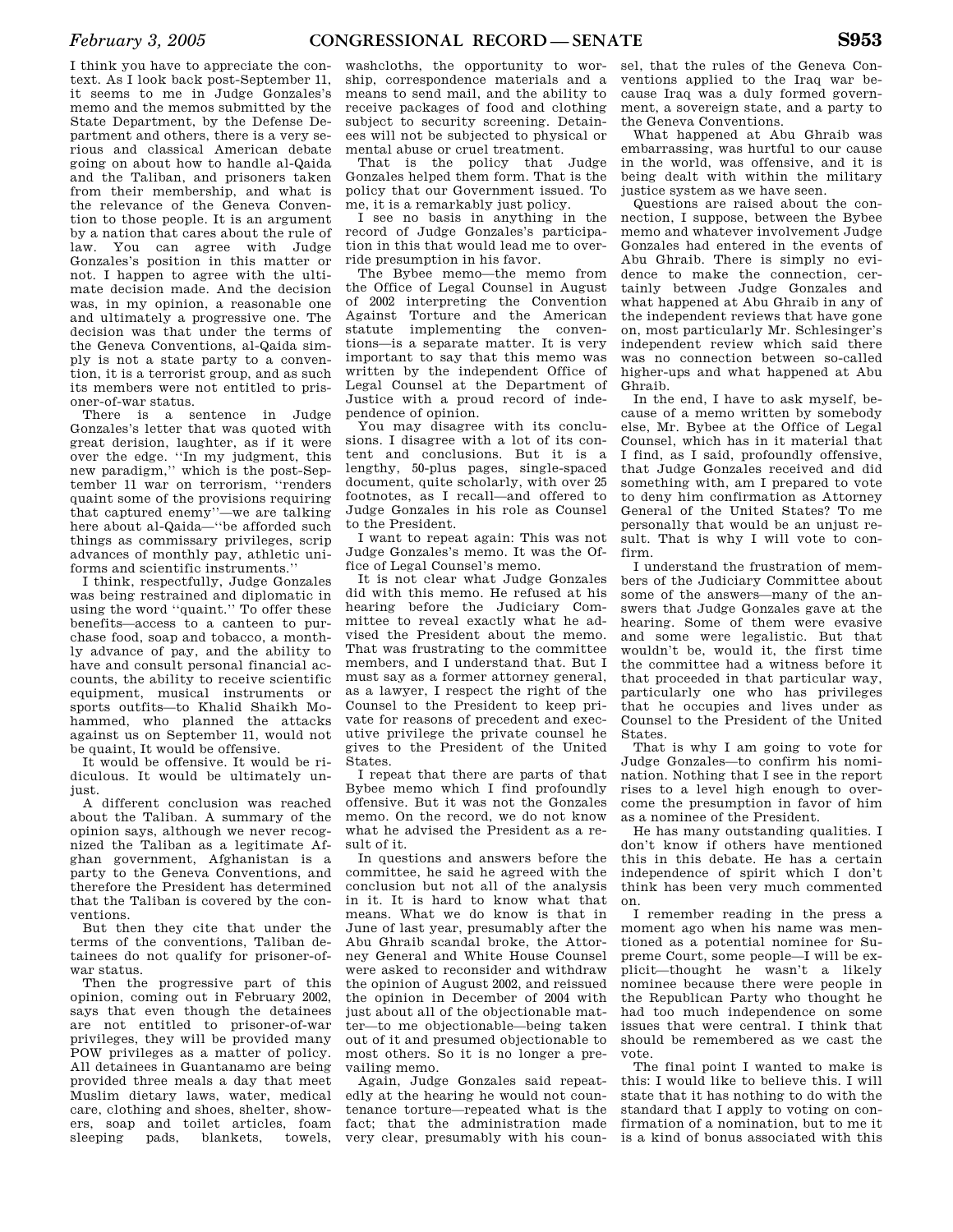nomination. Judge Gonzales, if confirmed, will be the first Hispanic Attorney General in the history of the United States. That is a fact. It is not reason, of course, to vote for him, nor is it a reason to vote against him. But to me it is both a bonus and an extra measure of encouragement about the kind of Attorney General he will be.

I have been in positions myself when I have had the chance in the true spirit of the American dream to break some barriers. I probably have a special sensitivity to others who have had the opportunity to break barriers. When I had that opportunity myself, somebody said to me of another ethnic group—in fact, another racial group—that they were thrilled about what had just happened to me because they believed in America when a barrier falls for one group, the doors of opportunity would open wider for every other American. I believe that. I think that is the bonus that comes with this nomination.

I can't help but also note the broad base of support that Judge Gonzales has received from the Hispanic community, from elected officials, and generally nonpartisan Hispanic organizations. They speak to the significance beyond the merits, but build on the merits that this nomination has to a group of Americans who are playing an increasingly important role in the life of this country.

It encourages me about the kind of job he will do, because I think the experiences he has had, the road he walked to get to where he is, the extraordinary hard work he did to do that, the pride he has in his family, in his heritage, will quite simply make him sensitive to the most fundamental values of equal opportunity, of the rule of law, of an absence of discrimination of any kind.

For all of those reasons, I shall vote yea on the nomination of Judge Gonzales to be our next Attorney General.

I yield the floor.

The PRESIDING OFFICER. The Senator from New Mexico.

Mr. DOMENICI. Mr. President, I am very fortunate. I did not plan it this way, but I was here for most of what Senator LIEBERMAN had to say. I am very glad I had that opportunity. Even though I have never been a member of the Judiciary Committee, I am a lawyer, although I have not practiced for a long time, but I am very pleased I had a chance to listen to an analysis given by the Senator with reference to the memos and what might be taken from them in terms of what it means if we nominate, if we accept his nomination or send him signals about what we think about torture.

Does that mean because he was involved in all of this activity at a time of turmoil, when there were a lot of things we did not know, a lot of legal definitions had not yet been completely determined, that are still out there being litigated and discussed, that he is disqualified from being a

good Attorney General? That is hogwash.

As a plain, simple person looking at this, I say: What if I were a lawyer and I decided that the law meant A, B, C, D and that was logical, there were legal opinions and a lot of people supporting it, but after the fact things occurred, and D, E, F said that wasn't right. Does that mean whatever you said was right, as a matter of law? Does it mean since that is not what the court says, you are not a good lawyer, or in some way that disqualifies you from a job?

We have lawyers arguing against each other with legal briefs that have innumerable citations supporting a position. Somebody wins, somebody loses, right? And that does not mean that either side did anything but research the law as best they could, come up with conclusions as best they could.

These very narrow arguments on legal niceties totally miss the point. None of those justify saying he has given America a black eye in terms of torture, and if he is Attorney General, we approve of this kind of person, that would be part of such activity. That has got to be nonsense. I say it different from the Senator. You say it is nonsense but you never say it is nonsense; you just go through and pick it apart.

Of the people who know him, who have known him for longer thin anybody on that side of the aisle, who have practiced with him, who were in the State bar with him, who were there when he got great awards in the Texas bar for his minority, in terms of his culture, but for his excellence in terms of the law, one is Henry Cisneros. He has known him for years and wrote a letter January 5, a tremendous letter. He knew this man. What did he say? Well, he is not saying he shouldn't be Attorney General because he has been reading about what happened with regard to prisoners of war. He didn't say that. He said: I know all about him. He is a terrific lawyer, a wonderful man, and a great success story, and he is Hispanic like I am. Henry Cisneros said: I am proud of him. That is Democratic Henry Cisneros. I think he should become the first Hispanic to be Attorney General.

Other Senators—I hate to say which ones—come down here and argue these legal niceties. I don't want to discredit them. I don't want to say this is an excuse because probably some of them really believe what they have said. I think there is something to the fact that there are a lot of Senators who want to forget the fact that George Bush won. They can't believe he is President again, so, wherever they can, they want to vent their feelings about this.

This man should have every vote in the Senate. He is more qualified than most. He is, in a sense, a better example of somebody who should get this job, a success in America, because of the signal it tells about the American way of life. And success can be achieved by minorities.

His experience as a lawyer is as much or better than most who have been Attorneys General of the United States. Everything you look at, his decisions about this whole business of al-Qaida and whether they should be deemed to be protected by Geneva or not, whether the Taliban up there in Afghanistan should be treated as prisoners of war. There is no question he is not on the edge of a group of people who do not care about humanity, who want to do anything. He is not on that side. In fact, he is pretty much correct, that the ones I just described shouldn't be covered by the Geneva Conventions. Maybe the Iraqi soldiers, but there is nothing that says the Taliban terrorists should or the terrorists in Iraq should, for sure. There is lots of legal opinion. That is not the subject matter of the Geneva Conventions. You still have to have rules about torture. I understand.

I thought I would try to answer some of the allegations that have been made today with reference to the subject matter, but I will not. I am absolutely convinced for many people who are active Democrats, including some in the Senate, they cannot envision that this man, Hispanic, with his upbringing, should be a Republican nominee for Attorney General.

I lived through it all. I come from a State with a large population of Hispanics, huge numbers of them elected to every office in my State, predominantly Democrat. One can almost feel it, a Republican just shouldn't be doing that. That should not be a nominee of a Republican President. They have a lot to learn. He is not the first one. He will not be the last one. And Hispanics are not going to be natural constituents for the Democratic Party or naturally Democratic. It will just not happen anymore.

I commend the President for doing what he did. I commend this man for his successes, his family for the sacrifices, and the Senate for confirming him by an overwhelming vote today. I look toward to his being sworn in.

I conclude by saying I know him, I have worked with him—not as long as former Secretary Cisneros or some others I put in the RECORD yesterday who worked with him in Texas, but when it is all finished, he will be a very good Attorney General.

Frankly, for those who think they might have bruised him up so he cannot be a nominee for the Supreme Court of the United States, which some might have hoped for, I think they missed it because it comes out in the end of being a very frivolous attack. He might be the logical candidate. He might be the kind of person who will clear the Senate. At least when he started a few weeks ago he clearly was in that category. I hope they haven't changed it by what they have done on the other side.

Instead of simply saying we oppose President Bush or we are against the war in Iraq, many of my colleagues on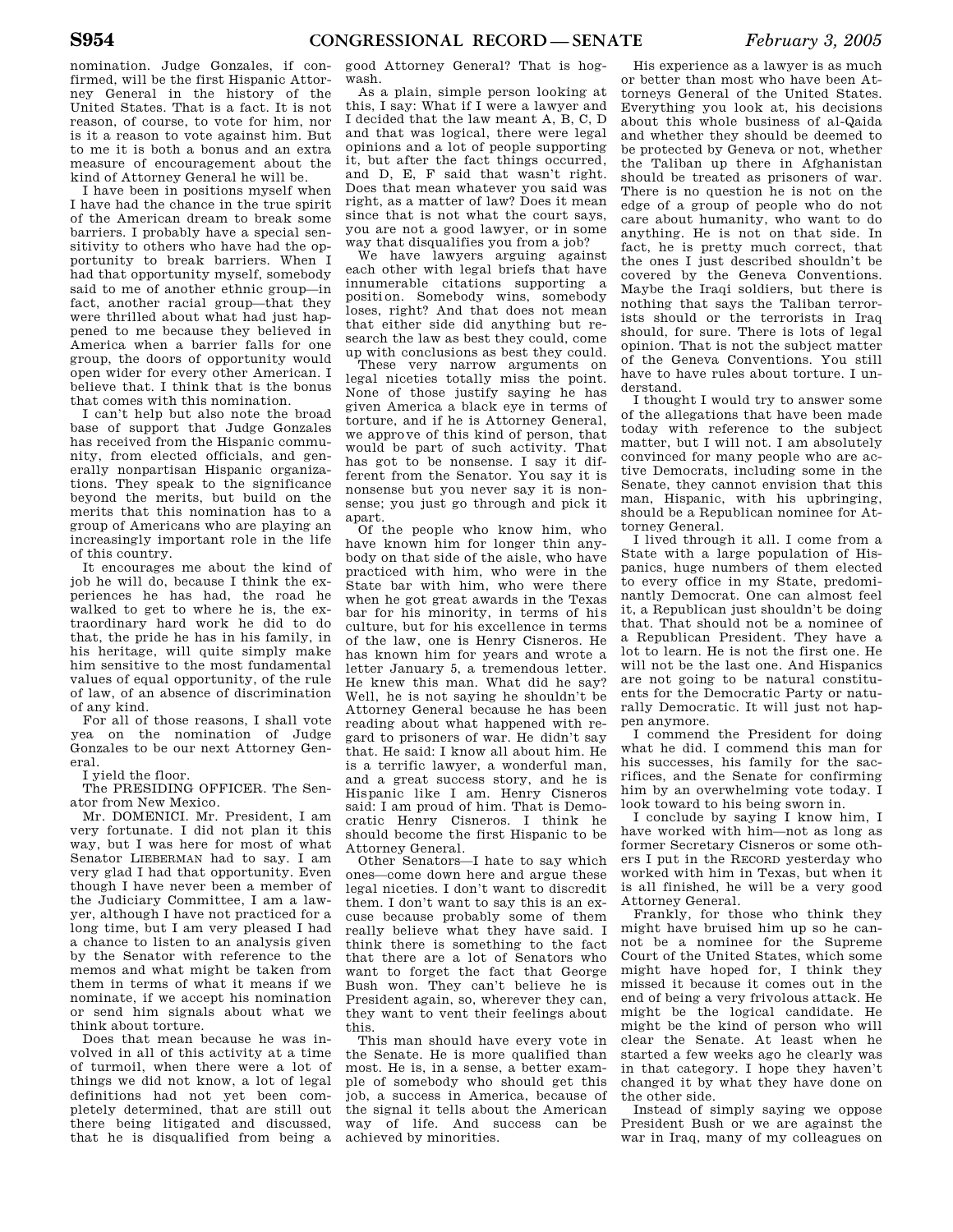the other side of the aisle have chosen to make Judge Alberto Gonzalez a scapegoat for their own frustrations.

We have heard numerous allegations such as not treating al Qaeda terrorists like prisoners captured during previous wars means the United States is not following the rule of law.

Since 9/11, Judge Gonzalez and countless other Government lawyers have attempted to respond to war that America had never fought. This is a ''War Against Terror.''

All of these lawyers had to make very difficult decisions to protect America from a new and deadly threat while not knowing if more attacks were imminent.

This is a case of second guessing at its absolute worst.

The allegation is that Judge Gonzalez supports the torture and abuse of terrorists during interrogations.

Judge Gonzalez has repeatedly stated that it is not the policy of the United States to condone torture and that he does condone torture.

The allegation is that Judge Gonzalez does not believe in the Geneva Convention.

The Geneva Convention applies when a combatant meets the following four criteria: is commanded by a person responsible for his subordinates; has a fixed distinctive sign recognizable at a distance; carries arms openly; and conducts operations in accordance with the laws and customs of war.

Clearly the Geneva Conventions do not apply to Taliban fighters or al-Qaida terrorists.

Yet there are still those who insist that Judge Gonzales completely disregarded the Geneva Conventions and through his legal memoranda encouraged torture and mistreatment.

Let me provide just a small sampling of the overwhelming body of evidence<br>that completely refutes Judge that completely refutes Gonzales's opponents.

The final 9/11 Commission Report stated:

The United States and some of its allies do not accept the application of the treatment of prisoners of war to captured terrorists. Those conventions establish a minimum set of standards for prisoners in internal conflicts. Since the international struggle against Islamist terrorism is not internal, those provisions do not formally apply . . .

The U.S. Court of Appeals for the 4th Circuit in the John Walker Lindh case stated:

The President's decision denying Lindh lawful combatant immunity is correct.

Legal scholars agree. In her treatise on The Law of War, Professor Ingrid Detter noted that ''[u]nlawful combatants . . . are not, if captured, entitled to any prisoner of war status.''

Professor Gregory M. Travalio has written that ''terrorists would not qualify under Article 4 of Geneva Convention III as Prisoners of War.''

Moving beyond what can only be described as a smoke and mirrors argument, I believe there are other forces at work that have absolutely nothing to do with the Geneva Convention.

Partisan, political, and personal pretty well sums up the opposition to the nomination of Judge Alberto Gonzales to be the next United States Attorney General.

The PRESIDING OFFICER. The Senator from Pennsylvania.

Mr. SPECTER. On behalf of the leader, I ask consent that there be 60 minutes remaining for debate on the pending nomination, with the time divided as follows: 15 minutes to the distinguished ranking member, Senator LEAHY; I, as chairman, the next 15 minutes; then the Democratic leader, Senator REID, 15 minutes; and the majority leader, Senator FRIST, the final 15 minutes.

Finally, I ask consent that after the use or yielding back of time that the Senate proceed to a vote on the nominee as the previous order provides.

The PRESIDING OFFICER. Without objection, it is so ordered.

The Senator from Vermont.

Mr. LEAHY. Mr. President, for the most part, this has been a substantive debate. Actually, it has been a necessary debate. Now, partisans on the other side of the aisle at times have tried to smear anyone who has voiced concern about this nomination, notwithstanding that anyone who listened to the statements of those of us who oppose this nomination know that each of us has praised the journey Alberto Gonzales and his family have taken.

I am a grandson of immigrants who came to this country not even speaking the language, so I have unbounded respect for all that he and his family have accomplished. In fact, I am the first Leahy to get a college degree; my sister is the second. So I applaud anybody who takes such a journey.

On Tuesday, the Senate heard from Senators FEINSTEIN, SCHUMER, KENNEDY, MIKULSKI, DAYTON, and NEDY, MIKULSKI, DAYTON, and STABENOW. Yesterday, the debate on this side of the aisle included eloquent and powerful statements by Senators BYRD, DURBIN, JACK REED, and JEF-FORDS, all stating their reasons for opposing this nomination on the merits. No one should be accusing these Senators of doing anything except their constitutional duty. Today, we heard as well from Senators DODD, OBAMA, CANTWELL, BINGAMAN, JOHNSON, LEVIN, and FEINGOLD. Each has spoken from conviction. They are voting their conscience.

We have also made time to hear from one of our newer Democratic Senators, Mr. SALAZAR of Colorado, regarding the assurances and commitments he has obtained from the nominee and on which he is relying in his vote. I also note that today he returned to the Senate floor to make another important statement that rejected those who have tried to play a divisive ethnic card. He spoke about the true meaning of diversity and our national journey toward equal rights for all. Senator SALAZAR spoke to me before he spoke on the floor. I commend him for what he has done. I thank him for his re-

marks. It is what I would have expected from a man of his integrity and quality.

Senator BIDEN observed during the confirmation hearing that none of us came to that hearing having determined to vote against the nomination. In fact, most of us, I would say, if not all of us on the Democratic side of the aisle in the Judiciary Committee came there assuming we were going to vote for him. We listened. We asked questions. We sought answers. We weighed the record.

It was not an easy decision for any of us. Each of us would have liked to have supported the first Hispanic nominee to be Attorney General. We each made a decision on the merits of the nomination. We did not ignore his judgments that contributed to the scandals in the war against terror and the mistreatment of detainees around the world. Some have said that some of those positions were embarrassing. They were a lot more than embarrassing; they were a complete scandal.

When this nomination was announced last year, many of us were inclined to support Judge Gonzales. But as the confirmation process unfolded, one by one, members of the Judiciary Committee began to have doubts. Many were troubled by the nominee's refusal to engage with us in an open discussion of his views on a wide range of issues.

I was particularly concerned because I had actually sent to him and to the Republicans in the committee a number of the questions I was going to ask so he would have plenty of time to prepare to answer. Instead, he did not answer.

For some, the key question was how Judge Gonzales interprets the scope of Executive power and his belief that the President possesses authority to ignore our laws when acting as Commander in Chief. No President of the United States can ignore our laws, no President of the United States is above the law any more than any of us are above the law. For others, the tipping point was the nominee's continued adherence to flawed legal reasoning regarding torture, a stubborn commitment betraying seriously poor judgment. Finally, and deeply troubling to many of us, is the nominee's lack of independence from the President.

In the end, after serious consideration of the record, each of us arrived at the same conclusion: In good conscience, we could not vote for this nomination.

Now, some have talked about the legal memos he was involved in as legal niceties. Well, Mr. President, torture is not a legal nicety, especially if you are the person being tortured. Those of us who have been in the military or who have had members of our family in the military have always hoped we would hold to the highest standards so we could demand that other countries do the same.

It is wrong for partisans to castigate Senators for debating this nomination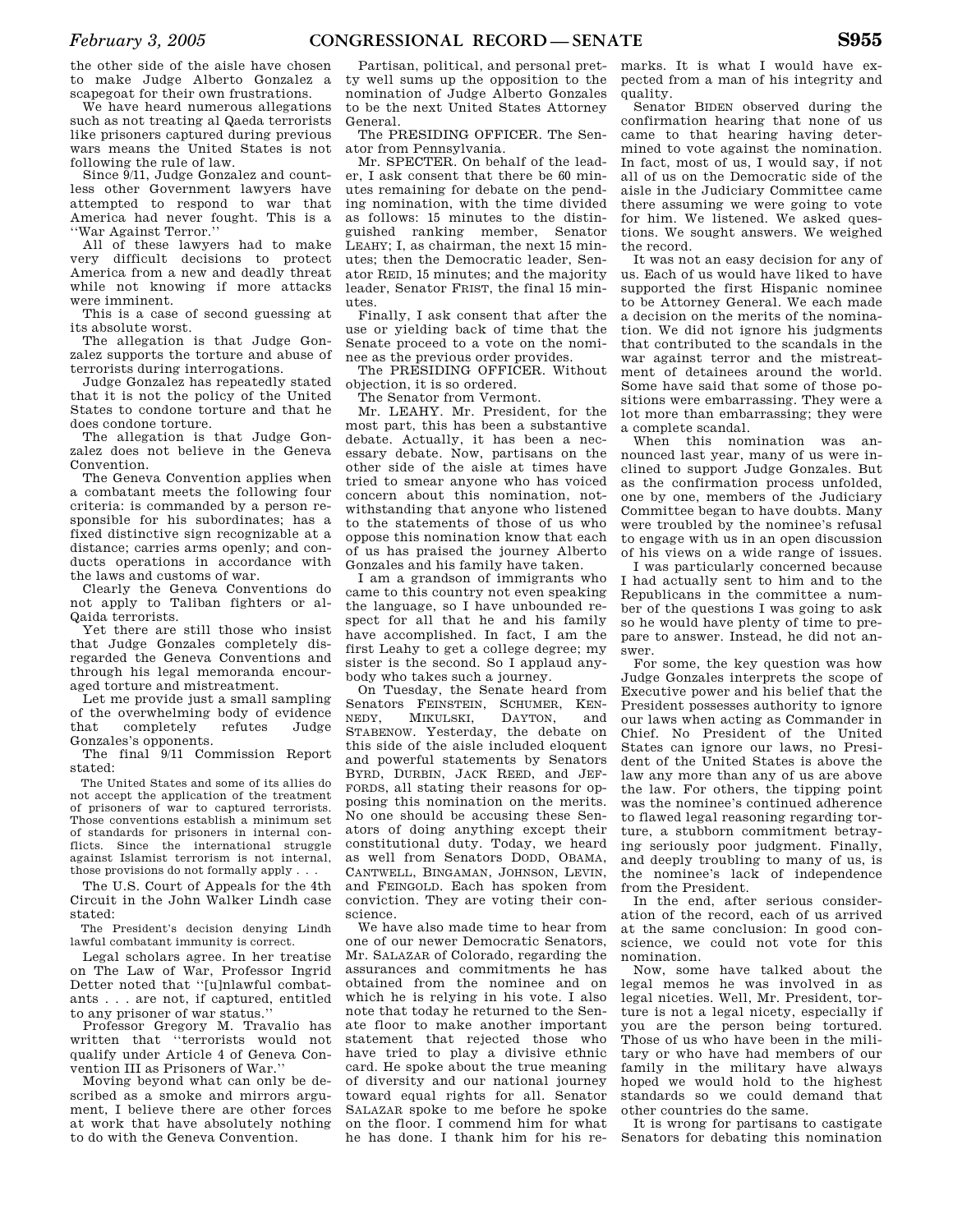and for considering the critical role this nominee played in the development of legal policies that were kept hidden for a couple years, but when they were brought forward by the press, not in answer to questions by Members of Congress—the press did our work and brought them forward—those so-called legal niceties could not stand the light of day.

Consistent with my oath of office, the commitment I have had to the people of Vermont for over 30 years, I will vote my conscience again today. I urge each and every Senator to do the same. Review the record, truly review the record and the actions of this nominee over the past 4 years and vote accordingly.

I do not think I have ever been on the floor of this Senate and predicted vote totals. I am not going to today. But I will predict this: Democratic Senators will not vote as a block. Some will vote against this nomination; some will vote in favor of this nomination. They will do so not on the basis of some party caucus position but as individual Senators. I urge all Senators—Republicans and Democrats and Independent—to approach this vote in that way, on the merits, after you review the record in good conscience. This should not be a party-line vote on either side of the aisle but one where each Senator votes his or her best judgment.

Many Senators here today no doubt believe that the President is owed a high degree of deference in his Cabinet choices. I feel that way. But that does not erase our constitutional obligations as Senators. We have a duty to advise and consent, not to listen and rubberstamp. I take that responsibility very seriously, especially in the case of the Attorney General. The Attorney General is unique among Cabinet officers. You can give a lot more flexibility to other Cabinet officials whose main purpose is simply to state the position of the President of the United States. Whether you agree with the position, that is their duty. So you give a lot more deference, and you say: Well, they are going to state the position of the President. We can vote for them.

But the Attorney General is different. He or she is the top Federal law enforcement officer in the land. The power and discretion of the Attorney General is enormous. The Attorney General has to have sufficient independence to uphold the law and enforce the law, even if doing that serves to embarrass or disadvantage the President, even if it means taking a position contrary to what the President may want, because you have to enforce the law.

Now, when Judge Gonzales was designated and appeared in the White House with the President, he offered a very significant insight into how he views the role of the Attorney General. He emphasized how much he looked forward ''to continuing to work with friends and colleagues in the White

House in a different capacity on behalf of our President.''

During his confirmation hearing, he appeared to continue to serve as a spokesman for the administration and to be its chief defense lawyer on a wide variety of important matters. His defenders here on the Senate floor have excused his answers by characterizing them as the views of the administration.

We are voting on the Attorney General of the United States, not the Attorney General of the President. The Attorney General must represent the interests of all Americans and is the nation's chief law enforcement officer.

One of the key questions raised by this nomination is whether, if confirmed as Attorney General, the nominee will serve not just this President but all the American people, and whether he will show the independence necessary to enforce the law. We have to know that he is there to represent all of us. We have to know that he can enforce the law and not be worried about friends, colleagues, or benefactors at the White House. The Attorney General's duty is to uphold the Constitution and the rule of law, not try to find ways to circumvent it to fit the desires of any President.

Actually, the President, when you come right down to it, as well as the Nation, are best served by an Attorney General who gives sound legal advice and takes responsible action without regard to political considerations. Others in the Cabinet are there to just voice the opinions of the President. The Attorney General has to be a lot more independent.

I raised this matter of independence with Judge Gonzales when he testified, and I reiterated it in a letter I sent to him before his hearing. I ask unanimous consent that letter be printed in the RECORD.

There being no objection, the material was ordered to be printed in the RECORD, as follows:

### U.S. SENATE,

COMMITTEE ON THE JUDICIARY, *Washington, DC, December 3, 2004.* 

Hon. ALBERTO R. GONZALES,

*Counsel to the President,* 

*The White House, Washington, DC.*  DEAR JUDGE GONZALES: I enjoyed our preliminary meeting and look forward to your confirmation hearings. In following up on our meeting, and to give you and your staff ample opportunity to prepare for the hearings, I write to reiterate several concerns that I have raised in prior discussions and correspondence. When we met on November 17, 2004, I said that these issues will be raised, by myself and other members of the Senate Judiciary Committee, during the upcoming hearings. Based on our conversation, I am encouraged by your willingness to an-

swer questions about your role and your views in these matters. Photographs and reports of prisoner abuse in Iraq and other locations show an interrogation and detention system operating contrary to U.S. law and the Geneva Conventions. In addition to the abhorrent images from the Abu Ghraib prison that were published last spring, actions that have occurred

with Administration approval include the

forcible rendition of individuals to nations where they may face torture, and the hiding of ''ghost detainees'' from the International Committee of the Red Cross. Reports of abuse continue to emerge. Just this week, The New York Times reported that the Red Cross has charged U.S. military authorities with using physical and psychological coercion ''tantamount to torture'' on prisoners at Guantanamo Bay. The Washington Post is reporting that in December 2003 Army generals in Iraq were warned in a confidential report that members of an elite military and CIA task force were abusing detainees. According to The Post, the report concluded that certain arrest and detention practices

could be deemed to be ''technically'' illegal. In letters dated May 17 and June 15 of this year, I asked you to describe your role in both the interpretation of the law and the development of policies that led to what I and many others consider to have been a disregard for the rule of law. These letters remain unanswered.

My concerns regarding the abuse of prisoners in U.S. custody did not begin with these letters. I have been seeking answers from the Administration for well over a year, before the abuses at Abu Ghraib came to light. In a very few cases my questions were answered, but with information that later proved to be less than accurate. For example, in a news conference on June 22, 2004, you stated, ''In Iraq, it has always been U.S. position that Geneva applies. From the early days of the conflict, both the White House and the Department of Defense have been very public and clear about that.''

However, an October 24, 2004, article in The Washington Post revealed yet another Justice Department memo authorizing actions that potentially violate the Geneva Conventions. The draft memo, dated March 19, 2004, apparently was written to authorize the CIA to transfer detainees out of Iraq for interrogation—a practice expressly prohibited by the Geneva Conventions. According to the memo's cover letter, it was drafted at your request.

In another example, a June 25, 2003, letter from Department of Defense General Counsel William Haynes stated that the United States was adhering to its international obligations including those under the Convention Against Torture. We later learned of an August 1, 2002, Department of Justice memorandum that twisted the definition of torture in unrecognizable ways. That memo was addressed to you. We also learned months later of the rendition of a Canadian-Syrian citizen to Syria, despite his fear of being tortured there, and despite the Syrian government's well-documented history of torture. Unnamed CIA officials told the press that this man was in fact tortured in Syria.

The Committee and the Senate will want to know your role in these situations and your views with regard to the development of the legal justifications that appear to underlie so many of these actions. You will be called upon to explain in detail your role in developing policies related to the interrogation and treatment of foreign prisoners. The American public and the Senate that will be called upon to confirm your appointment deserve to know how a potential Attorney General, the chief law enforcement officer in the nation, will interpret and enforce the laws and how you will develop policy.

We want to know what the current policy on torture is, but since the Administration disavowed the August 1, 2002, memo, no public statement of policy has replaced it. Questions remain unanswered on a host of issues. Requests to the White House and the Department of Justice for relevant documents—including my requests to you in May and June of this year—have been ignored or rejected. I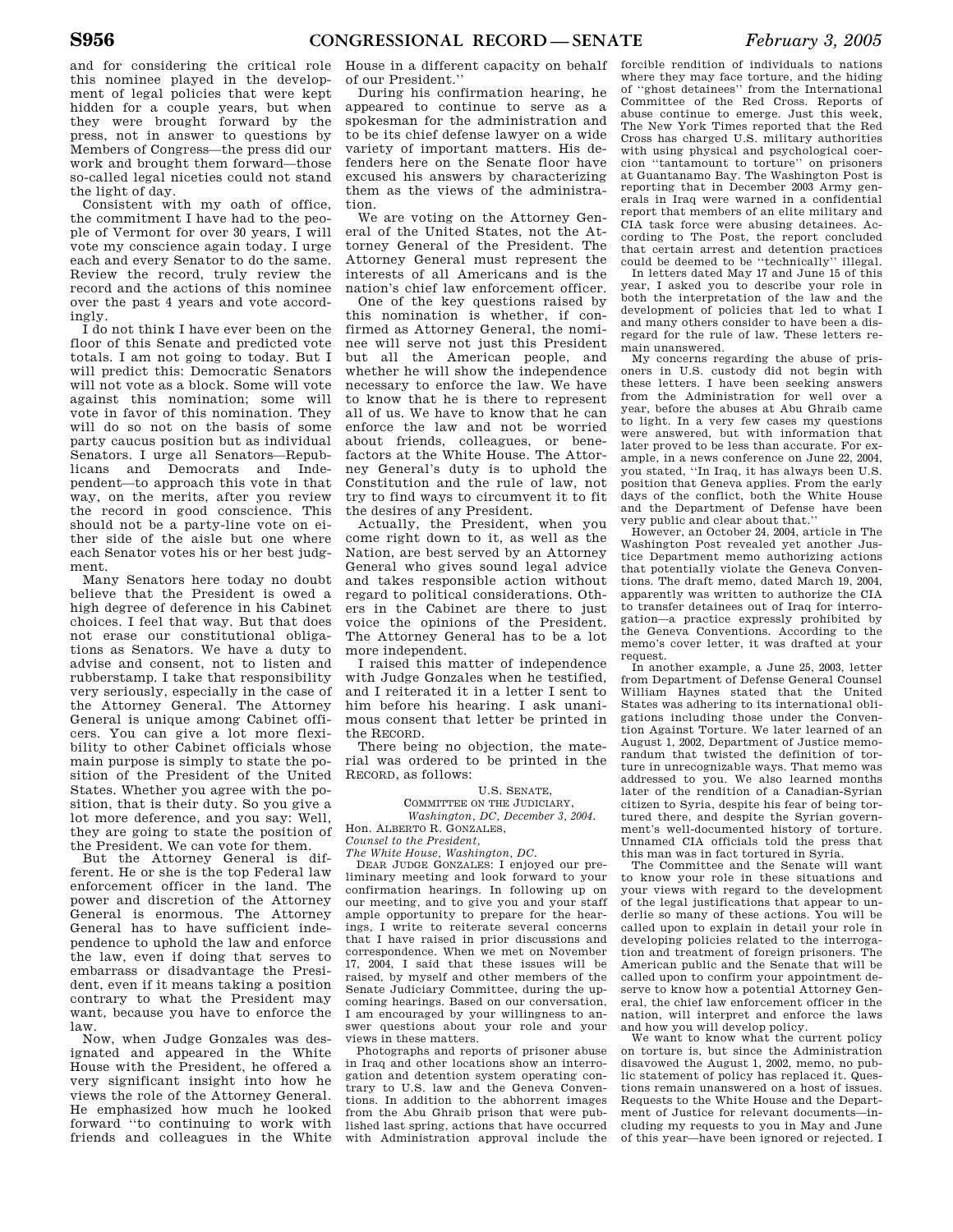Another key concern you will be called upon to discuss is how you view the duties and responsibilities of the Attorney General. As we discussed, I view the White House Counsel position and that of the Attorney General as quite distinct. You may well have viewed this President as your ''client'' while serving him at the White House, although the courts do not recognize an attorney-client privilege in that setting. We will want to know how differently you will act and view your responsibilities as the Attorney General of the United States. finally, I encourage you to commit to cooperating with all members of the Judiciary Committee on issues of oversight and accountability. In the 108th Congress, the Judiciary Committee failed to fulfill its oversight responsibilities. Accountability and improving government performance are sound and long established purposes of congressional oversight, and accountability has been lacking on these and other crucial issues. With a new Congress, and a new Attorney General, I expect a return to the diligent oversight envisioned by our Founders to ensure that the Executive Branch remains accountable to the American people.

Our meeting was a constructive beginning at the start of the confirmation process, and I look forward to your hearing early next month. In the meantime, Marcelle and I send our best wishes to you and your family and hope that you have a restful and rewarding holiday season.

Sincerely,

#### PATRICK LEAHY, *Ranking Democratic Member.*

Mr. LEAHY. I was not surprised to hear him say that the responsibilities of the Attorney General are different than those as White House Counsel. But I did not see that during the hearings. He deferred to the official policies of this administration throughout the Judiciary Committee proceedings.

When asked about the Bybee memo, he said:

I don't have a disagreement with the conclusions then reached by the Department.

And he stated a patently false reading of the torture convention that would allow for foreigners captured overseas to be subjected to cruel, inhuman, and degrading treatment at the hands of American captors or surrogates. He appeared to accept the notion that the President has the authority to immunize somebody to commit torture under his command.

A letter signed by a number of highranking former military officers, including the former head of the Joint Chiefs, GEN John Shalikashvili, said the interrogation policies that Judge Gonzales helped to define ''have fostered greater animosity toward the United States, undermined our intelligence-gathering efforts, and added to the risks facing our troops serving around the world.''

The best evidence we have is that he rejected the advice of Secretary Powell and career military officers when he recommended to the President the Geneva Conventions should not apply to the conflict in Afghanistan. Admiral John D. Hutson, the former Judge Ad-

vocate General of the Navy, testified to the Judiciary Committee that the advice given by Judge Gonzales to the President on this point was ''shallow in its legal analysis, short-sighted in its implications, and altogether ill-advised. Frankly, it was just wrong.''

These military men are joined in opposition to this nomination by a large number of organizations, including the Leadership Conference on Civil Rights, the La Raza Centro Legal, and the Mexican-American Political Association. Three leading human rights organizations, Human Rights Watch, Human Rights First, and Physicians for Human Rights, none of which have ever opposed a nomination before, did so for the very first time. They acknowledge that the struggle to stamp out torture around the world ''has been made harder by the legal positions adopted by the Bush Administration, including Mr. Gonzales's refusal to state that a President could not lawfully order torture.'' The Congressional Hispanic Caucus and the Mexican American Legal Defense and Educational Fund both issued statements stating that they cannot support this nomination. I ask unanimous consent to include in the RECORD a list of organizations opposing or not supporting the nomination.

There being no objection, the material was ordered to be printed in the RECORD, as follows:

ORGANIZATIONS OPPOSED TO THE

CONFIRMATION OF ALBERTO R. GONZALES Alliance for Justice Americans for Democratic Action Center for American Progress Center for Constitutional Rights Friends Committee on National Legislation Global Rights: Partners for Justice Human Rights First Human Rights Watch International League for Human Rights La Raza Centro Legal Leadership Conference on Civil Rights The Mexican-American Political Association (MAPA) Minnesota Advocates for Human Rights National Alliance for Human Rights People for the American Way Physicians for Human Rights Physicians for Social Responsibility Plainfield Meeting of the Religious Society of Friends (Plainfield, VT)

REFUGE (Torture survivors program) RFK Memorial Center for Human Rights The Shalom Center

Veterans for Common Sense

Mr. LEAHY. While I have heard partisan attacks from the other side of the aisle, I have not heard Republicans offer a strong defense of Judge Gonzales's actions and judgment. What they come back to again and again is his inspirational life story. Having an Hispanic American serve as Attorney General is overdue and something to which I look forward. Having an African American serve as Attorney General is, likewise, overdue. In his letter to the Judiciary Committee, retired Major General Melvyn Montano may have said it best: ''Judge Gonzales should be evaluated on his record, not his ethnicity.''

At particular moments in our history, the Senate at its best can be the conscience of the Nation. The history books and our children and grandchildren will look back on these times and make their own judgments about how worthily the Senate has served that role as we confront any number of difficult issues in these challenging times. But I do believe that, whatever the outcome of this confirmation proceeding, it is worthy of the Senate that we at least held this debate. It is worthy of the Senate that these issues were deemed important enough to discuss for several days on the floor of the United States Senate. To have wished them away or to have just glossed over them would have been a disservice not only to today's generations of Americans, in and out of uniform, but also to tomorrow's generations of Americans. And it would have been a disservice to the Senate that we all so deeply respect.

I have deeply believed that it should concern the Senate that we have seen departures from our country's honorable traditions, practices, and established law in the use of torture, originating at the top ranks of authority and emerging at the bottom. At the bottom of the chain of command, we have seen a few courts-martial, but at the top we have seen medal ceremonies, pats on the back, and promotions.

At his recent inaugural address, I praised President Bush for his eloquent words about our country's historic support for freedom. But to be true to that vision, we need a government that leads the way in upholding human rights, not one secretly developing legalistic rationalizations for circumventing them. We need to climb our way back to the high moral ground that has distinguished our great country and that has been an inspiration to the whole world.

Members of the Senate have a solemn obligation to uphold the law and the Constitution. Each of us has to decide whether the nominee has the sound judgment and the independence required to be Attorney General. I would have been willing to vote for Judge Gonzales in a number of different positions of Government, but not in this one. I wish we could vote for his life story and not for the actual record. Unfortunately, we are voting on the record. I ask each Senator to consider it.

I know that each will consult his or her conscience in reaching a decision, and that is in keeping with the best traditions of the Senate.

If I have time remaining, I yield it back.

The PRESIDING OFFICER. The Senator from Pennsylvania.

Mr. SPECTER. Mr. President, it has been a long month for Judge Gonzales, starting with his hearing on January 6, through today. It has been a long month for the Senate, as we have considered his testimony, heard him, deliberated about him, and now 3 days of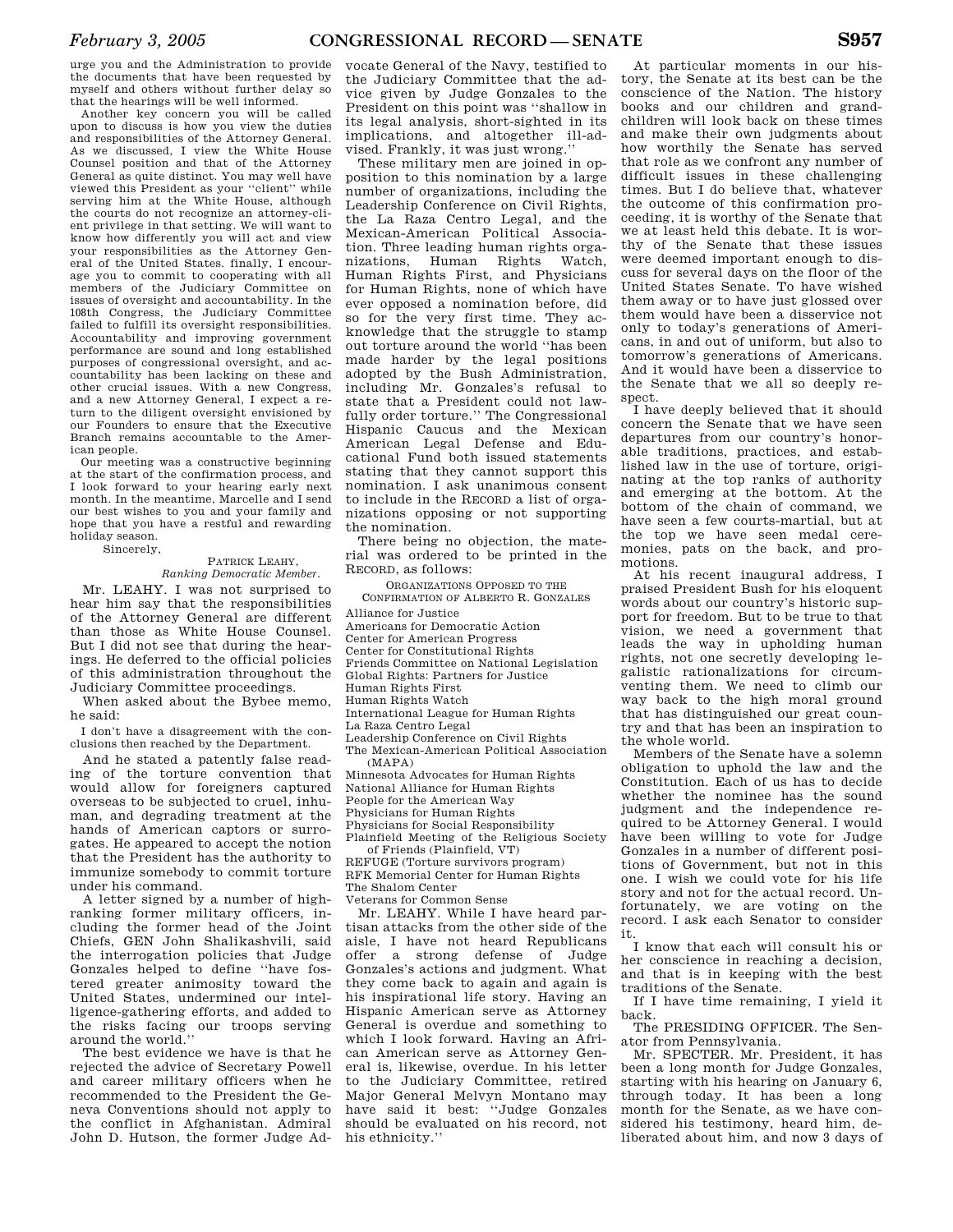argument on the Senate floor about Judge Gonzales. What is striking to me is how little there has been about the 49 years of this man's life contrasted with a few meetings where the contents have been grossly distorted.

This is a man who has an extraordinary record, but it has not been the subject of analysis or discussion today as to whether he has the qualifications to be Attorney General of the United States.

What are those qualifications? A man of intellectual achievement, a graduate of Rice University, a graduate of Harvard Law School, professional competence demonstrated by practicing law, a distinguished career as a state supreme court justice in Texas, his work for Governor George W. Bush in Texas, his work for 4 years as White House Counsel where he has come into contact with so many Members of the Senate, and quite a few of those Members have spoken out about him before the misrepresentations of what happened in a few meetings, which have led people to inappropriately blame Judge Gonzales for what happened at Abu Ghraib or Guantanamo.

But what have Members of the Senate had to say about Judge Gonzales on their work with him?

Senator KOHL said:

We have had an opportunity to work together on several different issues over the years, and I have come to respect you also. And I believe if you are confirmed that you will do a good job as Attorney General of the United States.

Senator DURBIN:

I respect him and his life story very much. Senator LEAHY:

. . . I like and respect Judge Gonzales.

Senator BIDEN:

He has overcome great adversity in his life, and I believe he is an intelligent, decent, and honorable man.

Senator SCHUMER, who has had very extensive contact with Judge Gonzales because the State of New York has a great many Federal judges, had this to say:

I like Judge Gonzales. I respect him. I think he is a gentleman and I think he is a genuinely good man. We have worked very well together, especially when it comes to filling the vacancies on New York's Federal bench. He has been straightforward with me and he has been open to compromise. Our interactions haven't just been cordial; they have been pleasant. I have enjoyed the giveand-take we have engaged in.

I was inclined to support Judge Gonzales. I believed and I stated publicly early on that Judge Gonzales was a less polarizing figure than Senator Ashcroft had been.

I still have great respect for Judge Gonzales. He has the kind of Horatio Alger story that makes us all proud to be Americans. It is an amazing country when a man can rise from such humble beginnings to be nominated for Attorney General.

And what Senator SCHUMER was referring to was the fact that there were seven siblings, a mother and father, two-room accommodations, no hot water, referring to his Horatio Alger story, up from the bootstraps without even boots.

When Senator LIEBERMAN took the floor this afternoon, there was for the first time, except for Senator SALAZAR, at least as I recollect, comments from the other side of the aisle about the man's character and about the man's background.

Well, what happened? There was a memorandum which has been quoted against Judge Gonzales repeatedly where, referring to the Geneva Convention, the words ''quaint'' and ''obsolete'' were used. But what was the context? This is what he said:

This new paradigm—that is, after 9/11 renders obsolete Geneva's strict limitations on questioning of enemy prisoners and renders quaint some of its provisions requiring that the captured enemy be afforded such things as commissary privileges, scrip—that is, advances of monthly pay—athletic uniforms, and scientific instruments.

Well, nobody is going to say that al-Qaida or the Taliban would have any commissary privileges—not an issue. Whether there would be advances of monthly pay—not an issue. Athletic uniforms—not an issue. Scientific instruments—not an issue. So there is simply a recognition that it was quaint, that it didn't apply to the situation at hand.

The charges against Judge Gonzales have been that he was the architect of what happened at Abu Ghraib and Guantanamo, which is a stretch beyond any conceivable justification from the record in this case. What did Judge Gonzales do? Judge Gonzales asked that the Department of Justice prepare a legal memorandum on the law. That is the responsibility of the Department of Justice. Then he participated in several meetings, and he was candid about what happened in those meetings, as best he or anybody could recall on meetings that happened several years ago. And then, understandably, he said it was a matter for the Department of Defense and the Central Intelligence Agency, where they had the expert questioners, to decide what questions to propound to the detainees. And from that participation, he has been charged with monstrous offenses.

The so-called Bybee memorandum of August 2002 has been denounced. It was denounced by Judge Gonzales. I asked him the specific question about the assertion in the Department of Justice memorandum that the President had as much authority on questioning detainees as he had on battlefield decisions—an absolutely preposterous assertion—and Judge Gonzales said, no, he disagreed with that. There had been a comment that he respected the authority of the Department of Justice to render a legal opinion because of the continuing concern not only from this President, but prior Presidents, that if the White House tried to tell the Justice Department what the words were, or to control it, the White House could be guilty of politicization. Judge Gonzales understandably steered away from that.

In terms of being deferential to the role of the Department of Justice, but not to the August 2002 memorandum, which he denounced and which he said was incorrect when it asserted great powers to the President, with the suggestion that the President have the power to ignore the law, or which suggested inferentially, very tenuously about the President having the authority, were explicit on granting immunity, which, of course, the President doesn't have the authority to do.

Mr. President, how much time remains of my 15 minutes?

The PRESIDING OFFICER. There is 6 minutes.

Mr. SPECTER. I thank the Chair.

The essence of Judge Gonzales's role was summarized by one of his statements, consistent with his entire testimony. It is this:

Shortly after September 11, 2001, until the present, the administration has been involved in conducting the war on terror by gathering as much information from terrorists as we possibly can within the bounds of the law. During that time, I have participated in several meetings at which the possible use of methods of questioning were discussed. These meetings may have included, from time to time, representatives from the National Security Council, the Department of State, the Department of Justice, the Department of Defense, Central Intelligence Agency, and others. In the meetings I attended, agencies' representatives raised concerns that certain terrorists had information that might save American lives. The participants shared the desire to explore whether there existed methods of questioning these terrorists that might elicit that information. It was always very clear that we would implement such methods only within the bounds of the law. As counsel to the President, my constant interest is and was on the last factor, enduring compliance with the law.

There you have Judge Gonzales's role. He listened to the Department of Justice, which had the responsibility to interpret the law on what the appropriate conduct was. When it was off the wall or over the top, he disagreed with it. It is up to the Department of Defense and CIA—the experts on questioning—to make decisions on those matters.

Judge Gonzales was explicit in his opening statement. He didn't wait for anybody to ask him any questions about the scope and role of the Attorney General—that it was much broader than being Counsel to the President.

On the totality of this record, I suggest to my colleagues that Judge Gonzales is qualified to be Attorney General of the United States. When you look at his life, some 49 years, and at the values which he demonstrated in many lines, values he demonstrated as a young man facing great adversity and achieving a college education at Rice—that is not easy—going to the Harvard Law School—that is not easy—practicing law with a prestigious firm and distinguishing himself; taking on a responsibility for the Governor of Texas; being a justice on the State Supreme Court; and his positions as White House counsel were very progressive and independent. He took a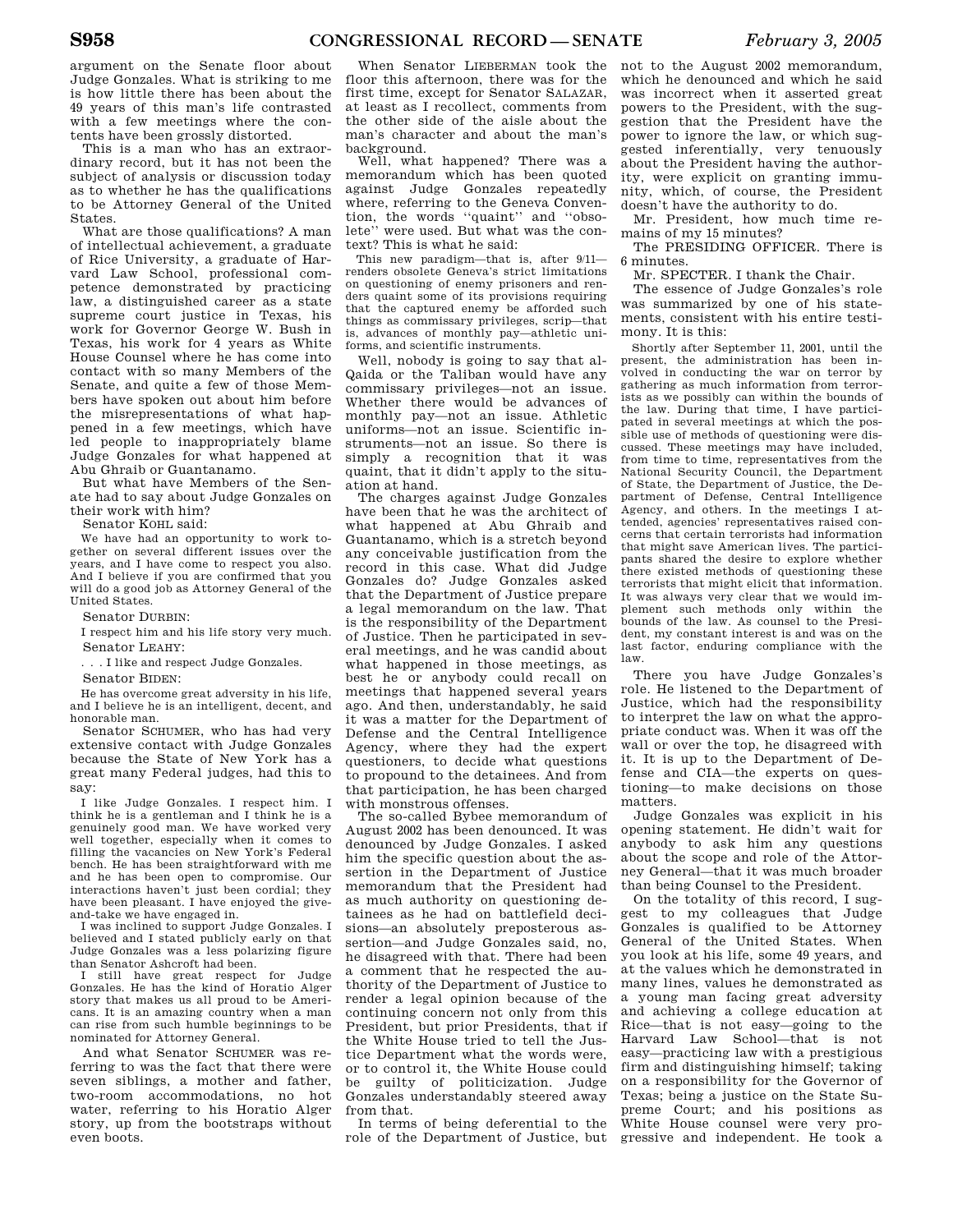stand in opposition to the White House, favoring affirmative action on the University of Michigan lawsuit, a very controversial matter. It is not easy for White House Counsel to stand up in the midst of a great deal of polarized contentions and be in favor of affirmative action. When the Texas statute came up—the so-called bypass—on what a young woman had to do to obtain an abortion with respect to satisfying the requirements for an order of the court allowing a bypass, Judge Gonzales took a position which was sharply criticized by those on the far right of the party, showing independence, showing values, showing judgment. You can contrast that with a few meetings where Judge Gonzales played an appropriate role, except to the extent that there have been representations and attenuations and inferences that are far beyond any of the testimony or anything that has been said.

So if you take the scanty fathoms, scanty ideas, scanty speculation—I guess that is the best word—from those meetings, it is totally unsubstantiated by the record; and everything on the record shows Judge Gonzales is worthy of being confirmed as Attorney General of the United States.

I thank the Chair and yield the floor. I am sure the leaders will appear shortly to take the remainder of their time. In the absence of a Senator seeking recognition, I suggest the absence of a quorum.

The PRESIDING OFFICER. The clerk will call the roll.

The assistant legislative clerk proceeded to call the roll.

Mr. REID. Mr. President, I ask unanimous consent that the order for the quorum call be rescinded.

The PRESIDING OFFICER (Mr. CHAFEE). Without objection, it is so ordered.

Mr. REID. Mr. President, our great Nation was founded on the idea of human rights. From the very beginning, we were designed to be a place where men and women could live free, a place where no man was above the law, a place where the state would never trample on the rights of individuals.

We did not always live up to our ideals. Along the way, we stumbled. We have made mistakes. But we always worked to correct our mistakes. We worked to uphold the core values that formed our national soul.

Because of our unshakable belief in human rights, we became a ray of light, a beacon for people in other parts of the world. America has been that beacon because we are a nation governed by laws, not by men.

We are a nation where no one, not even the President of the United States, is above the law. We are a nation where our military is bound by the uniform Code of Military Justice and the laws of war. And we are a nation that even at war stands for and upholds the rule of law.

There is no question gathering intelligence from suspects in our war on

terror is critical to protecting this great Nation. No one in this Chamber would argue otherwise, I would think. These are very bad people with whom we are dealing. But when interrogation turns to torture, it puts our own soldiers at risk. It undermines the very freedoms Americans are fighting to protect.

We are a nation at war—a war in Iraq and a war against terrorism—but this war does not give our civilian leaders the authority to cast aside the laws of armed conflict, nor does it allow our Commander in Chief to decide which laws apply and which laws do not apply. To do so puts, I repeat, our own soldiers and our Nation at risk.

But that is what has occurred under the direction and coordination of the man seeking to be Attorney General of the United States, Alberto Gonzales, a man I personally like, but whose judgment on these very serious matters was flawed and is flawed.

I have heard a great deal on this Senate floor about Judge Gonzales's background over the last few days, how his parents were migrant farm workers, and how he worked his way up from poverty. It is an inspiring story, and it is one that resonates with me.

I met with Judge Gonzales after the President sent his nomination to the Senate. We talked about our childhoods, about coming from small rural towns, some would say without many advantages. The fact that someone from a place called Humble, TX, and someone from a place called Searchlight, NV, have had an opportunity to achieve their dream is what America is all about.

But, embodying the American dream is not a sufficient qualification to be Attorney General of the United States.

The Attorney General is the people's lawyer, not the President's lawyer. He is charged with upholding the Constitution and the rule of law. The Attorney General must be independent, and he must be clear that abuses by our Government will not be tolerated.

Judge Gonzales's appearance before the Judiciary Committee raised serious questions about his ability to be that force in the Justice Department. That is why I am going to vote against him.

In 2002, Judge Gonzales provided legal advice to the President of the United States calling parts of the Geneva Conventions obsolete and quaint—that is what he said, they were obsolete and quaint—opening the door for confusion and a range of harsh interrogation techniques.

What are the Geneva Conventions? At the end of the Civil War, people from around the world decided there should be some semblance of order in how war is conducted. Starting in 1864, there was a convention adopted, and there have been four revisions to the Geneva Convention. That is why it is referred to as the Geneva Conventions because it is, in effect, four treaties.

This is basically an agreement concerning the treatment of prisoners of criminal law, and international law.

war, of the sick, wounded, and dead in battle. These are treaties that relate to what happens to human beings in war. These conventions have been accepted by virtually every nation in the world.

A former Navy judge advocate general, RADM John Hutson, said:

When you say something down the chain of command, like 'the Geneva Conventions don't apply,' that sets the stage for the kind of chaos we have seen.

The President signed an order accepting the reasoning of the Gonzales memo. The Presidential order was the legal basis for the interrogation techniques and other actions, including torture, which simply took as fact that the Geneva Conventions did not apply.

Can you imagine that, the United States saying the Geneva Conventions do not apply? But that is what took place.

Our military lawyers, not people who are retired acting as Monday-morning quarterbacks, but our military lawyers who are working today, who are experts in the field, have said the interrogation techniques authorized as a result of the Presidential order and allowed under the Gonzales reasoning were in violation of the U.S. military law, the U.S. criminal law, and international law.

According to RADM Don Guter, a former Navy judge advocate general:

If we—we being the uniformed lawyers that is, the lawyers who are in the U.S. military—had been listened to and what we said put into practice, then these abuses would not have occurred.

So the people who serve in our military who gave legal advice said this should never have happened.

After the scandal at Abu Ghraib and the recent allegations of abuse at Guantanamo, I expected at this hearing before the Judiciary Committee to hear Judge Gonzales discuss the error of the administration's policies and the legal advice he provided the President.

When he came before the committee, Judge Gonzales stood by his legal reasoning and the policy of his reasoning. Judge Gonzales called the President's Geneva determination ''absolutely the right decision.''

With regard to the legal opinion Judge Gonzales solicited in the Justice Department so-called ''torture memo,'' he stated at his hearing, ''I don't have a disagreement with the conclusions then reached by the Department,'' even though the Department itself has now disavowed this legal reasoning.

I heard Senator KENNEDY state that the dean of Yale Law School, probably the No. 1 law school in the entire country, has said he has never seen legal reasoning as bad as the Gonzales memo. That is pretty bad.

For example, military lawyers who are experts in the field have said without the order issued by the President, at Mr. Gonzales's behest, they would take the position that the interrogation techniques used against Taliban prisoners and later in Iraq would be violations of U.S. military law, U.S.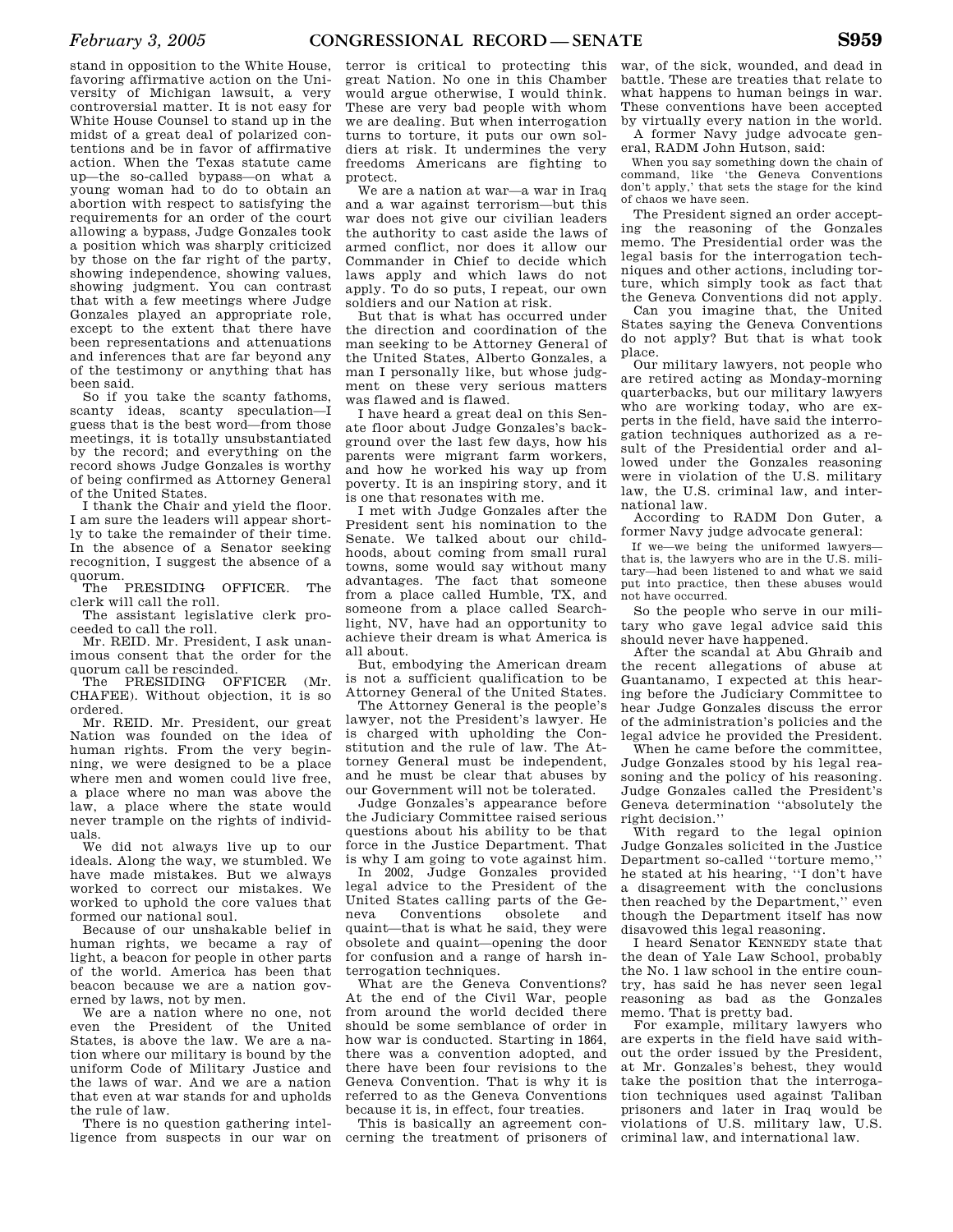So who are we to believe? These people who are dedicated to making sure that they, as the legal officers of the U.S. military, do what is right? They say we should follow the Geneva Conventions. Gonzales said—not necessary.

I will say a word about the interrogation techniques that were authorized. They included forced nakedness, forced shaving of beards, and the use of dogs, just to name a few. Many are specifically designed to attack the prisoner's cultural and religious taboos.

In describing them, the similarities to what eventually happened at Abu Ghraib are obvious. Once you order an 18-year-old, a young man or woman, to strip prisoners naked, to force them into painful positions, to shave their beards in violation of their religious beliefs, to lock them alone in the dark and cold, how do you tell him to stop? You cannot.

We have seen the pictures of naked men stacked on top of each other in the so-called pyramid; rapes of men, rapes of women, leading in some cases to death. How does one tell an American soldier that torture is a valid treatment as long as the Government says the prisoner is not covered by the Geneva Conventions?

Any student of history would know that the North Vietnamese said captured U.S. pilots were not protected as prisoners of war because there was no declared war. That is what happened in the Vietnam war. They kept our men in solitary confinement for months, sometimes years at a time.

I will tell my colleagues about one of our men and what that man said about his treatment by the Vietnamese:

It's an awful thing, solitary. It crushes your spirit and weakens your resistance more effectively than any other form of mistreatment. . . .

Here, I would make an editorial comment that this man knows about any other kind of treatment. He was brutally beaten, limbs broken, limbs already broken rebroken. So he knows what he is talking about. So I repeat, a direct quote:

It's an awful thing, solitary. It crushes your spirit and weakens your resistance more effectively than any other form of mistreatment. Having no one else to rely on, to share confidences with, to seek counsel from, you begin to doubt your judgment and your courage.

The man who said these words was a Navy pilot, LCDR John McCain. For John McCain and all our soldiers serving across the globe, we need to stand against torture because of what it does to us as a country, to those serving now, to the future servicemen of our country, and what it does to us as a nation.

If we fail to oppose an evil as obvious as torture—it is an evil and it is obvious it is wrong—then as President Thomas Jefferson said, I will ''tremble for my country when I reflect that God is just."

I suggest the absence of a quorum.

The PRESIDING OFFICER. The clerk will call the roll.

The assistant legislative clerk proceeded to call the roll.

Mr. FRIST. Mr. President, I ask unanimous consent that the order for the quorum call be rescinded.

The PRESIDING OFFICER. Without objection, it is so ordered.

Mr. FRIST. Mr. President, the Senate is about to vote on the nomination of Judge Alberto Gonzales for Attorney General. We have had 3 days of spirited debate. I am gratified that my colleagues on the other side of the aisle decided not to block an up-or-down vote on his nomination.

Judge Gonzales is eminently qualified to serve as our Nation's top law enforcement officer. He is an outstanding candidate who deserves our strong support.

Unfortunately, during the course of this process a number of groundless criticisms have been unfairly leveled against Judge Gonzales, many of them based on exaggeration or quotations taken out of context. I will take this opportunity to very briefly address them for the record.

First, President Bush does not have, nor has his administration ever had, an official Government policy condoning or authorizing torture or prisoner abuse.

Let me restate for the record an excerpt from a Presidential memo dated February 7, 2002:

Our values as a Nation, values that we share with many nations in the world, call for us to treat detainees humanely, including those who are not legally entitled to such treatment. . . .As a matter of policy, the United States Armed Forces shall continue to treat detainees humanely and, to the extent appropriate and consistent with the military necessity, in a manner consistent with the principles of the Geneva Conventions governing the laws of war.

Second, neither Judge Gonzales nor the President have condoned, advocated, or authorized torture of prisoners. In fact, on numerous occasions both have explicitly condemned torture as an abhorrent interrogation technique.

Third, Judge Gonzales was not the author but the recipient of memos focusing on interrogation methods of captured terrorists. The research memos that have been the focus of so much attention and criticism were written by the Office of Legal Counsel of the Department of Justice to Judge Gonzales as White House Counsel. The memos explored the legal interpretation of a Federal law. They did not set administration policy. The Department of Justice has since categorically withdrawn this controversial legal analysis, stating unequivocally:

Torture is abhorrent, both to American law and to international norms.

These are the facts, straight and simple. Judge Gonzales has acted with total professionalism and high regard for the law. Suggestions to the contrary are baseless and a slur against an honorable man. Judge Gonzales is highly qualified to be America's next Attorney General. Judge Gonzales is a man

of keen intellect, high achievement, and unwavering respect for the law. He will continue to build on the success of the last 4 years in reducing crime, fighting corporate fraud, and upholding our civil rights. As our first Hispanic-American Attorney General, Judge Gonzales will stand as an inspiration to all Americans. I urge my colleagues to offer their full support to Alberto Gonzales as our next Attorney General. Mr. President, I ask for the yeas and

nays. The PRESIDING OFFICER. Is there a

sufficient second?

There is a sufficient second.

The question is, Will the Senate advise and consent to the nomination of Alberto R. Gonzales, of Texas, to be Attorney General?

The clerk will call the roll.

The legislative clerk called the roll.

Mr. MCCONNELL. The following Senator was necessarily absent—the Senator from Montana (Mr. BURNS).

Further, if present and voting, the Senator from Montana (Mr. BURNS) would have voted ''yea.''

Mr. DURBIN. I announce that the Senator from Montana (Mr. BAUCUS), the Senator from North Dakota (Mr. CONRAD), and the Senator from Hawaii (Mr. INOUYE) are necessarily absent.

I further announce that, if present and voting, the Senator from Hawaii (Mr. INOUYE), would vote ''nay.''

The PRESIDING OFFICER. Are there any other Senators in the Chamber desiring to vote?

The result was announced—yeas 60, nays 36, as follows:

[Rollcall Vote No. 3 Ex.]  $\nabla$ EAS 60

|                  | יט—פרבע ב      |                |
|------------------|----------------|----------------|
| Alexander        | Domenici       | Murkowski      |
| Allard           | Ensign         | Nelson (FL)    |
| Allen            | Enzi           | Nelson (NE)    |
| <b>Bennett</b>   | Frist          | Pryor          |
| <b>Bond</b>      | Graham         | Roberts        |
| <b>Brownback</b> | Grasslev       | Salazar        |
| Bunning          | Gregg          | Santorum       |
| Burr             | Hagel          | Sessions       |
| Chafee           | Hatch          | Shelby         |
| Chambliss        | Hutchison      | Smith          |
| Coburn           | <b>Inhofe</b>  | Snowe          |
| Cochran          | <b>Isakson</b> | Specter        |
| Coleman          | Kyl            | <b>Stevens</b> |
| Collins          | Landrieu       | Sununu         |
| Cornyn           | Lieberman      | Talent         |
| Craig            | Lott           | Thomas         |
| Crapo            | Lugar          | Thune          |
| <b>DeMint</b>    | Martinez       | Vitter         |
| DeWine           | McCain         | Voinovich      |
| Dole             | McConnell      | Warner         |
| $NAYS-36$        |                |                |
| Akaka            | Dorgan         | Levin          |
| Bayh             | Durbin         | Lincoln        |
| <b>Biden</b>     | Feingold       | Mikulski       |
| Bingaman         | Feinstein      | Murray         |
| Boxer            | Harkin         | Obama          |
| Byrd             | Jeffords.      | Reed           |
| Cantwell         | Johnson        | Reid           |
| Carper           | Kennedy        | Rockefeller    |
| Clinton          | Kerry          | Sarbanes       |
| Corzine          | Kohl           | Schumer        |
| Dayton           | Lautenberg     | Stabenow       |
| <b>Dodd</b>      | Leahy          | Wyden          |
| NOT VOTING-4     |                |                |
| Baucus           | Conrad         | Inouye         |
| <b>Burns</b>     |                |                |

The nomination was confirmed.

Mr. MCCONNELL. Mr. President, I move to reconsider the vote and I move to lay that motion on the table.